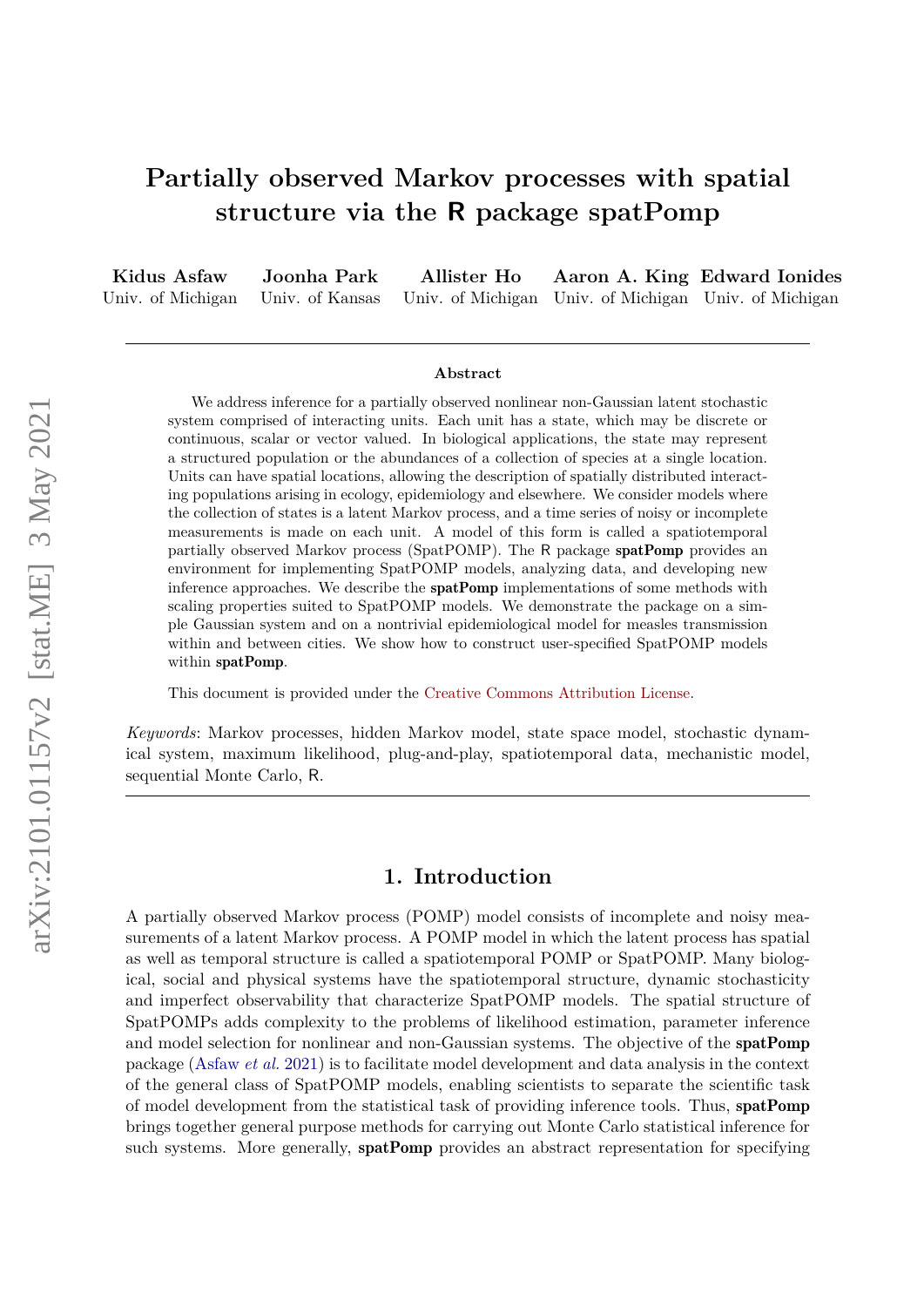SpatPOMP models. This ensures that SpatPOMP models formulated with the package can be investigated using a range of methods, and that new methods can be readily tested on a range of models. In its current manifestation, **spatPomp** is appropriate for data analysis with a moderate number of spatial units (up to around 100 spatial units) having nonlinear and non-Gaussian dynamics. In particular, **spatPomp** is not targeted at very large spatiotemporal systems such as those that arise in geophysical data assimilation [\(Anderson](#page-42-1) *et al.* [2009\)](#page-42-1) though some of the tools developed in that context can be applied to smaller models and are provided by the package. Spatiotemporal systems with Gaussian dynamics can be investigated with spatPomp, but a variety of alternative methods and software are available in this case [\(Wikle](#page-47-0) *et al.* [2019;](#page-47-0) [Sigrist](#page-46-0) *et al.* [2015;](#page-46-0) [Cappello](#page-44-0) *et al.* [2020\)](#page-44-0).

The spatPomp package builds on the pomp package described by King *[et al.](#page-45-0)* [\(2016\)](#page-45-0). Mathematically, a SpatPOMP model is also a POMP model, and this property is reflected in the object-oriented design of spatPomp: The package is implemented using S4 classes [\(Chambers](#page-44-1) [1998;](#page-44-1) [Genolini](#page-44-2) [2008;](#page-44-2) [Wickham](#page-47-1) [2019\)](#page-47-1) and the basic class 'spatPomp' extends the class 'pomp' provided by pomp. Among other things, this allows us to test new methods against extensively tested methods in low-dimensional settings, use existing convenience functions, and apply methods for POMP models on SpatPOMP models. However, standard Monte Carlo statistical inference methods for nonlinear POMP models break down with increasing spatial dimension [\(Bengtsson](#page-43-0) *et al.* [2008\)](#page-43-0), a manifestation of the *curse of dimensionality*. Therefore, effective inference approaches must, in practice, take advantage of the special structure of SpatPOMP models. Figure [1](#page-2-0) illustrates the use case of the spatPomp package relative to the pomp package and methods that use Gaussian approximations to target models with massive dimensionality. The difficulty of statistical inference for a dynamic model often comes from a combination of its nonlinearity and its dimensionality, so methods for nonlinear dynamics of small dimensions sometimes work well for linear and Gaussian problems of relatively high dimensions. This means that the boundaries of the methods and packages in Figure [1](#page-2-0) can extend beyond the edges shown in the figure. Nevertheless, it is useful to situate models in this nonlinearity-dimensionality problem space so that candidate methods and software packages can become clearer.

A SpatPOMP model is characterized by the transition density for the latent Markov process and unit-specific measurement densities<sup>[1](#page-1-0)</sup>. Once these elements are specified, calculating and simulating from all joint and conditional densities are well defined operations. However, different statistical methods vary in the operations they require. Some methods require only simulation from the transition density whereas others require evaluation of this density. Some methods avoid working with the model directly, replacing it by an approximation, such as a linearization. For a given model, some operations may be considerably easier to implement and so it is useful to classify inference methods according to the operations on which they depend. In particular, an algorithm is said to be *plug-and-play* if it utilizes simulation of the latent process but not evaluation of transition densities [\(Bretó](#page-43-1) *et al.* [2009;](#page-43-1) He *[et al.](#page-45-1)* [2010\)](#page-45-1). The arguments for and against plug-and-play methodology for SpatPOMP models are essentially the same as for POMP models (He *[et al.](#page-45-1)* [2010;](#page-45-1) King *[et al.](#page-45-0)* [2016\)](#page-45-0). Simulators are relatively easy to implement for most SpatPOMP models; plug-and-play methodology facilitates the investigation of a variety of models that may be scientifically interesting but mathematically

<span id="page-1-0"></span><sup>&</sup>lt;sup>1</sup>We use the term "density" in this article to encompass both the continuous and discrete cases. Thus, when latent variables or measured quantities are discrete, one can replace "probability density function" with "probability mass function".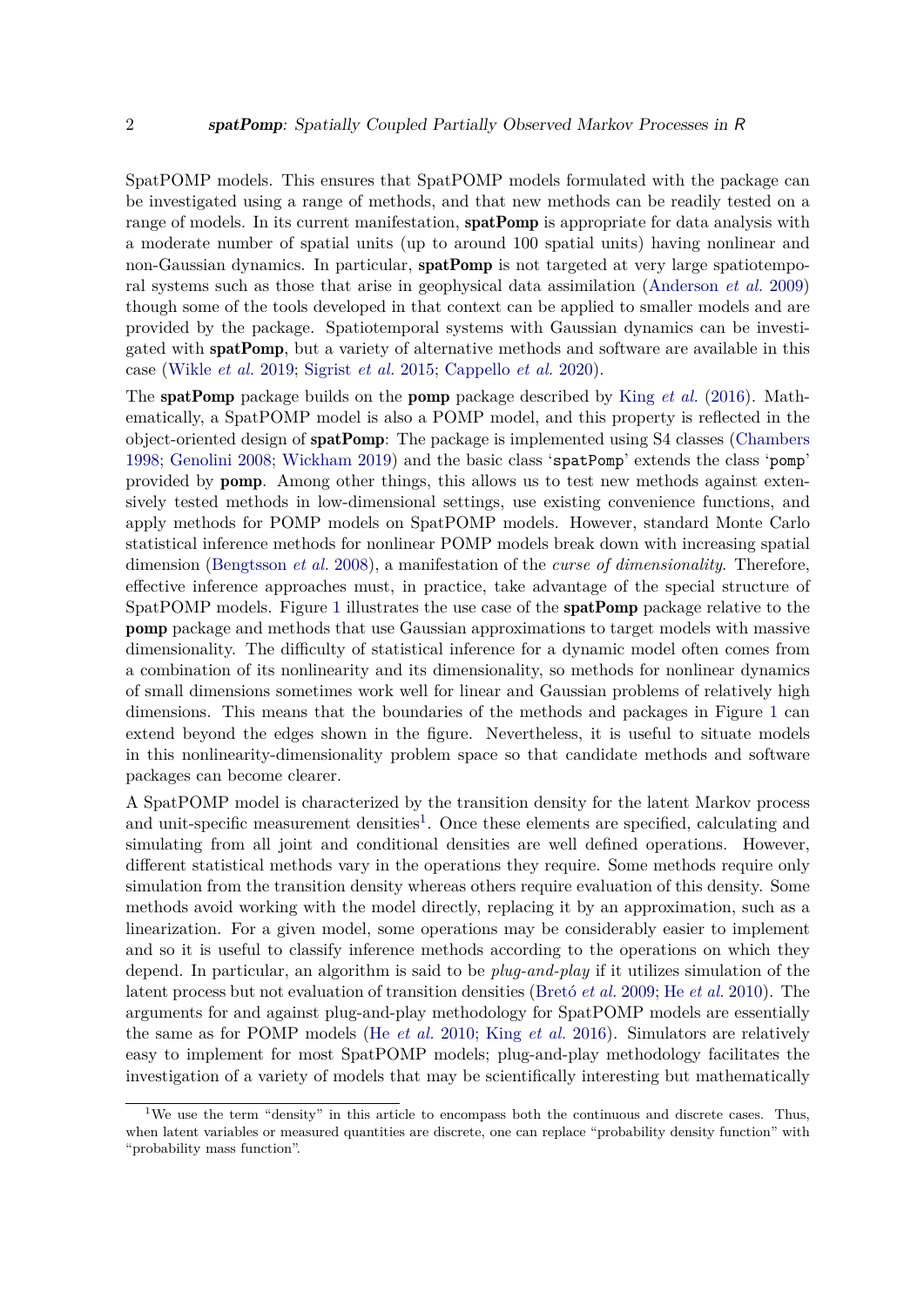<span id="page-2-0"></span>

Figure  $1$  – The use case for the **spatPomp** package. For statistical inference of models that are approximately linear and Gaussian, the Kalman Filter (KF) is an appropriate method. If the nonlinearity in the problem increases moderately but the dimension of the problem is very large (e.g. geophysical models), the ensemble Kalman Filter (EnKF) and similar methods are useful. In low-dimensional but very nonlinear settings, the particle filter (PF) and related methods are useful and the pomp package targets such problems. The spatPomp package and the methods implemented in it are intended for statistical inference for nonlinear models that are of moderate dimension. The nonlinearity in these models (e.g. epidemiological models) is problematic for Gaussian approximations and the dimensionality is large enough to cause the particle filter to be unstable.

inconvenient. On the other hand, approaches that leverage explicit transition densities are sometimes more computationally efficient than those that rely on Monte Carlo methods. Nevertheless, the utility of plug-and-play methods has been amply demonstrated in scientific applications. In particular, plug-and-play methods implemented using pomp have proved capable for state-of-the-art inference problems for POMP models (e.g., King *[et al.](#page-45-2)* [2008;](#page-45-2) [Bhadra](#page-43-2) *et al.* [2011;](#page-43-2) [Shrestha](#page-46-1) *et al.* [2011,](#page-46-1) [2013;](#page-46-2) Earn *[et al.](#page-44-3)* [2012;](#page-44-3) Roy *[et al.](#page-46-3)* [2013;](#page-46-3) [Blackwood](#page-43-3) *[et al.](#page-43-3)* [2013a](#page-43-3)[,b;](#page-43-4) He *[et al.](#page-44-4)* [2013;](#page-44-4) [Bretó](#page-43-5) [2014;](#page-43-5) [Blake](#page-43-6) *et al.* [2014;](#page-43-6) [Martinez-Bakker](#page-46-4) *et al.* [2015;](#page-46-4) [Bakker](#page-42-2) *et al.* [2016;](#page-42-2) [Becker](#page-43-7) *et al.* [2016;](#page-43-7) [Buhnerkempe](#page-44-5) *et al.* [2017;](#page-44-5) [Ranjeva](#page-46-5) *et al.* [2017;](#page-46-5) [Marino](#page-46-6) *[et al.](#page-46-6)* [2019;](#page-46-6) [Pons-Salort and Grassly](#page-46-7) [2018;](#page-46-7) [Becker](#page-43-8) *et al.* [2019;](#page-43-8) Kain *[et al.](#page-45-3)* [2020\)](#page-45-3). Although the spatPomp package provides a general environment for methods with and without the plug-and-play property, development of the package to date has emphasized plug-and-play methods.

The remainder of this paper is organized as follows. Section [2](#page-3-0) defines mathematical notation for SpatPOMP models and relates this to their representation as objects of class 'spatPomp' in the spatPomp package. Section [3](#page-9-0) introduces simulation and several spatiotemporal filtering methods currently implemented in spatPomp. Section [4](#page-16-0) introduces some parameter estimation algorithms currently implemented in **spatPomp** which build upon these simulation and filtering techniques. Section [5](#page-21-0) constructs a simple linear Gaussian SpatPOMP model and uses this example to illustrate the statistical methodology. Section [6](#page-29-0) discusses the construction of spatially structured compartment models for population dynamics, in the context of coupled measles dynamics in UK cities; this demonstrates the kind of nonlinear stochastic system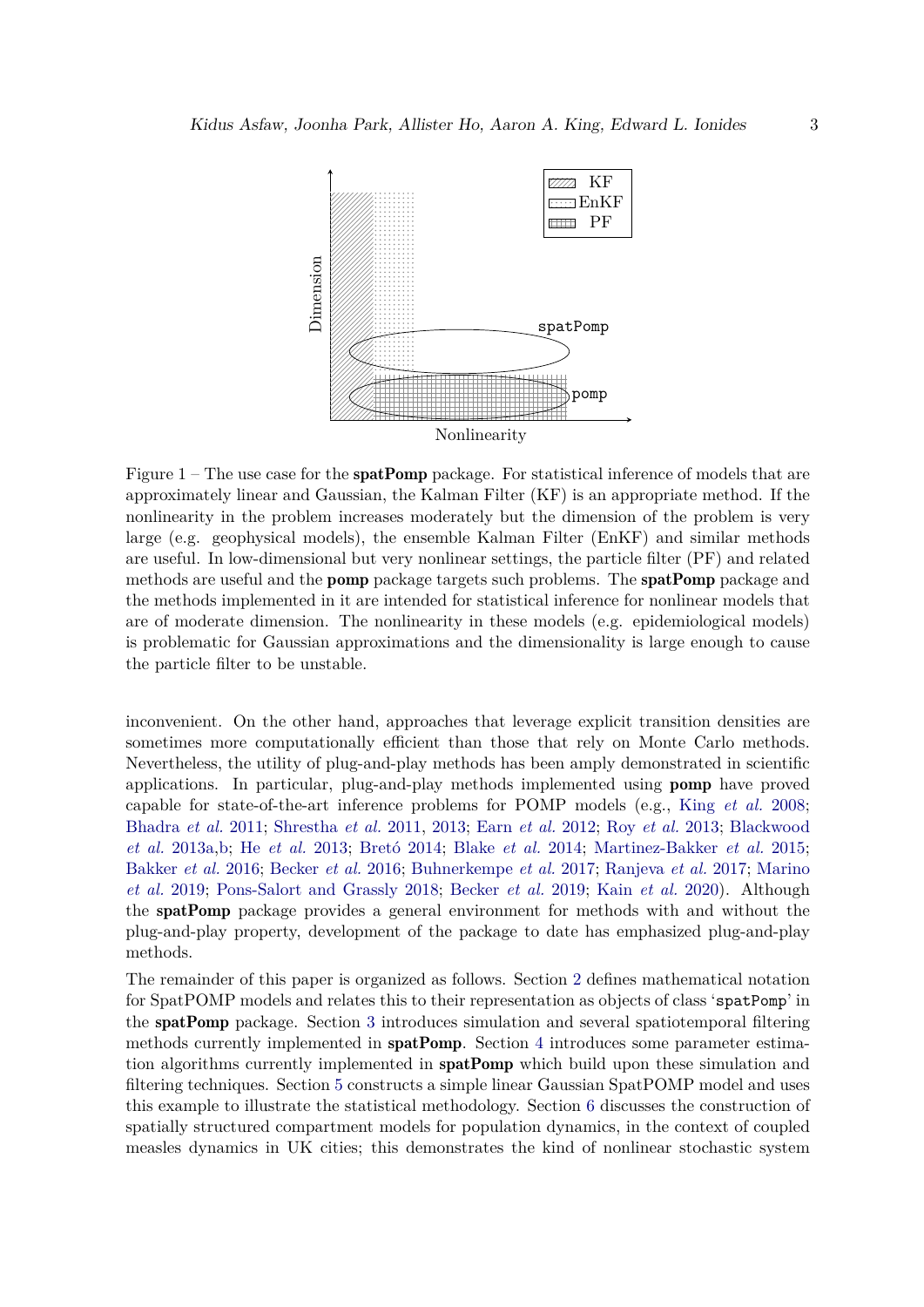primarily motivating the development of spatPomp. Finally, Section [7](#page-41-0) discusses extensions and applications of spatPomp.

# <span id="page-3-0"></span>**2. SpatPOMP models and their representation in spatPomp**

We now set up notation for SpatPOMP models. This notation is similar to that of POMP models (King *[et al.](#page-45-0)* [2016\)](#page-45-0), but we provide all the details here for completeness. A visually intuitive schematic illustrating SpatPOMPs is given in Figure [2.](#page-4-0) The notation allows us to eventually define a SpatPOMP model in terms of its three main components: a model for one-step transitions of the latent states, a model for the measurements at an observation time conditional on the latent states at that time, and an initializer for the latent state process. Suppose there are *U* units labeled  $1:U = \{1, 2, \ldots, U\}$ . Let T be the set of times at which the latent dynamic process is defined. The SpatPOMP framework and the **spatPomp** package permit the timescale T to be a discrete or continuous subset of R. In either case, T must contain a set of *N* observation times,  $t_{1:N} = \{t_n : n = 1, \ldots, N\}$ , where  $t_1 < t_2 < \cdots <$ *t<sub>N</sub>*. In the examples below, we take  $\mathbb{T} = [t_0, t_N]$ , with  $t_0 \le t_1$  being the time at which we begin modeling the dynamics of the latent Markov process. The partially observed latent Markov process is written as  $\{X(t;\theta): t \in \mathbb{T}\}\$  where  $X(t;\theta) = (X_1(t;\theta), \ldots, X_U(t;\theta)),$ with  $X_u(t;\theta)$  taking values in some space  $\mathbb{R}^{D_X}$  and  $\theta$  a  $D_{\theta}$ -dimensional real-valued parameter which we write as  $\theta = \theta_{1:D_{\theta}} \in \mathbb{R}^{D_{\theta}}$ . For some purposes it is adequate to consider the latent process only at the finite collection of times at which it is observed. We write  $X_n =$  $\mathbf{X}(t_n;\theta)$ , noting that we sometimes choose to suppress the dependence on  $\theta$ . We can also write  $\mathbf{X}_n = (X_{1,n}, \ldots, X_{U,n}) = X_{1:U,n}$ . The initial value  $\mathbf{X}_0 = \mathbf{X}(t_0; \theta)$  may be stochastic or deterministic. The observable process  $\{Y_n = Y_{1:U,n}, n \in 1:N\}$  takes values in  $\mathbb{R}^U$ .

Observations are modeled as conditionally independent given the latent process. This conditional independence of measurements applies over both space and time, so  $Y_{u,n}$  is conditionally independent of  $\{Y_{\tilde{u},\tilde{n}},(\tilde{u},\tilde{n})\neq(u,n)\}\$ given  $X_{u,n}$ . We suppose the existence of a joint density  $f_{\mathbf{X}_{0:N},\mathbf{Y}_{1:N}}$  of  $X_{1:U,0:N}$  and  $Y_{1:U,1:N}$  with respect to some reference measure. We use the same subscript notation to denote other marginal and conditional densities. The data,  $y_{1:U,1:N}^* = (\mathbf{y}_1^*, \ldots, \mathbf{y}_N^*)$ , are modeled as a realization of this observation process. Spatially or temporally dependent measurement errors can be modeled by adding suitable latent variables.

The SpatPOMP structure permits a factorization of the joint density in terms of the initial  $\alpha$  density,  $f_{\boldsymbol{X}_0}(\boldsymbol{x}_0;\theta)$ , the conditional transition probability density,  $f_{\boldsymbol{X}_n|\boldsymbol{X}_{n-1}}(\boldsymbol{x}_n | \boldsymbol{x}_{n-1};\theta)$ , and the unit measurement density,  $f_{Y_{u,n}|X_{u,n}}(y_{u,n}|x_{u,n};\theta)$  for  $1 \leq n \leq N$ ,  $1 \leq u \leq U$ , given by

$$
f_{\boldsymbol{X}_{0:N},\boldsymbol{Y}_{1:N}}(\boldsymbol{x}_{0:N},\boldsymbol{y}_{1:N};\theta) = f_{\boldsymbol{X}_0}(\boldsymbol{x}_0;\theta)\, \prod_{n=1}^N f_{\boldsymbol{X}_n|\boldsymbol{X}_{n-1}}(\boldsymbol{x}_n|\boldsymbol{x}_{n-1};\theta)\, \prod_{u=1}^U f_{Y_{u,n}|X_{u,n}}(y_{u,n}|x_{u,n};\theta).
$$

In this framework, the transition density,  $f_{X_n|X_{n-1}}$ , and unit-specific measurement density,  $f_{Y_{u,n}|X_{u,n}}$ , can depend on *n* and *u*, allowing for the possibility of temporally and spatially inhomogeneous models.

# **2.1. Implementation of SpatPOMP models**

A SpatPOMP model is represented in spatPomp by an S4 object of class 'spatPomp'. Slots in this object encode the components of the SpatPOMP model, and can be filled or changed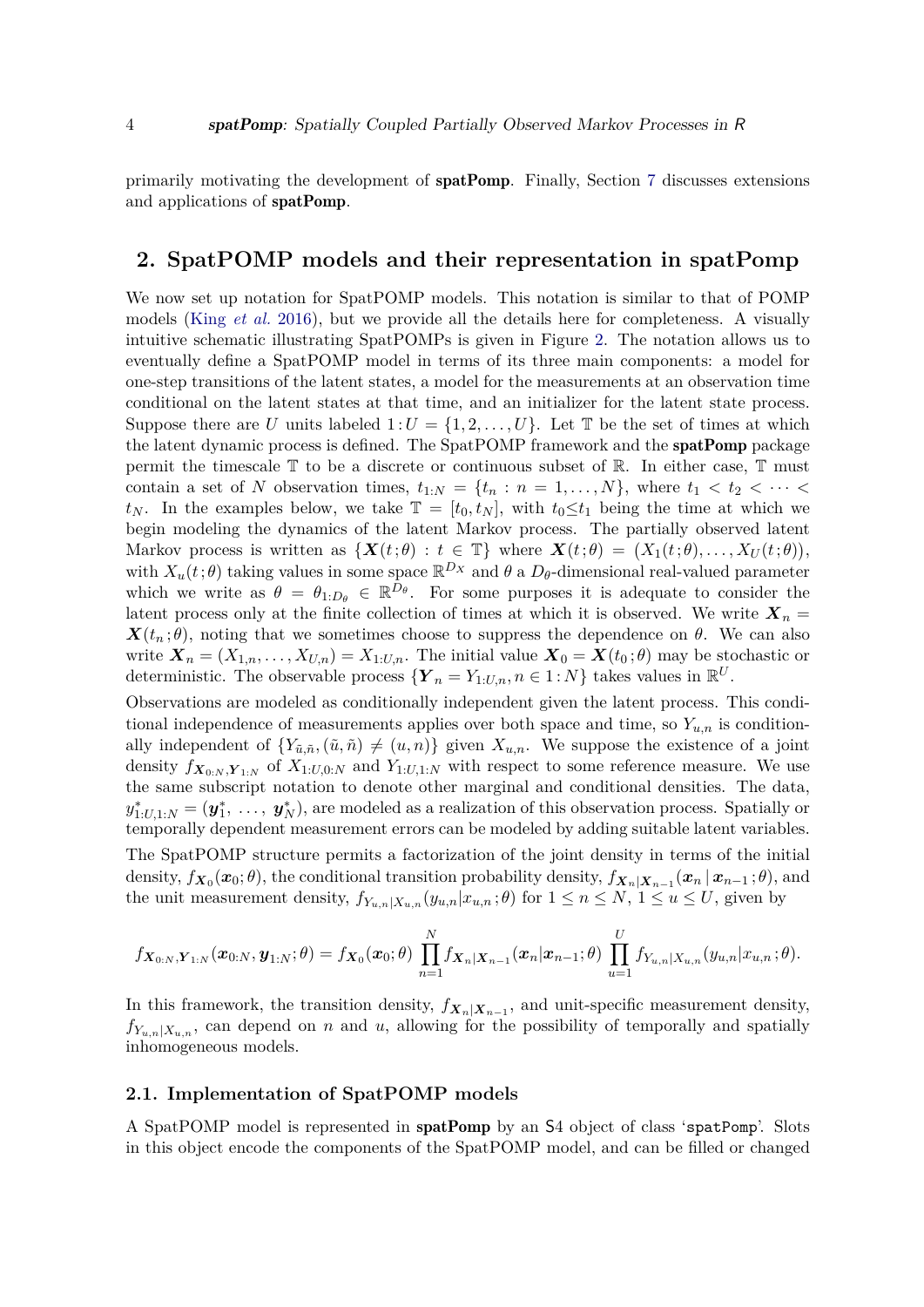<span id="page-4-0"></span>

Figure 2 – The structure of spatially coupled partially observed Markov process (SpatPOMP) models. The latent dynamic model is  $\{X(t;\theta): t \in \mathbb{T}\}\)$ . During observation times  $t_{1:N} = \{t_n:$  $n = 1, \ldots, N$ , the values of the latent process are denoted  $X_1, \ldots, X_N$ . The partial and noisy observations at these times are denoted  $Y_1, \ldots, Y_N$ . A SpatPOMP model specifies that  $\mathbf{X}(t)$  is itself a collection of latent states from U spatially coupled processes that each produce observations at the observation times. Ultimately, defining a SpatPOMP model is equivalent to defining three models: a model for the one-step transition of the latent process, a model for each spatial unit's measurements at an observation time conditional on the latent states for that unit at that time, and a model for the initial latent state, *X*0.

using the constructor function spatPomp() and various other convenience functions. Methods for the class 'spatPomp' use these components to carry out computations on the model. Table [1](#page-5-0) gives the mathematical notation corresponding to the elementary methods that can be executed on a class 'spatPomp' object.

Class 'spatPomp' inherits from the class 'pomp' defined by the pomp package. One of the main ways in which **spatPomp** extends **pomp** is the addition of unit-level specifications of the measurement model. This reflects the modeling assumption that measurements are carried out independently in both space and time, conditional on the current value of the latent process which is known as the *state* of the dynamic system. There are five unit-level functionalities of class 'spatPomp' objects: dunit\_measure, runit\_measure, eunit\_measure, vunit\_measure and munit\_measure. Each functionality corresponds to an S4 method. The set of instructions performed by each method are supplied by the user via an argument to the spatPomp() constructor function of the same name. (See Table [1](#page-5-0) for details).

Only functionalities that are required to run an algorithm of interest need to be supplied in advance. dunit\_measure evaluates the probability density of the measurement of a spatial unit given its latent state vector, whereas runit measure simulates from this conditional distribution. Given the latent state, eunit\_measure and vunit\_measure give the expectation and variance of the measurement, respectively. They are used by the ensemble Kalman filter (EnKF, Section [3.3\)](#page-13-0) and iterated EnKF (Section [4.2\)](#page-18-0). munit\_measure returns a parameter vector corresponding to given moments (mean and variance), used by one of the options for a guided particle filter (Section [3.1\)](#page-9-1).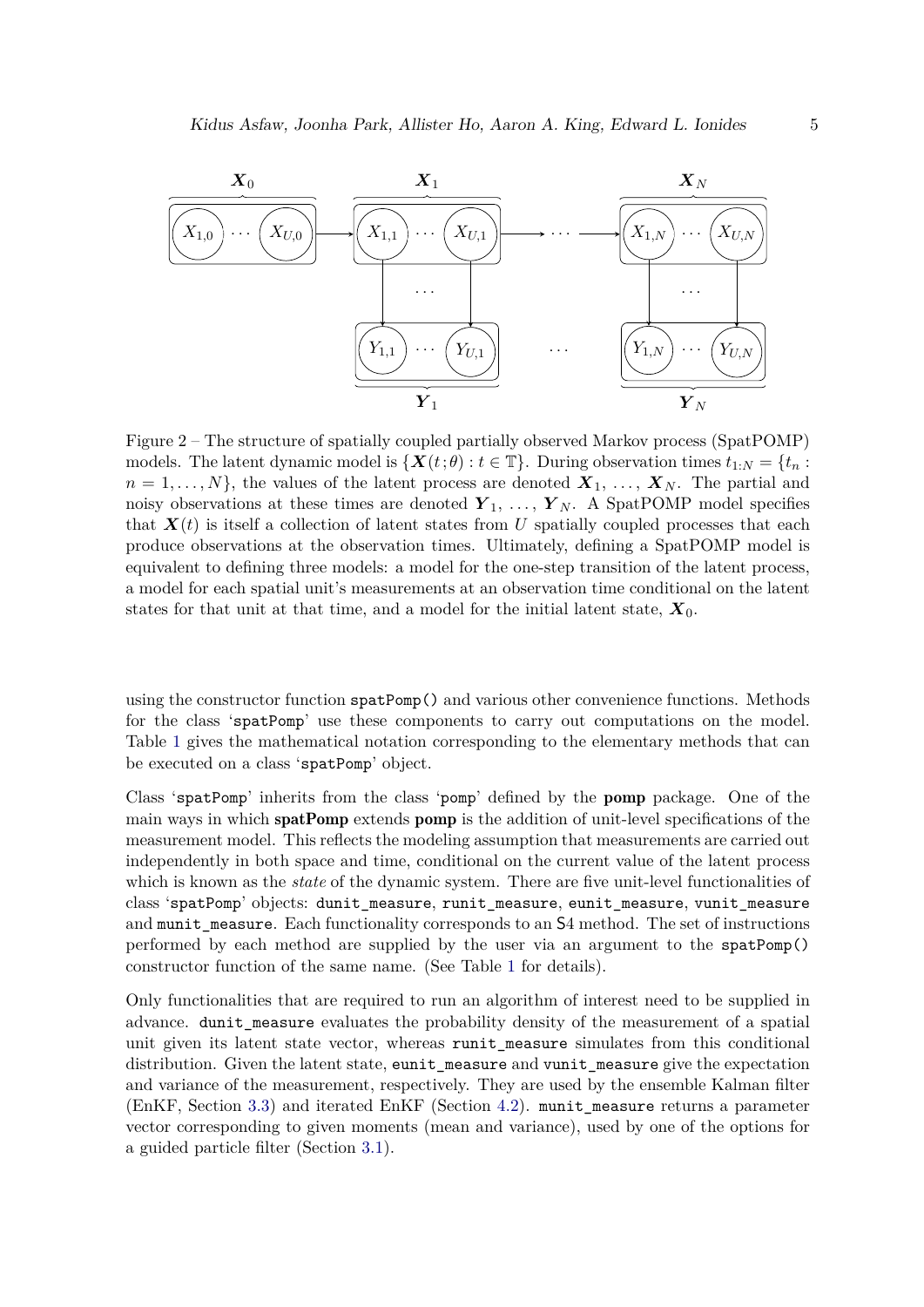<span id="page-5-0"></span>

| Method        | Argument to   | Mathematical terminology                                                                               |
|---------------|---------------|--------------------------------------------------------------------------------------------------------|
|               | spatPomp()    |                                                                                                        |
| dunit_measure | dunit_measure | Evaluate $f_{Y_{u,n} X_{u,n}}(y_{u,n} x_{u,n};\theta)$                                                 |
| runit_measure | runit_measure | Simulate from $f_{Y_{u,n} X_{u,n}}(y_{u,n} x_{u,n};\theta)$                                            |
| eunit_measure | eunit_measure | Evaluate $e_{u,n}(x, \theta) = E[Y_{u,n}   X_{u,n} = x; \theta]$                                       |
| vunit_measure | vunit_measure | Evaluate $v_{u,n}(x,\theta) = \text{Var}[Y_{u,n}   X_{u,n} = x;\theta]$                                |
| munit_measure | munit_measure | $m_{u,n}(x, V, \theta) = \psi$ solves $v_{u,n}(x, \psi) = V$ , $e_{u,n}(x, \psi) = e_{u,n}(x, \theta)$ |
| rprocess      | rprocess      | Simulate from $f_{\mathbf{X}_n \mathbf{X}_{n-1}}(\mathbf{x}_n \mathbf{x}_{n-1};\theta)$                |
| dprocess      | dprocess      | Evaluate $f_{\mathbf{X}_n \mathbf{X}_{n-1}}(\mathbf{x}_n \mathbf{x}_{n-1};\theta)$                     |
| rmeasure      | rmeasure      | Simulate from $f_{\boldsymbol{Y}_n \boldsymbol{X}_n}(\boldsymbol{y}_n \boldsymbol{x}_n;\theta)$        |
| dmeasure      | dmeasure      | Evaluate $f_{\boldsymbol{Y}_n \boldsymbol{X}_n}(\boldsymbol{y}_n \boldsymbol{x}_n;\theta)$             |
| rprior        | rprior        | Simulate from the prior distribution $\pi(\theta)$                                                     |
| dprior        | dprior        | Evaluate the prior density $\pi(\theta)$                                                               |
| rinit         | rinit         | Simulate from $f_{\mathbf{X}_0}(\mathbf{x}_0;\theta)$                                                  |
| timezero      | t0            | $t_0$                                                                                                  |
| time          | times         | $t_{1:N}$                                                                                              |
| obs           | data          | $\boldsymbol{y}_{1:N}^*$                                                                               |
| states        |               | $\boldsymbol{x}_{0:N}$                                                                                 |
| coef          | params        | $\theta$                                                                                               |

Table 1 – Model component methods for class 'spatPomp' objects and their translation into mathematical notation for SpatPOMP models. For example, the rprocess method is set using the rprocess argument to the spatPomp constructor function.

# **2.2. Initial conditions**

Specification of the initial condition  $X_0 = X(t_0;\theta)$  of a SpatPOMP model is similar to that of a POMP model, and is carried out using the rinit argument of the spatPomp() constructor function. The initial distribution  $f_{\mathbf{X}_0}(\mathbf{x}_0;\theta)$  may sometimes be a known property of the system but in general it must be inferred. If the transition density for the dynamic model,  $f_{\boldsymbol{X}_n|\boldsymbol{X}_{n-1}}(\boldsymbol{x}_n | \boldsymbol{x}_{n-1}; \theta)$ , does not depend on time and possesses a unique stationary distribution, it may be natural to set  $f_{X_0}(x_0;\theta)$  to be this stationary distribution. When no clear scientifically motivated choice of  $f_{\boldsymbol{X}_0}(\boldsymbol{x}_0;\theta)$  exists, one can treat  $\boldsymbol{X}_0$  as a component of the parameter set to be estimated. In this case,  $f_{X_0}(x_0;\theta)$  concentrates at a point which depends on *θ*.

# **2.3. Covariates**

Scientifically, one may be interested in the impact of a vector-valued covariate process  $\{\mathcal{Z}(t)\}$ on the latent dynamic system. For instance, the transition density,  $f_{X_n|X_{n-1}}$ , and the measurement density,  $f_{\boldsymbol{Y}_n|\boldsymbol{X}_n}$ , can depend on this observed process. The covariate process might be shared between units, or might take unit-specific values. **spatPomp** allows modeling and inference for spatiotemporal processes that depend on an observed covariate process. If such a covariate exists the user can supply a class 'data.frame' object to the covar argument of the spatPomp() constructor function. This data.frame will have a column for time, spatial unit, and each of the covariates. If any of the variables in the covariates data.frame is common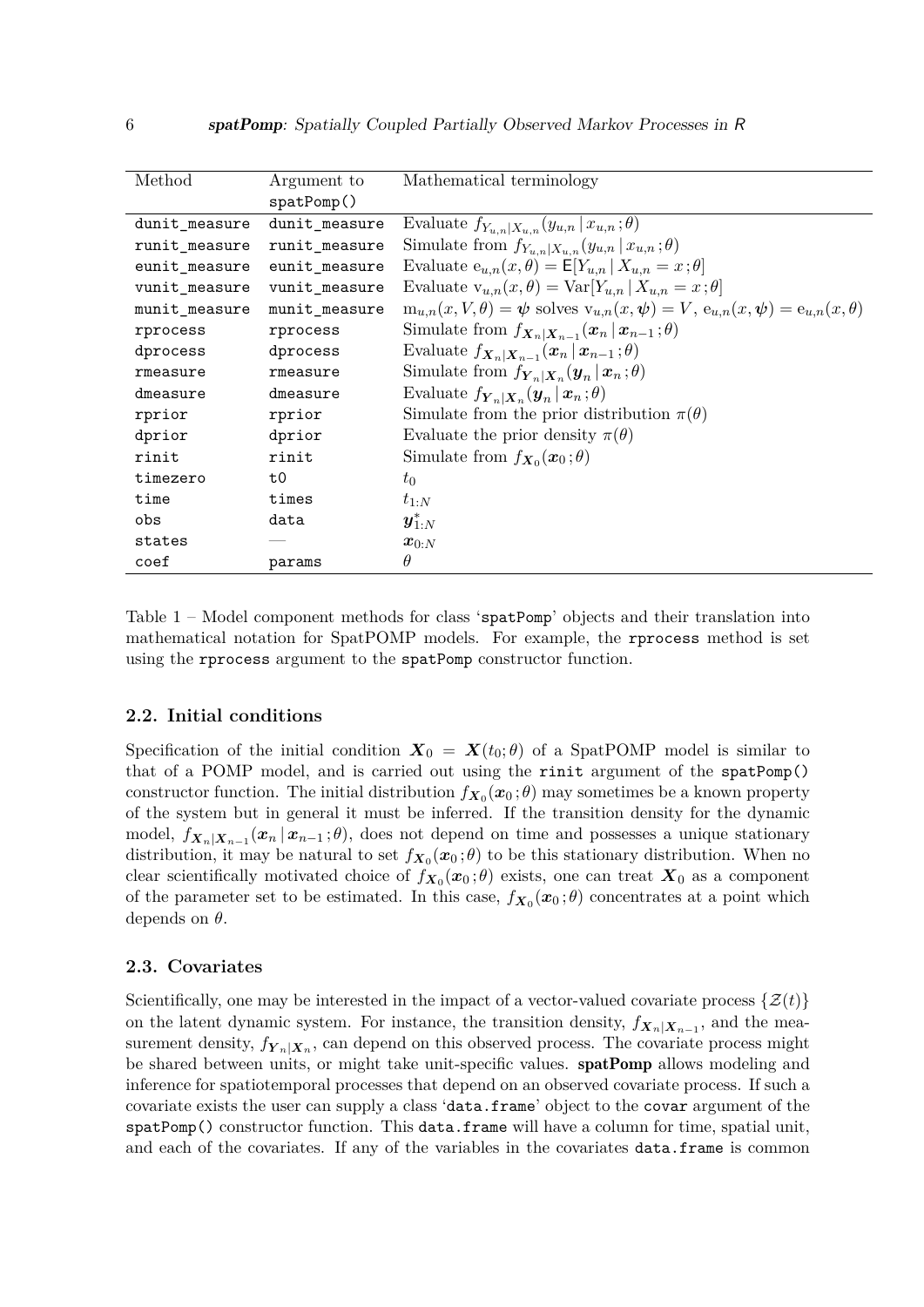among all units the user must supply the variable names as class 'character' vectors to the shared covarnames argument of the spatPomp() constructor function. Otherwise, all covariates are assumed to be unit-specific, meaning that they generally take on different values for each unit. spatPomp manages the task of presenting interpolated values of the covariates to the elementary model functions at the time they are called. An example implementing a SpatPOMP model with covariates is presented in Section [6.](#page-29-0)

### **2.4. Constructing the class 'spatPomp' object**

There are four required arguments for creating a new class 'spatPomp' object using the spatPomp() constructor. The first is a class 'data.frame' object containing observations for each spatial unit at each time. This long-format data.frame (e.g. a column for time, a column for spatial unit and a column for a measurement) is supplied to the data argument of the spatPomp() constructor function. The package does not presuppose data at all units and observation times. Missing data in some or all of the observations for any given observation times are preserved, which allows the user to describe a measurement model that handles missingness. In other words, the user can provide data with NA encoding missing observations while also providing model components for the measurement model that can describe the mechanism of missingness. The second and third required arguments are the column names of the data corresponding to observation times and unit names. These are supplied to the times and units arguments, respectively. The last required argument is t0, for which the user supplies the initial time of the dynamics in the time unit of the measurements. The resulting class 'spatPomp' object stores the unit names as a vector in a slot called unit names. Internally, only the positions of the names in the unit\_names vector are used to keep track of units. In other words, the units are labeled 1 through U just as in our mathematical notation, and these labels can be used to construct measurement or process models that differ between units. The text labels in unit\_names are re-attached for user-readable outputs like simulation plots and class 'data.frame' outputs.

There are more arguments to the spatPomp() constructor that allow us to specify our Spat-POMP model components. Some of these are used to supply codes that encode the model components in Table [1](#page-5-0) while others are used to provide information about the roles of the variables in these codes. One of the arguments that plays the latter role is unit\_statenames. This argument expects a class 'character' vector of length *D<sup>X</sup>* containing names of the components of any unit's latent state at a given time. For example, to implement a SpatPOMP model studying the population dynamics between frogs and dragonflies in neighboring spatial units, the user can provide unit\_statenames =  $c('F', 'D')$ . The package then expects that unit-level model components (e.g. dunit measure) will use 'F' and 'D' in their instructions. As discussed in the next subsection, model components are provided via C codes and arguments like unit\_statenames set off variable definitions that allow these codes to compile without errors. Another argument that is often needed to fully specify model components is the paramnames argument. This argument expects a class 'character' vector of length  $D_{\theta}$ containing variable names in the model components that correspond to parameters.

Other name arguments, unit\_obsnames and unit\_covarnames, are used internally to keep track of data and covariates that have corresponding values for each unit. These need not be supplied in the spatPomp() constructor, however, since the data and covariate data.frame objects provided by the user implicitly supply them.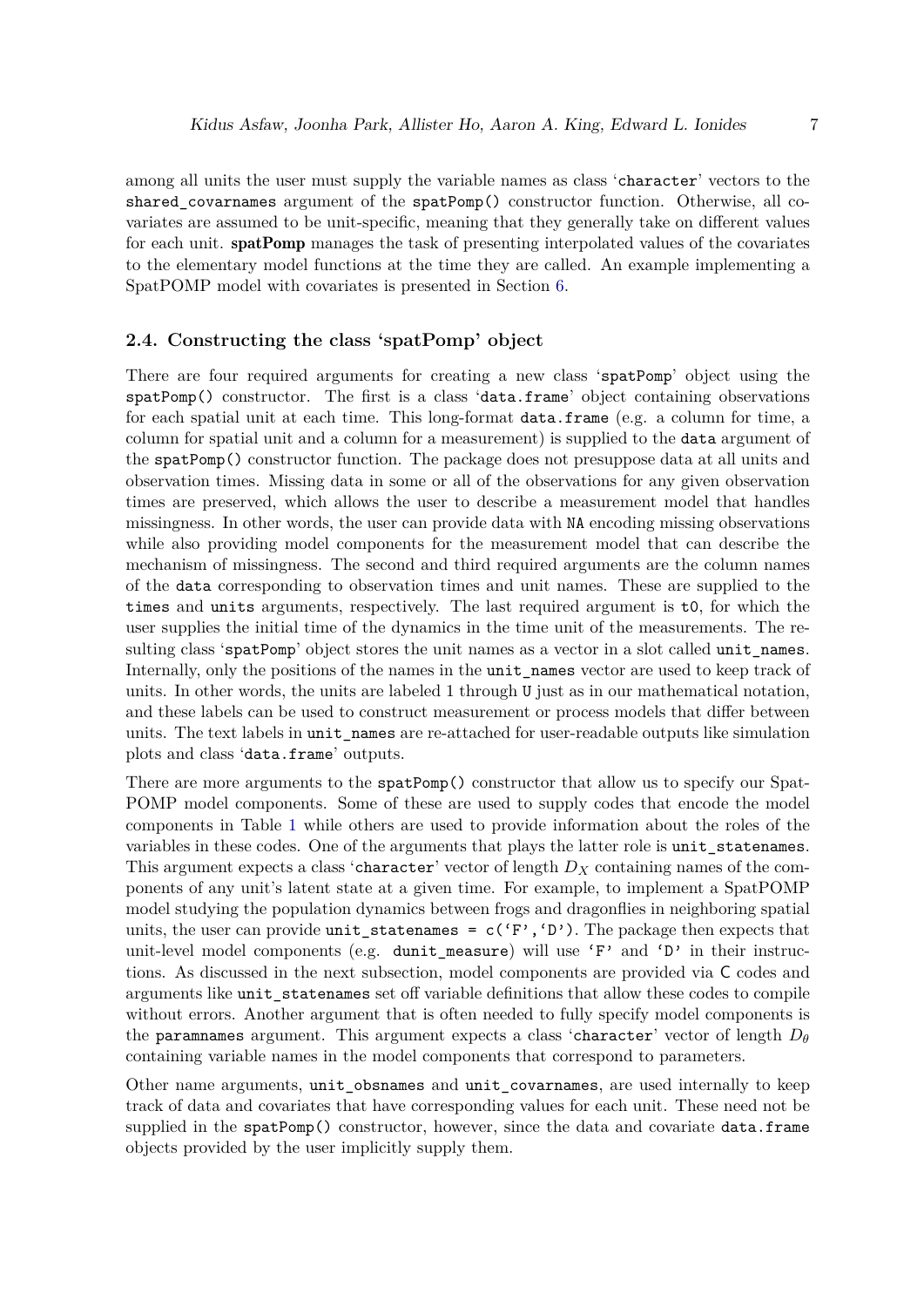### <span id="page-7-0"></span>**2.5. Specifying model components using C snippets**

The **spatPomp** package extends the C snippet facility in **pomp** which allows users to specify the model components in Table [1](#page-5-0) using inline C code. The package is therefore able to perform computationally expensive calculations in C while outputting results in higher-level R objects. The code below illustrates the creation of a C snippet unit measurement density using the Csnippet() function.

```
R> example dunit measure <- Csnippet("
+ // define measurement standard deviation for first unit
+ double sd0 = sd*1.5;
+ // Quantities u, Y, X, sd and lik are available in the context
+ // in which this snippet is executed.
+ if (u==0) lik = dnorm(Y, X, sd0, 0);
+ else lik = dnorm(Y, X, sd, 0);
+ - "
+ )
```
The example C snippet above gets executed when there is a need to evaluate the unit measurement density at the data at an observation time conditional on the latent states at that time. Y represents the data for a unit at an observation time; X represents the latent state at the corresponding unit and time, sd represents a standard deviation parameter in the unit measurement model for all units except the first unit, for which the corresponding parameter is sd0; lik is a pre-defined variable used to store the evaluated density or likelihood. The example C snippet can now be provided to the dunit measure argument of the spatPomp() constructor along with a paramnames argument vector which includes 'sd', a unit statenames argument vector which includes 'X' and a data argument data.frame with an observation column called Y. Since sd0 is defined in the C snippet itself, it should not be included in paramnames.

The example C snippet above also illustrates a key difference in the practical use of the five unit-level model components in Table [1](#page-5-0) compared to the components inherited from pomp that access the entire state and measurement vectors. All the filtering and inference algorithms in spatPomp assume the conditional independence of the spatial unit measurements given the state corresponding to the unit:

$$
f_{\boldsymbol{Y}_n|\boldsymbol{X}_n}(\boldsymbol{y}_n | \boldsymbol{x}_n; \theta) = \prod_{u=1}^U f_{Y_{u,n}|X_{u,n}}(y_{u,n} | x_{u,n}; \theta).
$$

When we specify the unit-level model components we can thus assume that the segments of the measurement and state vectors for the current unit are passed in during the execution of the unit-level model component. This allows the user to declare the unit-level model components by using the unit\_statenames (X in the above example) and unit\_obsnames (Y in the above example) without having to specify the names of the relevant components of the full latent state at a given time (which would be  $c('X1', 'X2', 'X3')$  for three coupled latent dynamics where each has one latent state X, for instance) and observation at a given time (which would be  $c('Y1', 'Y2', 'Y3')$  for three coupled latent dynamics that each produce a partial observation Y, for instance).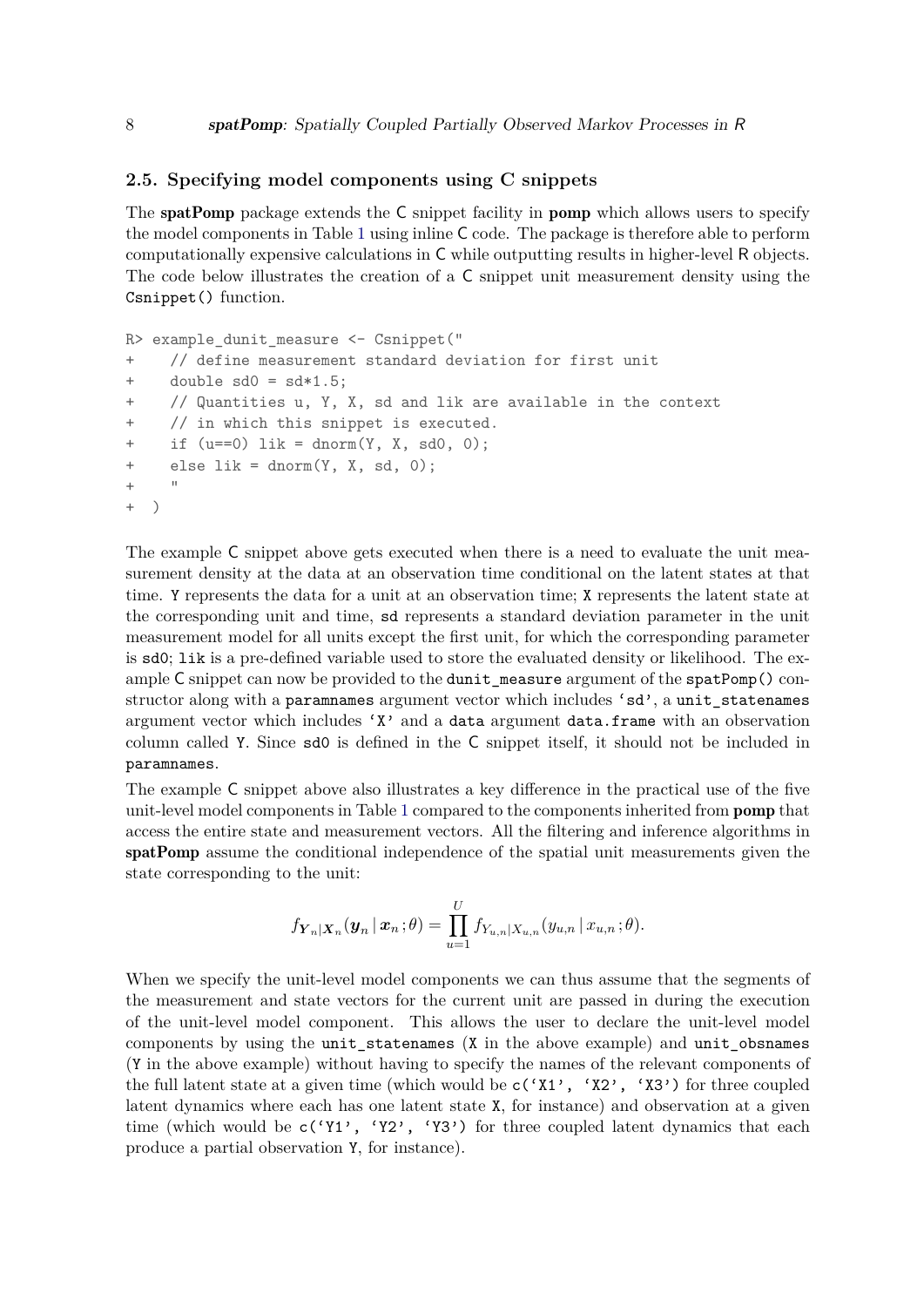The variable u, which takes a value between 0 and U-1, is passed in to each unit-level model component. This allows the user to specify heterogeneity in the unit-level model components across units. Since C uses zero-based numbering, a user interested in introducing model heterogeneity for a unit must find the position of the unit in the unit names slot and subtract one to get the corresponding value of u. The user can then use standard conditioning logic to specify the heterogeneity. For instance, when the example\_dunit\_measure C snippet above is executed for spatial unit 1, the u is passed in as 0, Y will have the value of the measurement from unit 1 (or Y1) and X will have the value of the latent state in unit 1 (or X1). This example C snippet is coded so that the first unit has a measurement error inflated relative to that of the other units. The last argument to dnorm specifies whether the desired output should be on log scale; the same convention is followed by all base R probability distribution functions. Not all of the model components need to be supplied for any specific computation. In particular, plug-and-play methodology by definition never uses dprocess. An empty dprocess slot in a class 'spatPomp' object is therefore acceptable unless a non-plug-and-play algorithm is attempted. In the package, the data and corresponding measurement times and units are considered necessary parts of a class 'spatPomp' object whilst specific values of the parameters and latent states are not.

# **2.6. Examples included in the package**

The construction of a new class 'spatPomp' object is illustrated in Section [6.](#page-29-0) To provide some examples of class 'spatPomp' objects, the spatPomp package includes functions  $bm()$ , lorenz() and measles(). These functions create class 'spatPomp' objects with user-specified dimensions for a correlated Brownian motion model, the Lorenz-96 atmospheric model [\(Lorenz](#page-46-8) [1996\)](#page-46-8), and a spatiotemporal measles SEIR model, respectively. These examples can be used to better understand the components of class 'spatPomp' objects as well as to test filtering and inference algorithms for future development.

For instance, we can create four correlated Brownian motions each with ten time steps as follows. The correlation structure and other model details are discussed in Section [5.](#page-21-0)

 $R > U \le -4$ ;  $N \le -10$  $R>bm4 \leftarrow bm(U = U, N = N)$ 

The above code results in the creation of the bm4 object of class 'spatPomp' with simulated data. This is done by bringing together pre-specified C snippets and adapting them to a four-dimensional process. One can inspect many aspects of bm4, some of which are listed in Table [1,](#page-5-0) by using the corresponding accessor functions:

```
R> obs(bm4)
R> unit_names(bm4)
R> states(bm4)
R> as.data.frame(bm4)
R> plot(bm4)
R> timezero(bm4)
R> time(bm4)
R> coef(bm4)
R> rinit(bm4)
```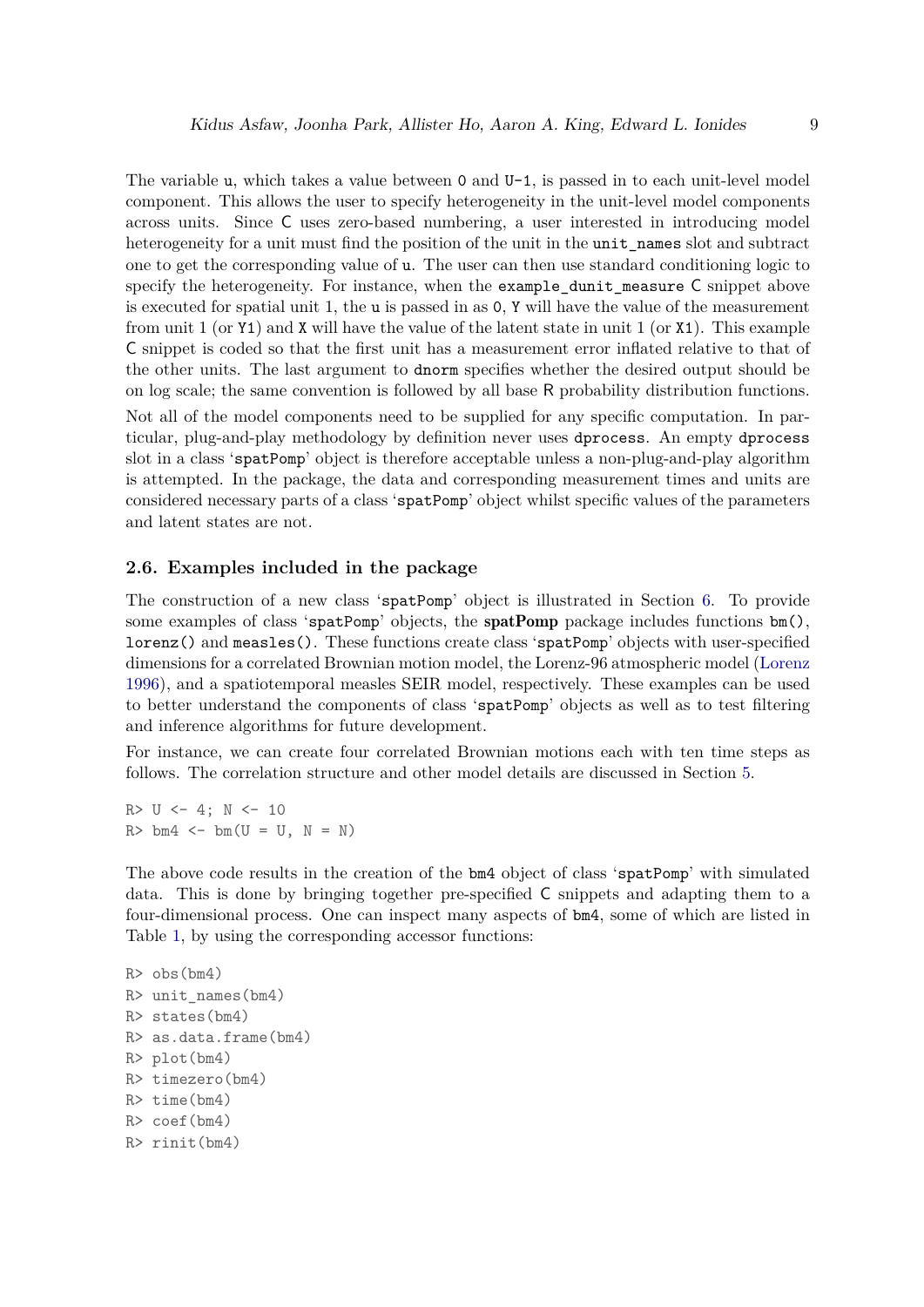The measles() example is described in Section [6](#page-29-0) to demonstrate user-specified model construction.

# <span id="page-9-0"></span>**3. Simulation and filtering: Elementary SpatPOMP methods**

Once the user has encoded one or more SpatPOMP models as objects of class 'spatPomp', the package provides a variety of algorithms to assist with data analysis. Methods can be divided into two categories: *elementary* operations that investigate a model with a fixed set of parameter values, and *inference* operations that estimate parameters. This section considers the first of these categories.

A basic operation on a SpatPOMP model is to simulate a stochastic realization of the latent process and the resulting data. This requires specifications of rprocess and rmeasure. Applying the simulate function to an object of class 'spatPomp' by default returns another object of class 'spatPomp', within which the data  $y_{1:N}^*$  have been replaced by a stochastic realization of  $Y_{1:N}$ . The corresponding realization of  $X_{0:N}$  is accessible via the states slot, and the params slot is filled with the value of *θ* used in the simulation. Optionally, simulate can be made to return a class 'data.frame' object by supplying the argument format='data.frame' in the call to simulate. Section [6](#page-29-0) provides an example of constructing a class 'spatPomp' object and simulating from it.

Evaluating the conditional distribution of latent process variables given currently available data is an elementary operation called *filtering*. Filtering also provides an evaluation of the likelihood function for a fixed parameter vector. The curse of dimensionality associated with spatiotemporal models can make filtering for SpatPOMP models computationally challenging. A widely used time-series filtering technique is the particle filter, available as pfilter in the pomp package. However, most particle filter algorithms scale poorly with dimension [\(Bengts](#page-43-0)son *[et al.](#page-43-0)* [2008;](#page-43-0) [Snyder](#page-47-2) *et al.* [2015\)](#page-47-2). Thus, in the spatiotemporal context, successful particle filtering requires state-of-the-art algorithms. Currently the spatPomp package contains implementations of five such algorithms, four of which are described below. Spatiotemporal data analysis using mechanistic models is a nascent topic, and future methodological developments are anticipated. Since the mission of **spatPomp** is to be a home for such analyses, the package developers welcome contributions and collaborations to further expand the functionality of spatPomp. In the remainder of this section, we describe and discuss some of the filtering methods currently implemented in the package.

# <span id="page-9-1"></span>**3.1. The guided intermediate resampling filter (GIRF)**

The guided intermediate resampling filter (GIRF, [Park and Ionides](#page-46-9) [2020\)](#page-46-9) is an extension of the auxiliary particle filter (APF, [Pitt and Shepard](#page-46-10) [1999\)](#page-46-10). GIRF is appropriate for moderately high-dimensional SpatPOMP models with a continuous-time latent process. All particle filters compute importance weights for proposed particles and carry out resampling to focus computational effort on particles consistent with the data (see reviews by [Arulampalam](#page-42-3) *et al.* [2002;](#page-42-3) [Doucet and Johansen](#page-44-6) [2011;](#page-44-6) [Kantas](#page-45-4) *et al.* [2015\)](#page-45-4). In the context of pomp, the pfilter function is discussed by King *[et al.](#page-45-0)* [\(2016\)](#page-45-0). GIRF combines two techniques for improved scaling of particle filters: the use of a guide function and intermediate resampling.

The guide function steers particles using importance weights that anticipate upcoming observations. Future measurements are considered up to a lookahead horizon, *L*. APF corresponds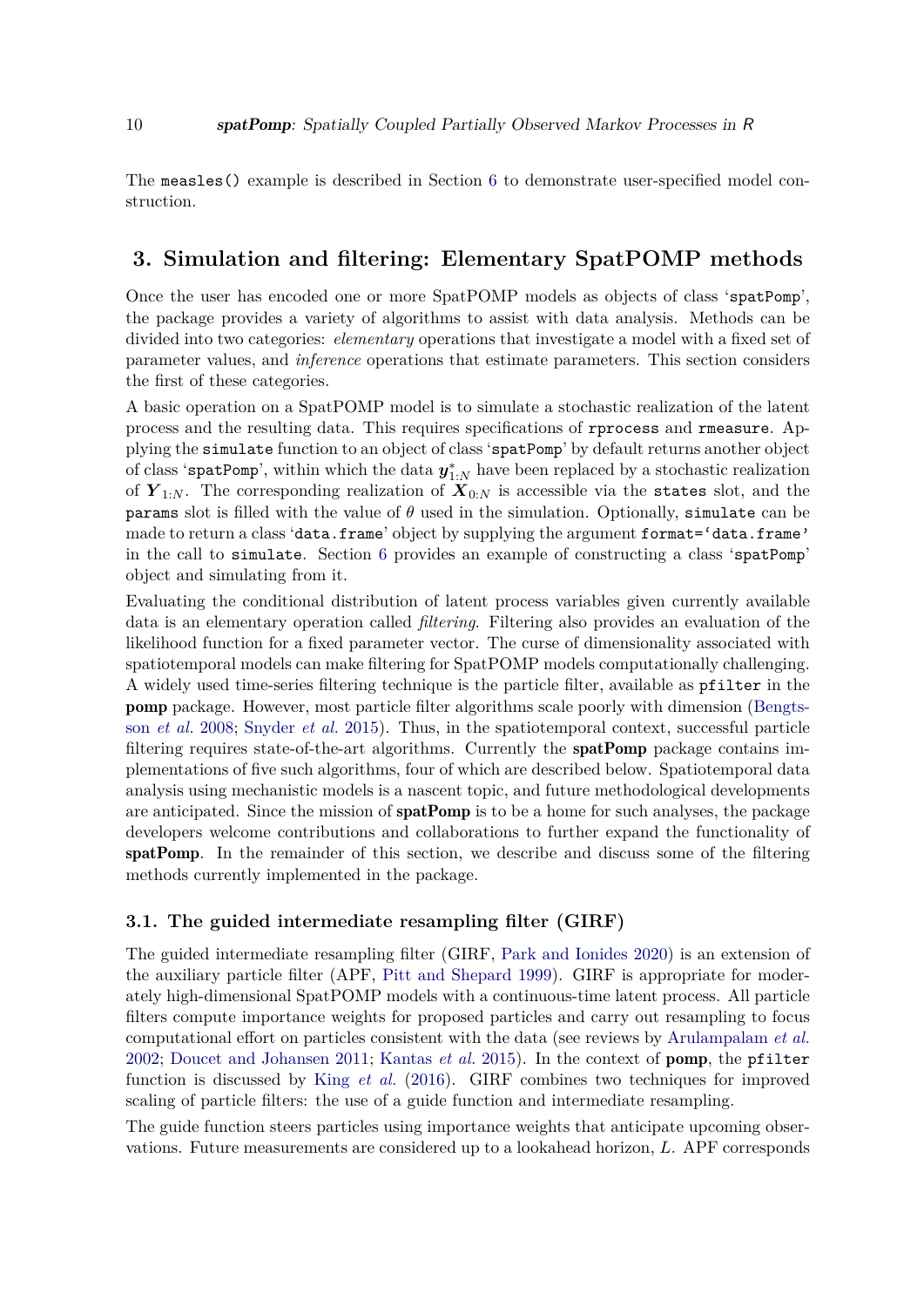to a lookahead horizon  $L = 2$ , and a basic particle filter has  $L = 1$ . Values  $L \leq 3$  are typical for GIRF.

Intermediate resampling breaks each observation interval into *S* sub-intervals, and carries out reweighting and resampling on each sub-interval. Perhaps surprisingly, intermediate resampling can facilitate some otherwise intractable importance sampling problems [\(Del Moral](#page-44-7) [and Murray](#page-44-7) [2015\)](#page-44-7). APF and the basic particle filter correspond to  $S = 1$ , whereas choosing  $S = U$  gives favorable scaling properties [\(Park and Ionides](#page-46-9) [2020\)](#page-46-9).

In Algorithm [1](#page-11-0) the *F*, *G* and *P* superscripts indicate filtered, guide and proposal particles, respectively. The goal for the pseudocode in Algorithm [1,](#page-11-0) and subsequent algorithms in this paper, is a succinct description of the logic of the procedure rather than a complete recipe for efficient coding. The code in **spatPomp** takes advantage of memory overwriting and vectorization opportunities that are not represented in this pseudocode.

We call the guide in Algorithm [1](#page-11-0) a *bootstrap guide function* since it is based on resampling the Monte Carlo residuals calculated in step [5.](#page-11-1) Another option of a guide function in girf is the simulated moment guide function developed by [Park and Ionides](#page-46-9) [\(2020\)](#page-46-9) which uses the eunit measure, vunit measure and munit measure model components together with simulations to calculate the guide. The expectation of Monte Carlo likelihood estimates does not depend on the guide function, so an inexact guide approximation may lead to loss of numerical efficiency but does not affect the consistency of the procedure.

The intermediate resampling is represented in Algorithm [1](#page-11-0) by the loop of  $s = 1, \ldots, S$  in step [6.](#page-11-2) The intermediate times are defined by  $t_{n,s} = t_n + (t_{n+1} - t_n) \cdot s/S$  and we write  $\mathbf{X}_{n,s} = \mathbf{X}(t_{n,s})$ . The resampling weights (step [12\)](#page-11-3) are defined in terms of guide function evaluations  $g_{n,s}^{P,j}$ . The only requirement for the guide function to achieve unbiased estimates is that it satisfies  $g_{0,0}^{F,j} = 1$  and  $g_{N-1,S}^{P,j} = f_{\mathbf{Y}_N|\mathbf{X}_N}(\mathbf{y}_N^* | \mathbf{X}_{N-1,S}^{F,j}; \theta)$ , which is the case in Algorithm [1.](#page-11-0) The particular guide function calculated in step [11](#page-11-4) evaluates particles using a prediction centered on a function

$$
\boldsymbol{\mu}(\boldsymbol{x},s,t;\theta) \approx \mathsf{E}[\boldsymbol{X}(t) \,|\, \boldsymbol{X}(s) = \boldsymbol{x};\theta].
$$

We call  $\mu(x, s, t; \theta)$  a *deterministic trajectory* associated with  $X(t)$ . For a continuous time SpatPOMP model, this trajectory is typically the solution to a system of differential equations that define a vector field called the *skeleton* [\(Tong](#page-47-3) [1990\)](#page-47-3). In spatPomp, the argument to skeleton is a map or vector field which is numerically solved to obtain  $\mu(x, s, t; \theta)$ . It can be specified using complied C code via a C snippet argument to spatPomp, as demonstrated in Section [6.](#page-29-0) The forecast spread around this point prediction is given by the simulated bootstrap residuals constructed in step [5.](#page-11-1)

# **3.2. Adapted bagged filter (ABF)**

The adapted bagged filter [\(Ionides](#page-45-5) *et al.* [2021\)](#page-45-5) combines many independent particle filters. This is called *bagging*, (*b*ootstrap *agg*regat*ing*), since a basic particle filter is also called a bootstrap filter. The adapted distribution is the conditional distribution of the latent process given its current value and the subsequent observation [\(Johansen and Doucet](#page-45-6) [2008\)](#page-45-6). In the adapted bagged filter, each bootstrap replicate makes a Monte Carlo approximation to a draw from the adapted distribution. Thus, in the pseudocode of Algorithm [2,](#page-13-1)  $\mathbf{X}_{0:N}^{A,i}$  is a Monte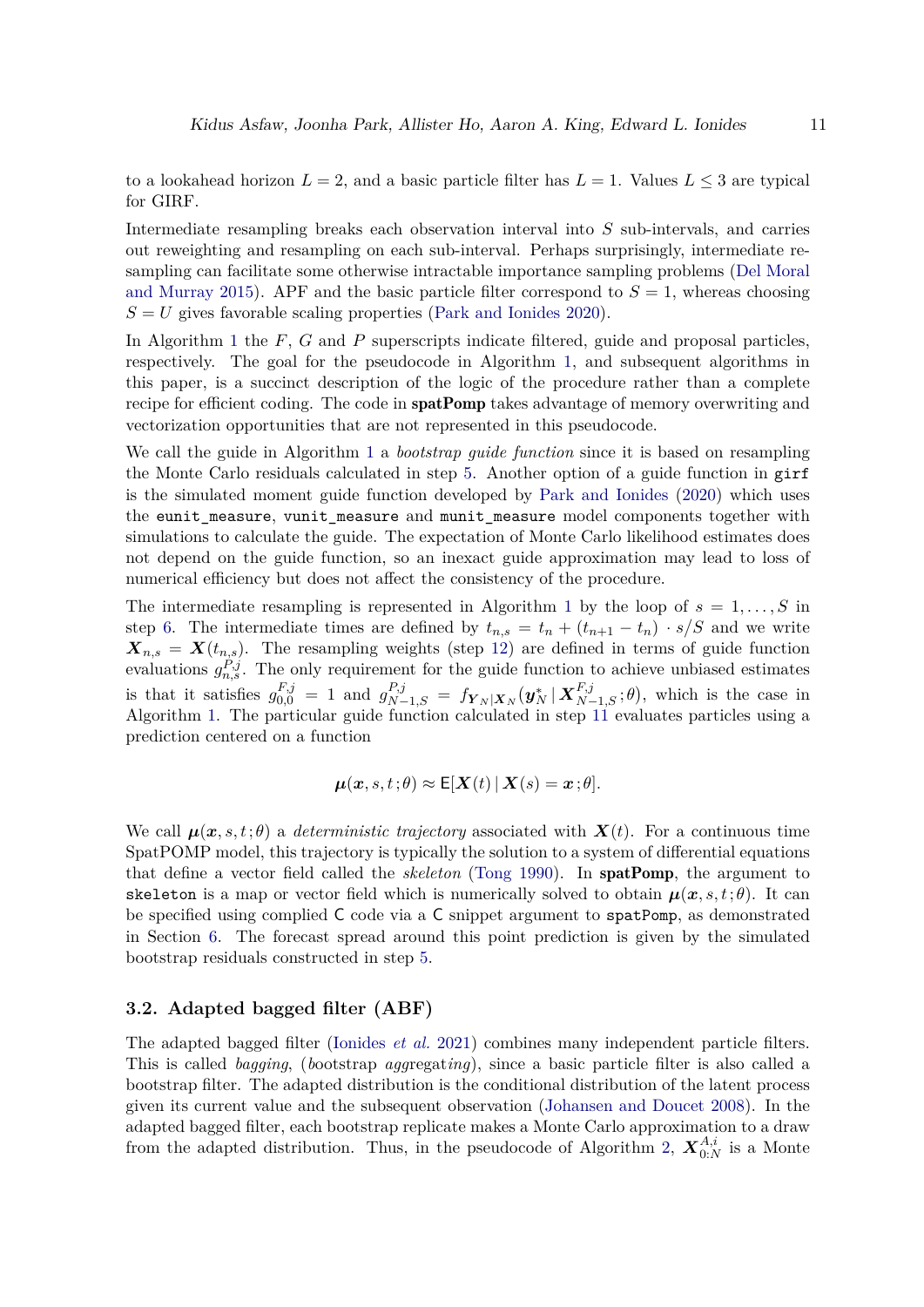**Algorithm 1:** girf(P, Np = *J*, Ninter = *S*, Nguide =  $K$ , Lookahead =  $L$ ), using notation from Table [1](#page-5-0) where P is a class 'spatPomp' object with definitions for rprocess, dunit\_measure, rinit, skeleton, obs and coef.

<span id="page-11-4"></span><span id="page-11-3"></span><span id="page-11-2"></span><span id="page-11-1"></span><span id="page-11-0"></span>**input:** simulator for  $f_{\boldsymbol{X}_n|\boldsymbol{X}_{n-1}}(\boldsymbol{x}_n | \boldsymbol{x}_{n-1}; \theta)$  and  $f_{\boldsymbol{X}_0}(\boldsymbol{x}_0; \theta)$ ; evaluator for  $f_{Y_{u,n}|X_{u,n}}(y_{u,n}|x_{u,n};\theta)$ , and  $\mu(x,s,t;\theta)$ ; data,  $y_{1:N}^*$ ; parameter,  $\theta$ ; number of particles, *J*; number of guide simulations, *K*; number of intermediate timesteps, *S*; number of lookahead lags, *L*. **1** initialize: simulate  $\mathbf{X}_{0,0}^{F,j} \sim f_{\mathbf{X}_0}(\cdot;\theta)$  and set  $g_{0,0}^{F,j} = 1$  for *j* in 1:*J* **2 for** *n* in 0:*N* − 1 **do 3** sequence of guide forecast times,  $\mathbb{L} = (n+1) : min(n+L, N)$  $\boldsymbol{X}_{\mathbb{L}}^{G,j,k} \sim f_{\boldsymbol{X}_{\mathbb{L}}|\boldsymbol{X}_{n}}(\,\cdot\,|\boldsymbol{X}_{n,0}^{F,j})$  $f_{n,0}^{F,j}$ ;  $\theta$ ) for *j* in 1:*J*, *k* in 1:*K* 5 guide residuals,  $\epsilon_{0,\ell}^{j,k} = \mathbf{X}_{\ell}^{G,j,k} - \mu(\mathbf{X}_{n}^{F,j}, t_n, t_\ell; \theta)$  for j in 1: J, k in 1: K,  $\ell$  in L **6 for** *s* in 1:*S* **do**  $\mathbf{y} = \text{gradient} \times \mathbf{y} = \sum_{n=1}^{N} \mathbf{y} \cdot \mathbf{y} = \sum_{n=1}^{N} \mathbf{y} \cdot \mathbf{y} = \sum_{n=1}^{N} \mathbf{y} \cdot \mathbf{y} = \sum_{n=1}^{N} \mathbf{y} \cdot \mathbf{y} = \sum_{n=1}^{N} \mathbf{y} \cdot \mathbf{y} = \sum_{n=1}^{N} \mathbf{y} \cdot \mathbf{y} = \sum_{n=1}^{N} \mathbf{y} \cdot \mathbf{y} = \sum_{n=1}^{N} \mathbf{y} \cdot \mathbf{y}$  $f_{n,s-1}^{F,j}$ ; *θ*) for *j* in 1: *J* **8** deterministic trajectory,  $\boldsymbol{\mu}_{n,s,\ell}^{P,j} = \boldsymbol{\mu}(\boldsymbol{X}_{n,s}^{P,j}, t_{n,s}, t_{\ell} ; \theta)$  for *j* in 1:*J*,  $\ell$  in L **9** pseudo guide simulations,  $\hat{\bm{X}}_{n,s,\ell}^{j,k} = \bm{\mu}_{n,s,\ell}^{P,j} + \bm{\epsilon}_{s-1,\ell}^{j,k} - \bm{\epsilon}_{s-1,n+1}^{j,k} + \sqrt{\frac{t_{n+1}-t_{n,s}}{t_{n+1}-t_{n,0}}}$  $\frac{t_{n+1}-t_{n,s}}{t_{n+1}-t_{n,0}}$   $\epsilon_{s-}^{j,k}$ *s*−1*,n*+1 for *j* in 1:*J*, *k* in 1:*K*,  $\ell$  in L **10** discount factor,  $\eta_{n,s,\ell} = 1 - (t_{n+\ell} - t_{n,s}) / \{(t_{n+\ell} - t_{\max(n+\ell-L,0)}) \cdot (1 + \mathbb{1}_{L=1})\}$ **11** *g*  $P_{n,s}^{D,j} = \prod$  $\ell$  in  $\mathbb L$  $\Pi$  $\prod_{u=1}^{U} \left[ \frac{1}{K} \right]$ *K*  $\sum$  $\left[\sum_{i=1}^{K} f_{Y_{u,\ell}} | X_{u,\ell} \left(y_{u,\ell}^{*} \mid \hat{X}_{u,n,s,\ell}^{j,k} ; \theta \right) \right]^{ \eta_{n,s,\ell} }$ *k*=1 for *j* in 1:*J* **12** for *j* in 1:*J*,  $w_{n,s}^j =$  $\sqrt{ }$  $\frac{1}{2}$  $\mathcal{L}$  $f_{\boldsymbol{Y}_n|\boldsymbol{X}_n}(\boldsymbol{y}_n\,|\,\boldsymbol{X}_{n,s}^{F,j})$  $F, j$ <sub>*n*,s-1</sub>;  $\theta$ )  $g_{n,s}^{P,j} / g_{n,s}^{F,j}$  $\int_{n,s-1}^{r,j}$  if  $s=1$  and  $n \neq 0$  $g_{n,s}^{P,j}\Big/g_{n,s}^{F,j}$ *n*,*s*−1 else **13** log likelihood component,  $c_{n,s} = \log \left( J^{-1} \sum_{q=1}^{J} w_{n,s}^q \right)$ **14** normalized weights,  $\tilde{w}_{n,s}^j = w_{n,s}^j / \sum_{q=1}^J w_{n,s}^q$  for *j* in 1:*J* **15** select resample indices,  $r_{1:J}$  with  $\mathbb{P}[r_j = q] = \tilde{w}_{n,s}^q$  for *j* in 1:*J*  $\bm{X}^{F,j}_{n,s} = \bm{X}^{P,r_j}_{n,s} \ , \ \ g^{F,j}_{n,s} = g^{P,r_j}_{n,s} \ , \ \ \bm{\epsilon}^{j,k}_{s,\ell} = \bm{\epsilon}^{r_j,k}_{s-1,\ell} \ \text{for} \ \ j \ \text{in} \ 1:J, \ k \ \text{in} \ 1:K, \ \ell \ \text{in} \ \mathbb{L}$ **17 end 18** set  $\mathbf{X}_{n+1,0}^{F,j} = \mathbf{X}_{n,S}^{F,j}$  and  $g_{n+1,0,j}^F = g_{n,S,j}^F$  for *j* in 1:*J* **19 end output:** log likelihood,  $\lambda^{\text{GIRF}} = \sum_{n=0}^{N-1} \sum_{s=1}^{S} c_{n,s}$ , and filter particles,  $\mathbf{X}_{N,0}^{F,1:J}$ *N,*0 complexity:  $\mathcal{O}(JLUN(K+S))$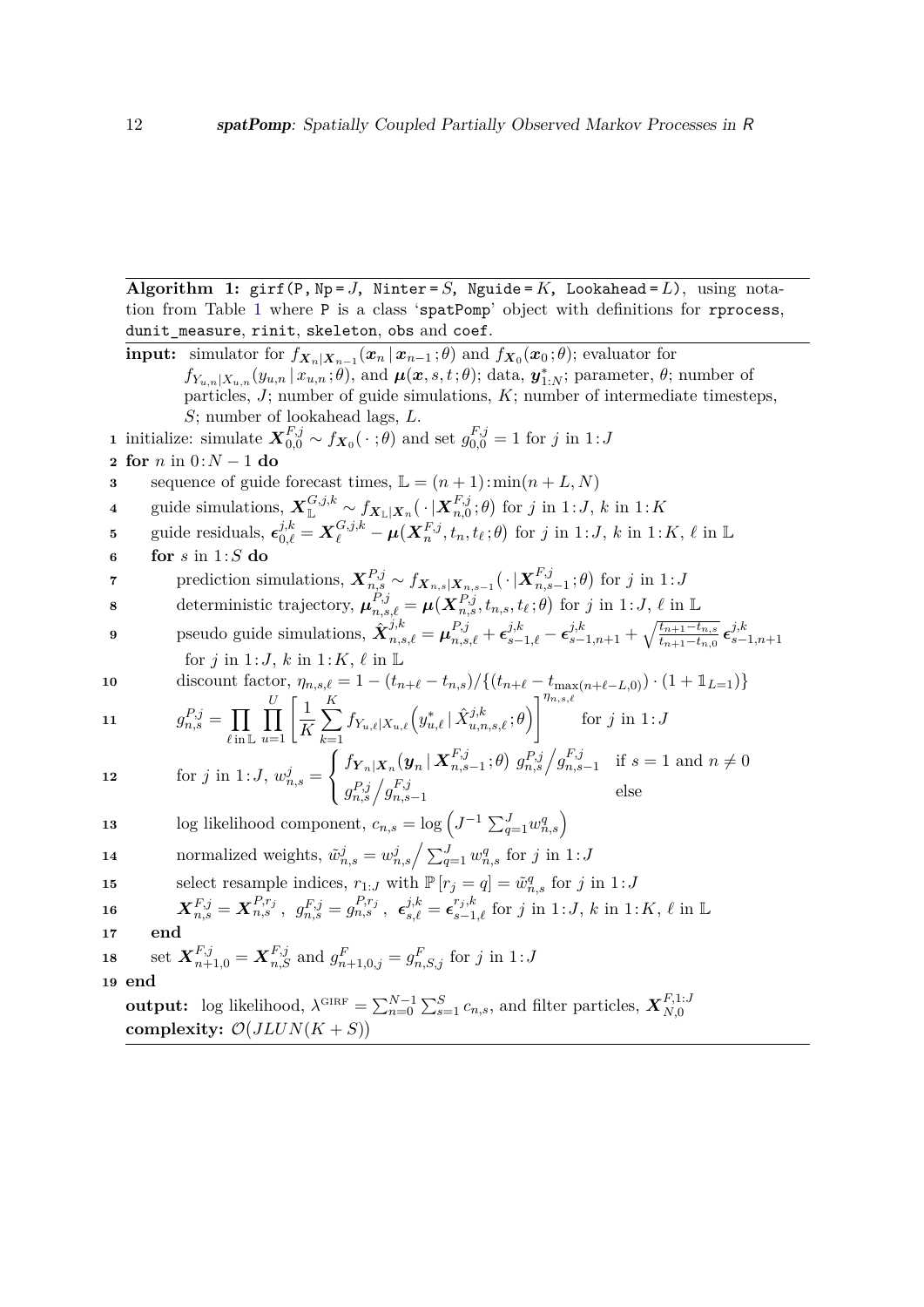Carlo sample targeting the adapted sampling distribution,

$$
f_{\boldsymbol{X}_0}(\boldsymbol{x}_0;\theta) \prod_{n=1}^N f_{\boldsymbol{X}_n|\boldsymbol{Y}_n,\boldsymbol{X}_{n-1}}(\boldsymbol{x}_n\,|\,\boldsymbol{y}_n^*,\boldsymbol{x}_{n-1};\theta). \hspace{1cm} (1)
$$

Each adapted simulation replicate is constructed by importance sampling using proposal particles  $\{X_n^{P,i,j}\}.$  The ensemble of adapted simulation replicates are then weighted using data in a spatiotemporal neighborhood of each observation to obtain a locally combined Monte Carlo sample targeting the filter distribution, with some approximation error due to the finite spatiotemporal neighborhood used. This local aggregation of the bootstrap replicates also provides an evaluation of the likelihood function.

On a given bootstrap replicate *i* at a given time *n*, all the adapted proposal particles  $X_n^{P,i,1:J}$  in step [3](#page-13-2) are necessarily close to each other in state space because they share the parent particle  $\boldsymbol{X}_{n-}^{\bar{A},i}$  $n-1$ . This reduces imbalance in the adapted weights in step [5,](#page-13-3) which helps to battle the curse of dimensionality that afflicts importance sampling. The combination of the replicates for the filter estimate in step [11](#page-13-4) is carried out using only weights in a spatiotemporal neighborhood, thus avoiding the curse of dimensionality. For any point  $(u, n)$ , the neighborhood  $B_{u,n}$  should be specified as a subset of  $A_{u,n} = \{(\tilde{u}, \tilde{n}) : \tilde{n} < n \text{ or } (\tilde{u} < u \text{ and } \tilde{n} = n)\}.$  If the model has a mixing property, meaning that conditioning on the observations in the neighborhood *Bu,n* is negligibly different from conditioning on the full set  $A_{u,n}$ , then the approximation involved in this localization is adequate.

Steps [1](#page-13-5) through [7](#page-13-6) do not involve interaction between replicates and therefore iteration over *i* can be carried out in parallel. If a parallel backend has been set up by the user, the abf method will parallelize computations over the replicates using multiple cores. The user can register a parallel backend using the doParallel package [\(Wallig and Weston](#page-47-4) [2020,](#page-47-4) [2019\)](#page-47-5) prior to calling abf.

```
R> library("doParallel")
R> registerDoParallel(3) # Parallelize over 3 cores
```
The neighborhood is supplied via the nbhd argument to abf as a function which takes a point in space-time,  $(u, n)$ , and returns a list of points in space-time which correspond to  $B_{u,n}$ . An example with  $B_{u,n} = \{(u-1,n), (u, n-1)\}\)$  follows.

```
R> example_nbhd <- function(object, unit, time){
+ nbhd_list = list()
+ if(time>1) nbhd_list <- c(nbhd_list, list(c(unit, time-1)))
+ if(unit>1) nbhd_list <- c(nbhd_list, list(c(unit-1, time)))
+ return(nbhd_list)
+ }
```
ABF can be combined with the guided intermediate resampling technique used by GIRF to give an algorithm called ABF-IR [\(Ionides](#page-45-5) *et al.* [2021\)](#page-45-5) implemented as abfir.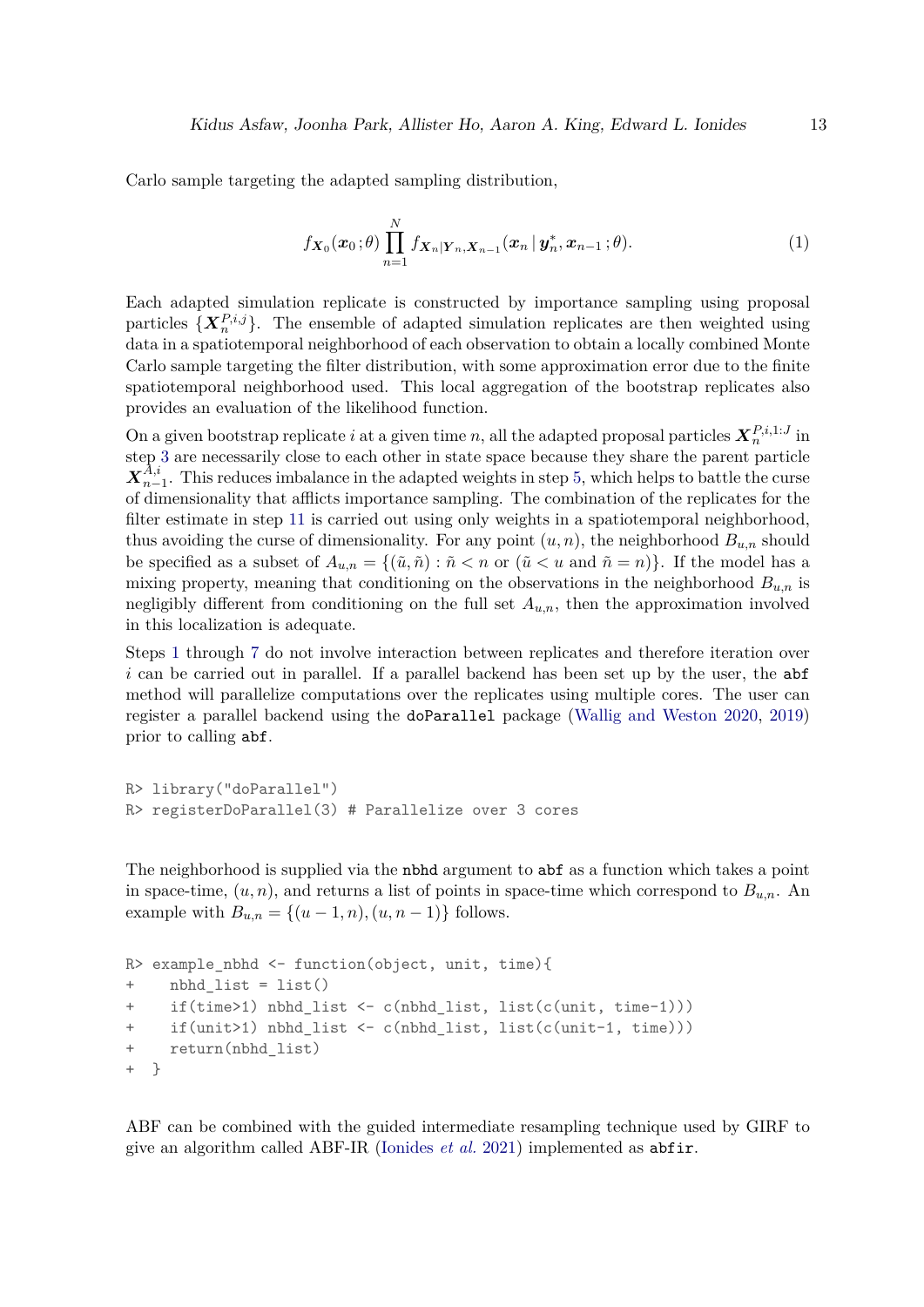**Algorithm 2:** abf(P, replicates =  $I$ , Np =  $J$ , nbhd= $B_{u,n}$ ), using notation from Ta-ble [1](#page-5-0) where P is a class 'spatPomp' object with definitions for rprocess, dunit\_measure, rinit, obs and coef.

<span id="page-13-5"></span><span id="page-13-3"></span><span id="page-13-2"></span><span id="page-13-1"></span>**input:** simulator for  $f_{\boldsymbol{X}_n|\boldsymbol{X}_{n-1}}(\boldsymbol{x}_n | \boldsymbol{x}_{n-1}; \theta)$  and  $f_{\boldsymbol{X}_0}(\boldsymbol{x}_0; \theta)$ ; evaluator for  $f_{Y_{u,n}|X_{u,n}}(y_{u,n}|x_{u,n};\theta)$ ; data,  $\mathbf{y}_{1:N}^*$ ; parameter,  $\theta$ ; number of particles per replicate, *J*; number of replicates, I; neighborhood structure, *Bu,n* **1** initialize adapted simulation,  $\mathbf{X}_0^{A,i} \sim f_{\mathbf{X}_0}(\cdot; \theta)$  for *i* in 1:*T* **2 for** *n* in 1:*N* **do**  $\mathbf{3} \qquad \text{proposals}, \ \boldsymbol{X}_n^{P,i,j} \sim f_{\boldsymbol{X}_n|\boldsymbol{X}_{n-1}}(\ \cdot \mid \boldsymbol{X}_{n-1}^{A,i})$  $\binom{A, i}{n-1}$ ; *θ*) for *i* in 1:*I*, *j* in 1:*J* **4**  $w_{u,n}^{i,j} = f_{Y_{u,n}|X_{u,n}}(y_{u,n}^* | X_{u,n}^{P,i,j}; \theta)$  for *u* in 1:*U*, *i* in 1:*Z*, *j* in 1:*J* **5** adapted resampling weights,  $w_n^{A,i,j} = \prod_{u=1}^U w_{u,n}^{i,j}$  for *u* in 1:*U*, *i* in 1:*I*, *j* in 1:*J* **6** set  $\mathbf{X}_n^{A,i} = \mathbf{X}_n^{P,i,j}$  with probability  $w_n^{A,i,j} \left( \sum_{q=1}^J w_n^{A,i,q} \right)^{-1}$  for *i* in 1:*T*  $\sigma w^{P,i,j}_{u,n} =$ *n*<sup>−1</sup><br><sup>1</sup>  $\tilde{n}=1$  $\lceil$  $\overline{\phantom{a}}$ 1 *J*  $\sum$ *J q*=1  $\Pi$  $($ *ū*, $\tilde{n}$ )∈ $B$ <sub>*u*, $n$ </sub>  $w^{i,q}_{\tilde n, j}$  $\tilde{u}, \tilde{n}$ 1  $\parallel$   $\Box$ (˜*u,n*)∈*Bu,n*  $w^{i,j}_{\tilde{n},j}$  $u_{\tilde{u},n}^{i,j}$  for *u* in 1:*U*, *i* in 1:*I*, *j* in 1:*J* **8 end 9** filter weights,  $w_{u,n}^{F,i,j} =$  $w_{u,n}^{i,j}$   $w_{u,n}^{P,i,j}$  $\sum_{p=1}^{L} \sum_{q=1}^{J} w_{u,n}^{P,p,q}$ for  $u$  in 1: $U$ ,  $n$  in 1: $N$ ,  $i$  in 1: $\mathcal{I}$ ,  $j$  in 1: $J$ **10** conditional log likelihood,  $\lambda_{u,n} = \log \left( \sum_{i=1}^{L} \sum_{j=1}^{J} w_{u,n}^{F,i,j} \right)$  for *u* in 1:*U*, *n* in 1:*N* 11 set  $X_{u,n}^{F,j} = X_{u,n}^{P,i,k}$  with probability  $w_{u,n}^{F,i,k} e^{-\lambda_{u,n}}$  for u in 1:U, n in 1:N, j in 1:J **output:** filter particles,  $\mathbf{X}_n^{F,1:J}$ , for *n* in 1:*N*; log likelihood,  $\lambda^{ABF} = \sum_{n=1}^{N} \sum_{u=1}^{U} \lambda_{u,n}$ 

# <span id="page-13-0"></span>**3.3. The ensemble Kalman filter (EnKF)**

<span id="page-13-6"></span><span id="page-13-4"></span>**complexity:** O(I*JUN*)

Algorithm [3](#page-14-0) is an implementation of the ensemble Kalman filter (EnKF)[\(Evensen](#page-44-8) [1994;](#page-44-8) [Evensen and van Leeuwen](#page-44-9) [1996\)](#page-44-9). The EnKF makes a Gaussian approximation to assimilate Monte Carlo simulations from a state prediction model with data observed in the corresponding time step. The EnKF has two steps: the prediction and the filtering steps; the latter is known the "analysis" step in the geophysical data-assimilation literature. The prediction step advances Monte Carlo particles to the next observation time step by using simulations from a possibly non-linear transition model. In the filtering step, the sample estimate of the state covariance matrix and the linear measurement model are used to make a Gaussian approximation to the conditional distribution of the state given the data.

In step [8](#page-14-1) of Algorithm [3,](#page-14-0) the conditional variance of the measurement at the current time step is approximated by constructing a diagonal covariance matrix whose diagonal elements are the sample average of the theoretical unit measurement variances at each unit. This is written using an indicator function  $\mathbb{1}_{u,\tilde{u}}$  which takes value 1 if  $u = \tilde{u}$  and 0 otherwise. The vunit\_measure model component aids in this step whereas eunit\_measure specifies how we can construct forecast data (step [5\)](#page-14-2) that can be used to later update our prediction particles in step [14.](#page-14-3) In step [12](#page-14-4) we add artificial measurement error to arrive at a consistent sample covariance for the filtering step [\(Evensen](#page-44-8) [1994;](#page-44-8) [Evensen and van Leeuwen](#page-44-9) [1996\)](#page-44-9), writing Normal $(\mu, \Sigma)$  for independent draws from a multivariate normal random variable with mean  $\mu$  and variance matrix  $\Sigma$ .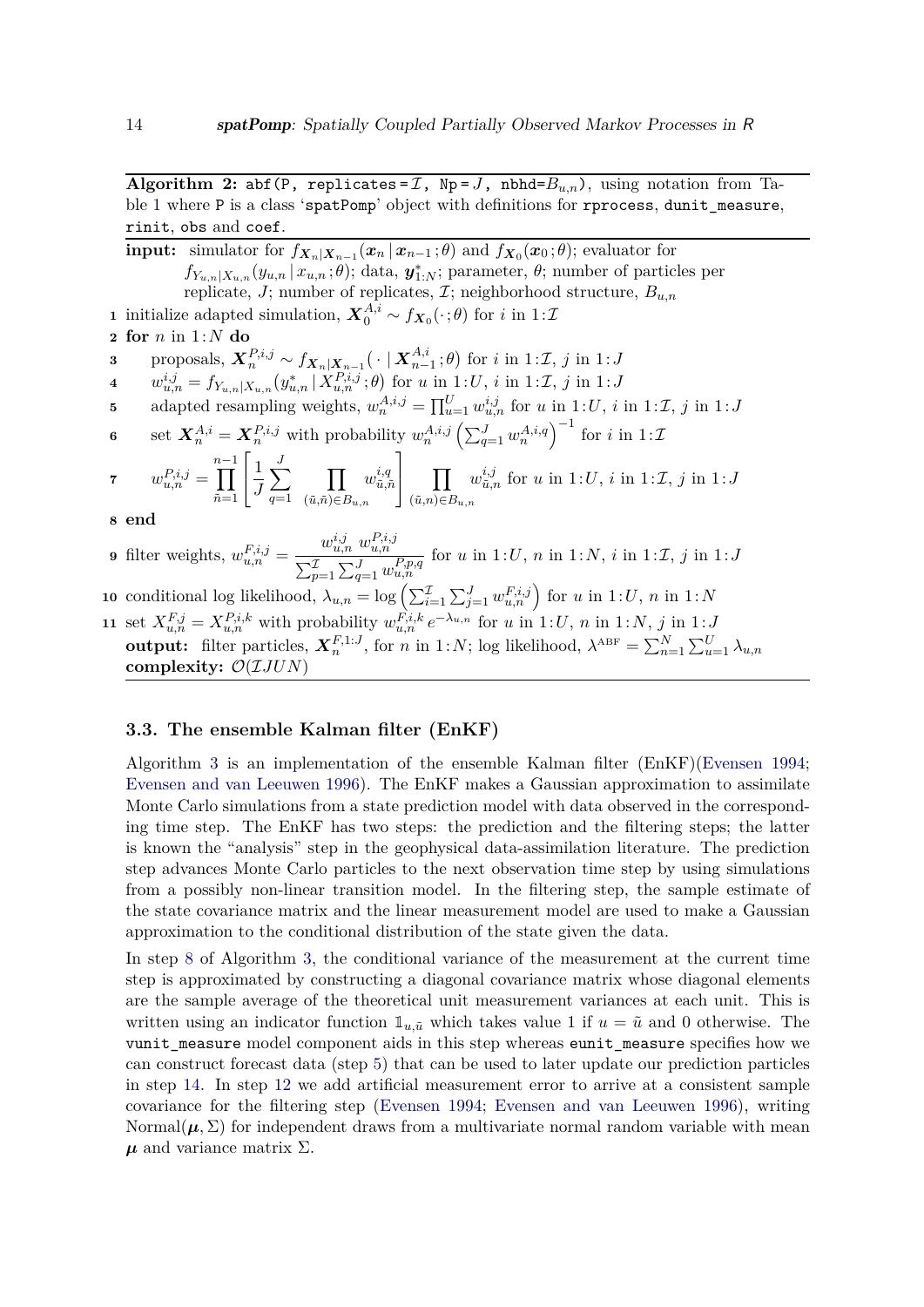**Algorithm 3:** enkf(P,  $Np = J$ ), using notation from Table [1](#page-5-0) where P is a class 'spatPomp' object with definitions for rprocess, eunit\_measure, vunit\_measure, rinit, coef and obs.

<span id="page-14-0"></span>**input:** simulator for  $f_{\boldsymbol{X}_n|\boldsymbol{X}_{n-1}}(\boldsymbol{x}_n | \boldsymbol{x}_{n-1}; \theta)$  and  $f_{\boldsymbol{X}_0}(\boldsymbol{x}_0; \theta)$ ; evaluator for  $e_u(X_{u,n}, \theta)$ and  $v_u(X_{u,n}, \theta)$ ; parameter,  $\theta$ ; data,  $\mathbf{y}_{1:N}^*$ ; number of particles, *J*.

- **1** initialize filter particles,  $\mathbf{X}_0^{F,j} \sim f_{\mathbf{X}_0}(\cdot ; \theta)$  for *j* in 1:*J*
- **2 for** *n* in 1:*N* **do**
- $\mathbf{3}$  prediction ensemble,  $\mathbf{X}_n^{P,j} \sim f_{\mathbf{X}_n|\mathbf{X}_{n-1}}(\cdot|\mathbf{X}_{n-1}^{F,j})$  $f_{n-1}^{F,j}$ ; *θ*) for *j* in 1:*J*
- **4** centered prediction ensemble,  $\tilde{\boldsymbol{X}}_n^{P,j} = \boldsymbol{X}_n^{P,j} \frac{1}{J}$  $\frac{1}{J}\sum_{q=1}^{J} \boldsymbol{X}_n^{P,q}$  for *j* in 1:*J*
- <span id="page-14-2"></span>**5** forecast ensemble,  $\hat{\mathbf{Y}}_n^j = e_u(X_{u,n}^{P,j}, \theta)$  for *j* in 1:*J*
- **6** forecast mean,  $\overline{Y}_n = \frac{1}{J}$  $\frac{1}{J}\sum_{j=1}^J \mathbf{\hat{Y}}_n^j$ *n*
- **7** centered forecast ensemble,  $\tilde{\boldsymbol{Y}}_n^j = \hat{\boldsymbol{Y}}_n^j \overline{\boldsymbol{Y}}_n$  for *j* in 1:*J*
- <span id="page-14-1"></span>**8** forecast measurement variance,  $R_{u,\tilde{u}} = \mathbb{1}_{u,\tilde{u}} \frac{1}{J}$  $\frac{1}{J} \sum_{j=1}^{J}$   $v_u(X_{u,n}^{P,j}, \theta)$  for  $u, \tilde{u}$  in 1:*U*
- **9** forecast estimated covariance,  $\Sigma_Y = \frac{1}{J-1} \sum_{j=1}^J (\tilde{\boldsymbol{Y}}_n^j)$  $\tilde{Y}_n^j)(\tilde{\boldsymbol{Y}}_n^j)$  $(n)^{T}$  + *R*
- **10** prediction and forecast sample covariance,  $\Sigma_{XY} = \frac{1}{J-1} \sum_{j=1}^{J} (\tilde{\boldsymbol{X}}_n^{P,j})$  $_{n}^{P,j})(\tilde{\boldsymbol{Y}}_{n}^{j}% \boldsymbol{\beta})\coloneqq(\tilde{\boldsymbol{Y}}_{n}^{j}-\tilde{\boldsymbol{Y}}_{n}^{j})$  $\binom{J}{n}$ <sup>T</sup>
- **11** Kalman gain,  $K = \sum_{XY} \sum_{Y}^{-1}$
- <span id="page-14-4"></span>**12** artificial measurement noise,  $\epsilon_n^j \sim \text{Normal}(\mathbf{0}, R)$  for *j* in 1:*J*
- **13** errors,  $r_n^j = \hat{Y}_n^j y_n^*$  for *j* in 1:*J*
- <span id="page-14-3"></span>**14** filter update,  $\mathbf{X}_n^{F,j} = \mathbf{X}_n^{P,j} + K(r_n^j + \epsilon_n^j)$  for *j* in 1:*J*
- **15**  $\lambda_n = \log \left[ \phi(\mathbf{y}_n^*; \overline{Y}_n, \Sigma_Y) \right]$  where  $\phi(\cdot; \boldsymbol{\mu}, \Sigma)$  is the Normal $(\boldsymbol{\mu}, \Sigma)$  density.
- **16 end**

**output:** filter sample,  $\mathbf{X}_n^{F,1:J}$ , for *n* in 1:*N*; log likelihood estimate,  $\lambda^{\text{EnKF}} = \sum_{n=1}^{N} \lambda_n$ **complexity:** O(*JUN*)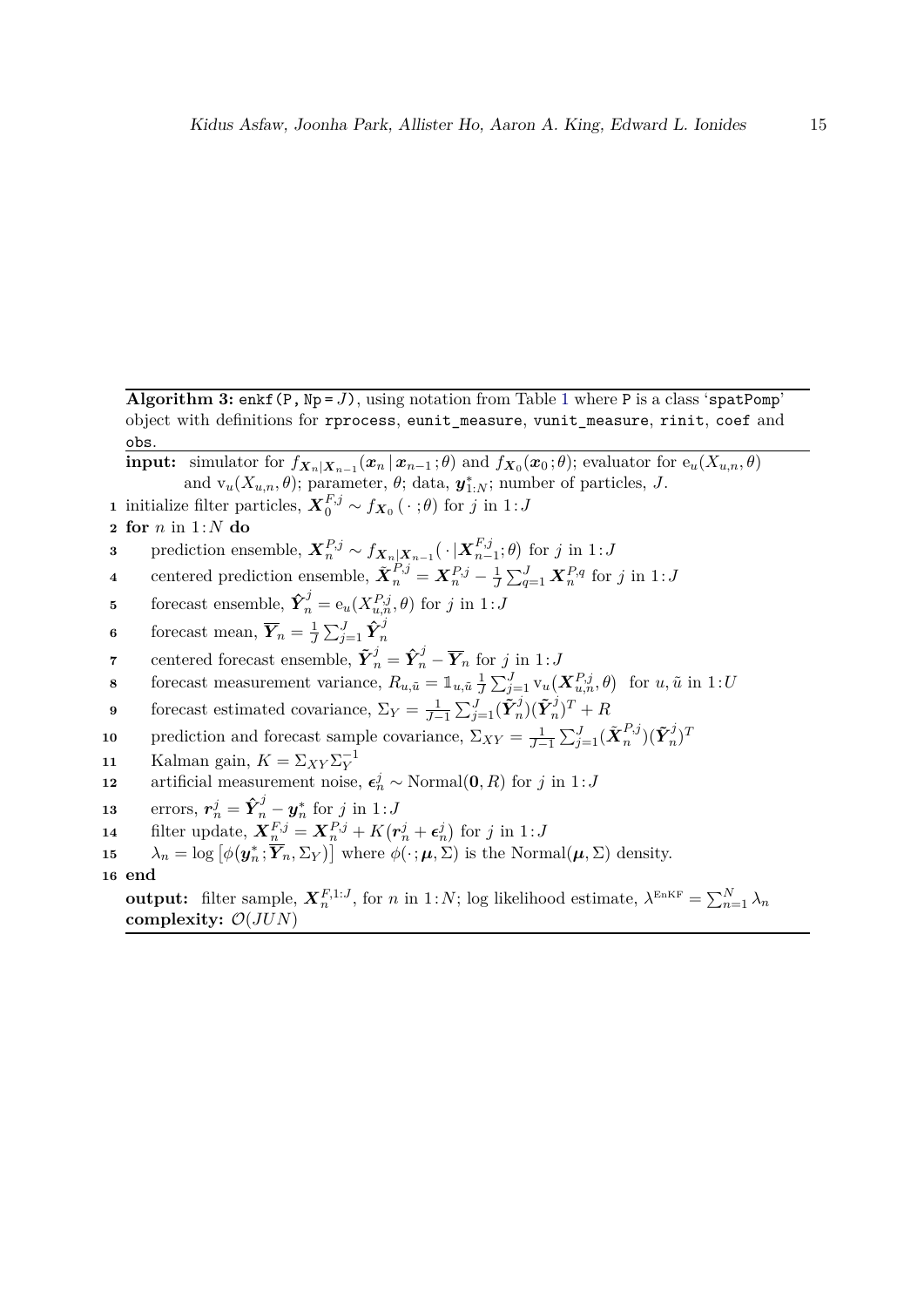**Algorithm 4:** bpfilter(P,  $Np = J$ , block list =  $\beta$ ) using notation from Table [1](#page-5-0) where P is a class 'spatPomp' object with definitions for rprocess, dunit\_measure, rinit, obs, coef.

<span id="page-15-0"></span>**input:** simulator for  $f_{X_n|X_{n-1}}(x_n | x_{n-1}; \theta)$  and  $f_{X_0}(x_0; \theta)$ ; number of particles, *J*;  $\mathbf{e}$ valuator for  $f_{Y_{u,n}|X_{u,n}}(y_{u,n} | x_{u,n}; \theta)$ ; data,  $\mathbf{y}_{1:N}^*$ ; parameter,  $\theta$ ; blocks,  $\mathcal{B}_{1:K}$ ; **1** initialization,  $\mathbf{X}_0^{F,j} \sim f_{\mathbf{X}_0}(\cdot ; \theta)$  for *j* in 1:*J* **2 for** *n* in 1:*N* **do**  $\mathbf{3} \qquad \text{prediction},\ \bm{X}_n^{P,j}\sim f_{\bm{X}_n|\bm{X}_{n-1}}(\,\cdot\,|\bm{X}_{n-1}^{F,j})$  $f_{n-1}^{F,j}$ ; *θ*) for *j* in 1:*J* **4** block weights,  $w_{k,n}^j = \prod$  $u∈B_k$  $f_{Y_{u,n}|X_{u,n}}(y_{u,n}^* | X_{u,n}^{P,j}; \theta)$  for *j* in 1:*J*, *k* in 1:*K* 5 resampling indices,  $r_{k,n}^j$  with  $\mathbb{P}\left[r_{k,n}^j = i\right] = \tilde{w}_{k,n}^i / \sum_{q=1}^J w_{k,n}^q$  for j in 1: J, k in 1: K **6** resample,  $X_{\mathcal{B}_k,n}^{F,j} = X_{\mathcal{B}_k,n}^{P,r_{j,k}}$  for *j* in 1:*J*, *k* in 1:*K* **7 end output:** log likelihood,  $\lambda^{\text{BPF}}(\theta) = \sum_{n=1}^{N} \sum_{k=1}^{K} \log \left( \frac{1}{k} \right)$  $\frac{1}{J} \sum_{j=1}^{J} w_{k,n}^{j}$ , filter particles  $\boldsymbol{X}_{1:N}^{F,1:J}$ 1:*N* **complexity:** O(*JUN*)

EnKF achieves good dimensional scaling relative to a particle filter (by avoiding the resampling step) at the expense of a Gaussian approximation in the filtering update rule. Adding hierarchical layers to the model representation can help to make the EnKF approximation applicable in non-Gaussian contexts [\(Katzfuss](#page-45-7) *et al.* [2020\)](#page-45-7). Since we envisage spatPomp primarily for situations with relatively low dimension, this implementation does not engage in regularization issues required when the dimension of the observation space exceeds the number of particles in the ensemble.

Our EnKF implementation supposes we have access to the functions

$$
e_{u,n}(x,\theta) = \mathbb{E}[Y_{u,n} | X_{u,n} = x; \theta]
$$
  

$$
v_u(x,\theta) = \text{Var}(Y_{u,n} | X_{u,n} = x; \theta)
$$

If the measurements are unbiased,  $e_{u,n}(x_u, \theta)$  will simply extract the measured components of  $x<sub>u</sub>$ . The measurements in a SpatPOMP do not necessarily correspond to specific components of the state vector, and enkf permits arbitrary relationships subject to the constraint that the user can provide the necessary  $e_{u,n}(x, \theta)$  and  $v_u(x, \theta)$  functions. These functions can be defined during the construction of a class 'spatPomp' object by supplying C snippets to the arguments eunit measure and vunit measure respectively. For common choices of measurement model, such as Gaussian or negative binomial,  $e_{u,n}$  and  $v_{u,n}$  are readily available. In general, the functional forms of  $e_{u,n}$  and  $v_{u,n}$  may depend on *u* and *n*. Users can specify more general functional forms in  $\text{spatPomp}$  since the variables u and t are defined for the C snippets. Similarly, both the mathematical notation in Section [2](#page-3-0) and the spatPomp implementation permit arbitrary dependence on covariate time series.

# **3.4. Block particle filter**

Algorithm [4](#page-15-0) is an implementation of the block particle filter (BPF [Rebeschini and van Handel](#page-46-11) [2015\)](#page-46-11), also called the factored particle filter (Ng *[et al.](#page-46-12)* [2002\)](#page-46-12). BPF partitions the units into a collection of blocks,  $\mathcal{B}_1, \ldots, \mathcal{B}_K$ . Each unit is placed in exactly one block. BPF generates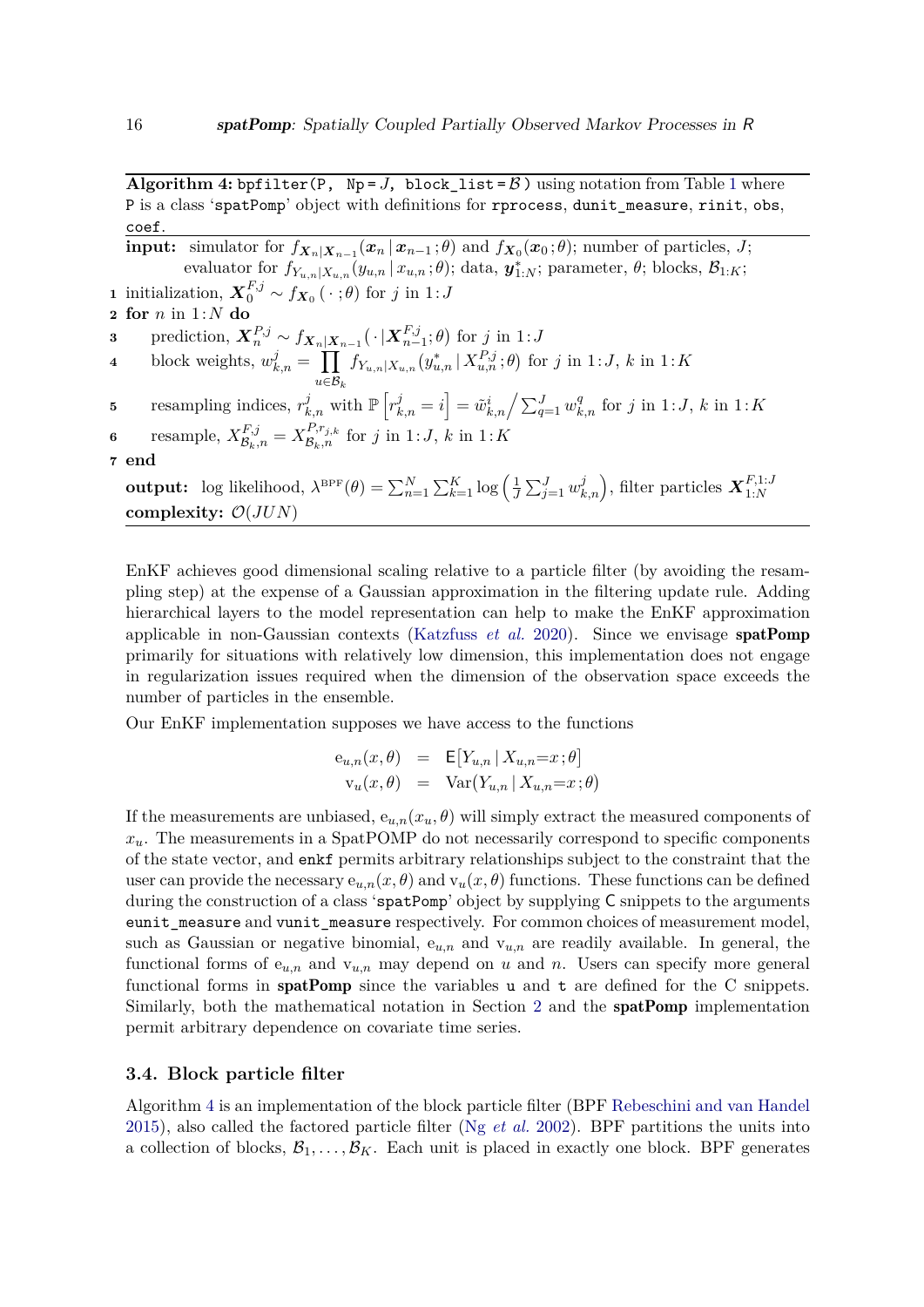proposal particles by simulating from the joint latent process across all blocks, exactly as the particle filter does. However, the resampling in the filtering step is carried out independently for each block, using weights corresponding only to the measurements in the block. Different proposal particles may be successful for different blocks, and the block resampling allows the filter particles to paste together these successful proposed blocks. BPF supposes that spatial coupling conditional on the data occurs primarily within blocks, and is negligible between blocks.

The user has a choice of specifying the blocks using either the **block list** argument or block\_size, but not both. block\_list takes a class 'list' object where each entry is a vector representing the units in a block. block\_size takes an integer and evenly partitions 1 :*U* into blocks of size approximately block\_size. For example, if there are 4 units, executing bpfilter with block size=2 is equivalent to setting block list=list(c(1,2),c(3,4)).

# **4. Inference for SpatPOMP models**

<span id="page-16-0"></span>We focus on iterated filtering methods [\(Ionides](#page-45-8) *et al.* [2015\)](#page-45-8) which provide a relatively simple way to coerce filtering algorithms to carry out parameter inference, applicable to the general class of SpatPOMP models considered by spatPomp. The main idea of iterated filtering is to extend a POMP model to include dynamic parameter perturbations. Repeated filtering, with parameter perturbations of decreasing magnitude, approaches the maximum likelihood estimate. Here, we present iterated versions of GIRF, EnKF and the unadapted bagged filter (UBF), a version of ABF with  $J = 1$ . These algorithms are known as IGIRF [\(Park and Ionides](#page-46-9) [2020\)](#page-46-9), IEnKF (Li *[et al.](#page-45-9)* [2020\)](#page-45-9) and IUBF [\(Ionides](#page-45-5) *et al.* [2021\)](#page-45-5) respectively. SpatPOMP model estimation is an active area for research (for example, [Katzfuss](#page-45-7) *et al.* [2020\)](#page-45-7) and spatPomp provides a platform for developing and testing new methods, in addition to new models and data analysis.

# <span id="page-16-1"></span>**4.1. Iterated GIRF for parameter estimation**

Algorithm [5](#page-17-0) describes  $igirf()$ , the spatPomp implementation of IGIRF. This algorithm carries out the IF2 algorithm of [Ionides](#page-45-8) *et al.* [\(2015\)](#page-45-8) with filtering carried out by GIRF, therefore its implementation combines the mif2 function in pomp with girf (Algorithm [1\)](#page-11-0). For Algorithm [5,](#page-17-0) we unclutter the pseudocode by using a subscript and superscript notation for free indices, meaning subscripts and superscripts for which a value is not explicitly specified in the code. We use the convention that a free subscript or superscript is evaluated for all values in its range, leading to an implicit 'for' loop. This does not hold for capitalized subscripts and superscripts, which describe the purpose of a Monte Carlo particle, matching usage in Algorithm [1.](#page-11-0)

The quantity  $\Theta_{n,s}^{P,m,j}$  gives a perturbed parameter vector for  $\theta$  corresponding to particle *j* on iteration *m* at the  $s<sup>th</sup>$  intermediate time between *n* and  $n + 1$ . The perturbations in Algorithm [5](#page-17-0) are taken to follow a multivariate normal distribution, with a diagonal covariance matrix scaled by  $\sigma_{n,d_\theta}$ . Normal perturbations are not theoretically required, but this is a common choice in practice. The igirf function permits perturbations to be carried out on a transformed scale, specified using the partrans argument, to accommodate situations where normally distributed perturbations are more natural on the log or inverse-logistic scale, or any other user-specified scale. For regular parameters, i.e. parameters that are not related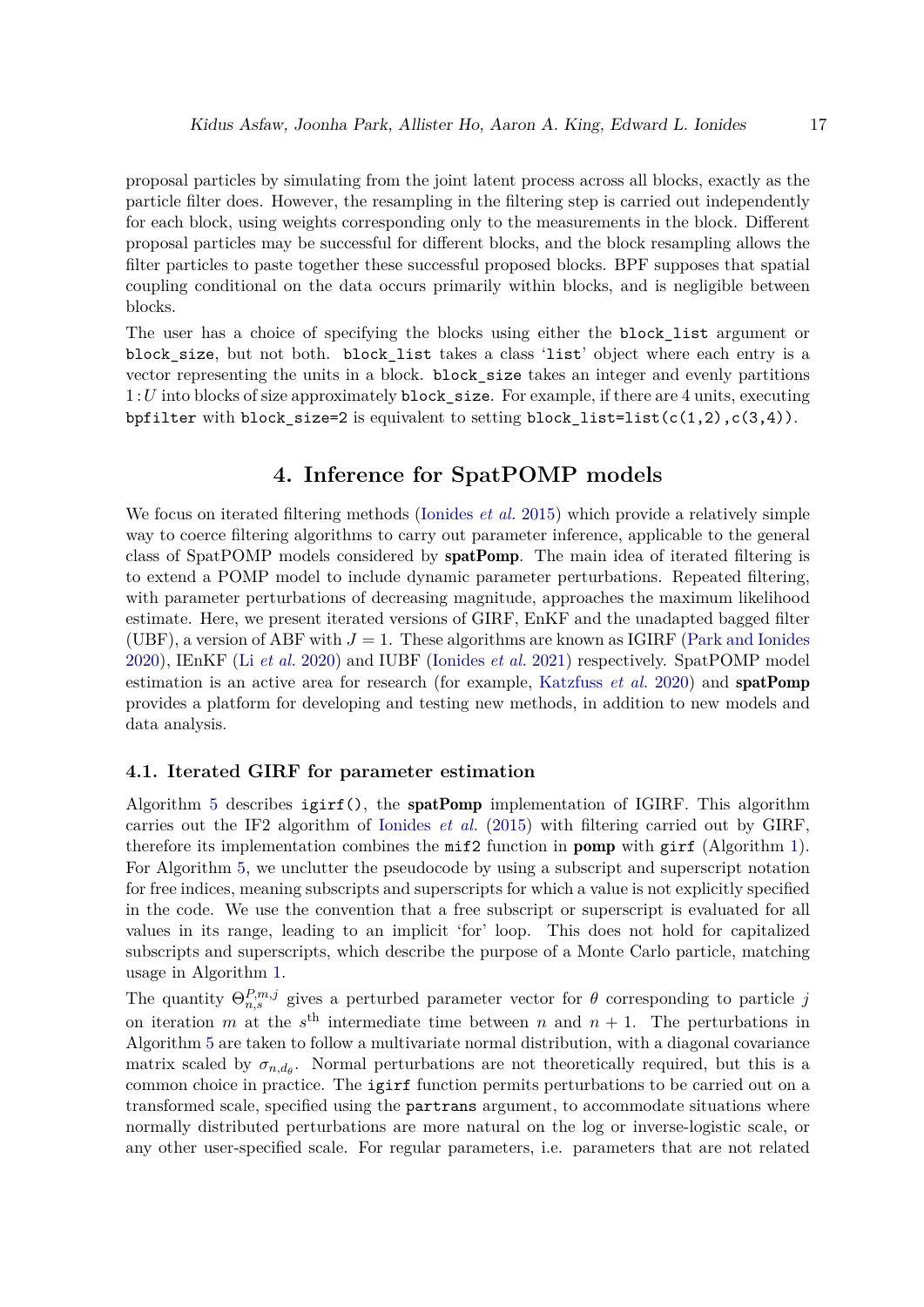**Algorithm** 5: igirf(P, params= $\theta_0$ , Ngirf= $M$ , Np= $J$ , Ninter= $S$ , Nguide= $K$ ,  $\texttt{Look ahead} = L$ ),  $\texttt{rw.sd} = \sigma_{0:N,1:D_\theta}$ ,  $\texttt{cooling.fraction}.50 = a$  using notation from Table [1](#page-5-0) where P is a class 'spatPomp' object with definitions for rprocess, dunit\_measure, skeleton, rinit and obs

<span id="page-17-0"></span>**input:** simulator for  $f_{\boldsymbol{X}_n|\boldsymbol{X}_{n-1}}(\boldsymbol{x}_n | \boldsymbol{x}_{n-1}; \theta)$  and  $f_{\boldsymbol{X}_0}(\boldsymbol{x}_0; \theta)$ ; evaluator for  $f_{Y_{u,n}|X_{u,n}}(y_{u,n}|x_{u,n};\theta)$ , and  $\boldsymbol{\mu}(\boldsymbol{x},s,t;\theta)$ ; data,  $\boldsymbol{y}_{1:N}^*$ ; starting parameter,  $\theta_0$ ; iterations, *M*; particles, *J*; lookahead lags, *L*; intermediate timesteps, *S*; random walk intensities,  $\sigma_{0:N,1:D_\theta}$ ; cooling fraction in 50 iterations, *a*. note: free indices are implicit 'for' loops, calculated for  $j$  in 1:*J*,  $k$  in 1:*K*,  $\ell$  in  $(n + 1)$ : min $(n + L, N)$ , *u* in 1:*U*,  $d_{\theta}$ ,  $d'_{\theta}$  in 1:  $D_{\theta}$ . **1** initialize parameters,  $\Theta_{N-1,S}^{F,0,j} = \theta_0$ **2 for** *m* in 1:*M* **do 3** initialize parameters,  $\Theta_{0,0}^{F,m,j} \sim \text{Normal}(\Theta_{N-1,S}^{F,m-1,j}, a^{2m/50} \Sigma_{\text{ivp}})$  for  $\left[\sum_{\text{ivp}}\right]_{d_{\theta},d_{\theta}'} = \sigma_{\text{ivp},d_{\theta}}^2 \mathbbm{1}_{d_{\theta}=d_{\theta}'}$ *θ* **4** initialize filter particles, simulate  $\mathbf{X}_{0,0}^{F,j} \sim f_{\mathbf{X}_0} \left( \cdot ; \Theta_{0,0}^{F,m,j} \right)$  and set  $g_{n,0}^{F,j} = 1$ **5 for** *n* in 0:*N* − 1 **do**  $\mathbf{6}$  guide simulations,  $\boldsymbol{X}_{\ell}^{G,j,k} \sim f_{\boldsymbol{X}_{\ell}|\boldsymbol{X}_{n}}(\,\cdot\,|\boldsymbol{X}_{n,0}^{F,j})$  $_{n,0}^{F,j};\Theta_{n,0}^{F,m,j})$  $\mathbf{y} = \mathbf{X}^{G,j,k}_{\ell} = \mathbf{X}^{G,j,k}_{\ell} - \boldsymbol{\mu}(\mathbf{X}^{F,j}_{n,0})$  $F_{n,0}^{F,j}, t_n, t_\ell$  ;  $\Theta_{n,0}^{F,m,j})$ **8 for** *s* in 1:*S* **do 9** perturb parameters,  $\Theta_{n,s}^{P,m,j} \sim \text{Normal}(\Theta_{n,s-1}^{F,m,j})$  $f_{n,s-1}^{F,m,j}$ ,  $a^{2m/50} \Sigma_n$  for  $\left[\sum_{n}\right]_{d_{\theta},d'_{\theta}} = \sigma_{n,d_{\theta}}^{2} \mathbb{1}_{d_{\theta}=d'_{\theta}} / S$ 10
prediction simulations,  $\boldsymbol{X}_{n,s}^{P,j} \sim f_{\boldsymbol{X}_{n,s}|\boldsymbol{X}_{n,s-1}}(\cdot|\boldsymbol{X}_{n,s}^{F,j})$  $_{n,s-1}^{F,j};\Theta_{n,s}^{P,m,j})$ 11 deterministic trajectory,  $\boldsymbol{\mu}_{n,s,\ell}^{P,j} = \boldsymbol{\mu}(\boldsymbol{X}_{n,s}^{P,j}, t_{n,s}, t_{\ell} ; \Theta_{n,s}^{P,m,j})$ **12** pseudo guide simulations,  $\hat{\bm{X}}_{n,s,\ell}^{j,k} = \bm{\mu}_{n,s,\ell}^{P,j} + \bm{\epsilon}_{s-1,\ell}^{j,k} - \bm{\epsilon}_{s-1,n+1}^{j,k} + \sqrt{\frac{t_{n+1}-t_{n,s}}{t_{n+1}-t_{n,0}}}$  $\frac{t_{n+1}-t_{n,s}}{t_{n+1}-t_{n,0}}$   $\epsilon_{s-}^{j,k}$ *s*−1*,n*+1 13 discount factor,  $\eta_{n,s,\ell} = 1 - (t_{n+\ell} - t_{n,s}) / \{(t_{n+\ell} - t_{\max(n+\ell-L,0)}) \cdot (1 + 1_{L=1})\}$ **14**  $g_{n,s}^{P,j} =$ min(*n* $\Pi$  $+L,N$  $\ell = n+1$  $\Pi$  $\prod_{u=1}^{U} \left[ \frac{1}{K} \right]$ *K*  $\sum$ *K k*=1  $f_{Y_{u,\ell}|X_{u,\ell}}\Big(y_{u,\ell}^*\,|\, \hat{X}_{u,n,s,\ell}^{j,k}; \Theta_{n,s}^{P,m,j}\Big)$  $\eta_{n,s,\ell}$ 15  $w_{n,s}^j =$  $\sqrt{ }$  $\frac{1}{2}$  $\mathcal{L}$  $f_{\boldsymbol{Y}_n|\boldsymbol{X}_n}(\boldsymbol{y}_n\,|\,\boldsymbol{X}_{n,s}^{F,j})$  $F_{n,s-1}^{F,j}$ ; $\Theta_{n,s-1}^{F,m,j}$ )  $g_{n,s}^{P,j}$  $/g_{n,s}^{F,j}$  $\int_{n,s-1}^{r,j}$  if  $s = 1, n \neq 0$  $g_{n,s}^{P,j} \left/ g_{n,s}^{F,j} \right.$ *n*,*s*−1
else **16** normalized weights,  $\tilde{w}_{n,s}^j = w_{n,s}^j / \sum_{q=1}^J w_{n,s}^q$ **17** resampling indices,  $r_{1:J}$  with  $\mathbb{P}[r_j = q] = \tilde{w}_{n,s}^q$  $\text{18} \qquad \qquad \text{set} \,\, \bm{X}^{F,j}_{n,s} = \bm{X}^{P,r_j}_{n,s} \,, \,\,\, g^{F,j}_{n,s} = g^{P,r_j}_{n,s} \,, \,\,\, \bm{\epsilon}^{j,k}_{s,\ell} = \bm{\epsilon}^{r_j,k}_{s-1,\ell} , \,\,\, \Theta^{F,m,j}_{n,s} = \Theta^{P,m,r_j}_{n,s}$ **19 end 20 end 21 end output:** Iterated GIRF parameter swarm,  $\Theta_{N-1}^{F,M,1:J}$ *N*−1*,S* Monte Carlo maximum likelihood estimate:  $\frac{1}{J} \sum_{j=1}^{J} \Theta_{N-1,j}^{F,M,j}$ *N*−1*,S* complexity:  $\mathcal{O}(MJLUN(K+S))$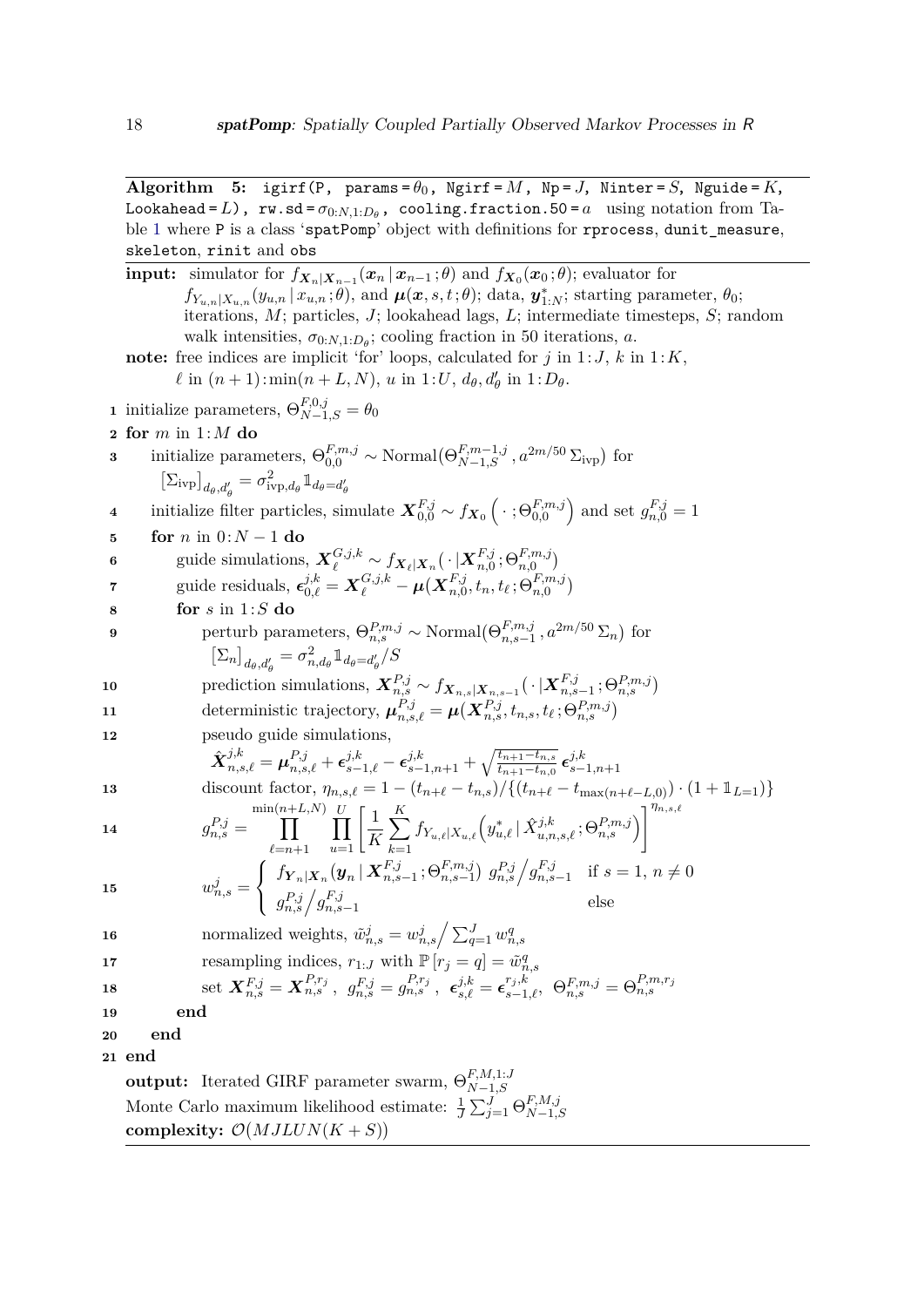to the initial conditions of the dynamics, it may be appropriate to set the perturbation scale independent of *n*. If parameters are transformed so that a unit scale is relevant, for example using a logarithmic transform for non-negative parameters, a simple choice such as  $\sigma_{n,d} = 0.02$  may be effective. Initial value parameters (IVPs) are those that determine only the latent state at time  $t_0$ , and these should be perturbed only at the beginning of each iteration *m*. The matrix  $\sigma_{0:N,1:D_\theta}$  can be constructed using the rw.sd function, which simplifies the construction for regular parameters and IVPs. The cooling.fraction.50 argument takes the fraction of rw.sd by which to perturb the parameters after 50 iterations of igirf. If set to 0.5, for instance, the default behavior is to lower the perturbation standard deviation geometrically so that it is halved by the  $50<sup>th</sup>$  iteration of igirf.

# <span id="page-18-0"></span>**4.2. Iterated EnKF for parameter estimation**

Algorithm [6](#page-19-0) is an implementation of the iterated ensemble Kalman filter (IEnKF) which extends the IF2 approach for parameter estimation by replacing a particle filter with an ensemble Kalman filter. As described in Section [4.1,](#page-16-1) we employ a free index notation whereby superscripts and subscripts that are not otherwise specified have an implicit 'for' loop.

We note a caveat in using IEnKF. If the forecast mean  $\hat{Y}$  is not dependent on a parameter component, that component of the parameter is not updated by the Kalman gain on average. For example, in Brownian motion, the forecast  $\hat{Y}$  is independent of the measurement variance parameter  $\tau$ , and so IEnKF is ineffective in estimating  $\tau$ . By contrast, for geometric Brownian motion, which is obtained by exponentiating Brownian motion, IEnKF can estimate *τ* because high values of  $\tau$  lead to higher values of  $\hat{Y}$  on average. In this case, if the average forecast is different from the observed data, the  $\tau$  parameter gets updated accordingly to reduce the error. Therefore, IEnKF may need to be coupled with other parameter estimation methods (such as IGIRF) to estimate parameters that do not affect the forecast mean.

#### **4.3. Iterated UBF for parameter estimation**

Algorithm [7](#page-20-0) also extends the IF2 approach by using an ABF-inspired particle filter. We start with *K* copies of our starting parameter set and iteratively perturb the parameter set and evaluate a conditional likelihood at each observation time using ABF with  $J = 1$  (also called the unadapted bagged filter, or UBF). The parameter sets yielding the top *p* quantile of the likelihoods are resampled for pertubation and likelihood evaluation in the next time step.

### **4.4. Inference algorithms inherited from pomp**

Objects of class 'spatPomp' inherit methods for inference from class 'pomp' objects implemented in the pomp package. As discussed earlier, IF2 [\(Ionides](#page-45-8) *et al.* [2015\)](#page-45-8) enables parameter estimation in the frequentist sense and has been used in numerous applications. It can be used to check the capabilities of newer and more scalable inference methods on smaller examples for which IF2 is known to be effective. Extensions for Bayesian inference of the currently implemented high-dimensional particle filter methods (GIRF, ABF, EnKF, BPF) are not yet available. Bayesian inference is available in spatPomp using the approximate Bayesian computing (ABC) method inherited from pomp, abc(). ABC has previously been used for spatiotemporal inference [\(Brown](#page-43-9) *et al.* [2018\)](#page-43-9) and can also serve as a baseline method. However, ABC is a feature-based method that may lose substantial information compared to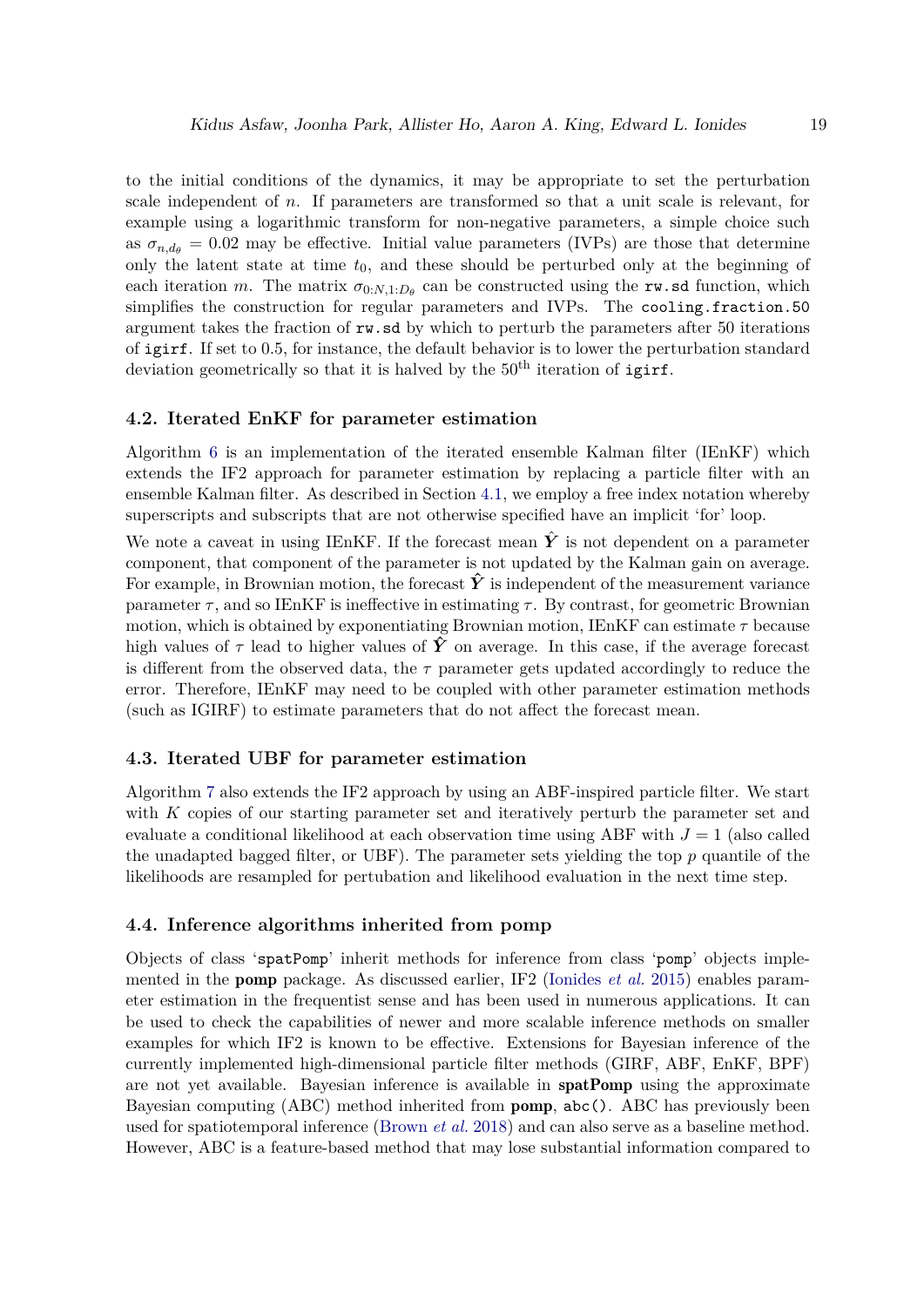Algorithm 6: ienkf(P, params= $\theta_0$ , Nenkf= $M$ , Np= $J$ , cooling.fraction.50=a,  $rw$ .sd =  $\sigma_{0:N,1:D_\theta}$  $\sigma_{0:N,1:D_\theta}$  $\sigma_{0:N,1:D_\theta}$ , using notation from Table 1 where P is a class 'spatPomp' object with definitions for rprocess, eunit\_measure, vunit\_measure, rinit, and obs.

- <span id="page-19-0"></span>**input:** simulator for  $f_{X_n|X_{n-1}}(x_n | x_{n-1}; \theta)$  and  $f_{X_0}(x_0; \theta)$ ; evaluator for  $e_{u,n}(x, \theta)$  and  $\mathbf{v}_{u,n}(x,\theta)$ ; data,  $\mathbf{y}_{1:N}^*$ ; number of particles, *J*; number of iterations, *M*; starting parameter,  $\theta_0$ ; random walk intensities,  $\sigma_{0:N,1:D_\theta}$ ; cooling fraction in 50 iterations, *a*. **note:** free indices are implicit 'for' loops, calculated for *j* in 1:*J*, *u* and  $\tilde{u}$  in 1:*U*,  $d_{\theta}$  and  $d'_{\theta}$  in  $1:D_{\theta}$ .
- **1** initialize parameters,  $\Theta_N^{F,0,j} = \theta_0$
- **2 for** *m* in 1:*M* **do**
- **3** initialize parameters,  $\Theta_0^{F,m,j} \sim \text{Normal}(\Theta_N^{F,m-1,j}, a^{2m/50} \Sigma_0)$  for  $\left[\sum_{n}\right]_{d_{\theta},d_{\theta}'} = \sigma_{n,d_{\theta}}^{2} \mathbb{1}_{d_{\theta}=d_{\theta}'}$
- **4** initialize filter particles, simulate  $\mathbf{X}_{0}^{F,j} \sim f_{\mathbf{X}_{0}}\left(\cdot ; \Theta_{0}^{F,m,j}\right)$ .
- **5 for** *n* in 1:*N* **do**
- **6** perturb parameters,  $\Theta_n^{P,m,j} \sim \text{Normal}(\Theta_{n-1}^{F,m,j})$  $_{n-1}^{F,m,j}$ ,  $a^{2m/50}$   $\Sigma_n$ )
- $\mathbf{r}$  prediction ensemble,  $\mathbf{X}_n^{P,j} \sim f_{\mathbf{X}_n|\mathbf{X}_{n-1}}(\cdot|\mathbf{X}_{n-1}^{F,j})$  $_{n-1}^{F,j};\Theta_{n}^{P,m,j})$  $\setminus$
- **8** process and parameter ensemble,  $\mathbf{Z}_n^{P,j} =$  $\begin{pmatrix} \boldsymbol{X}^{P,j}_n \ \Theta^{P,m,j}_n \end{pmatrix}$

9 centered process and parameter ensemble, 
$$
\tilde{\mathbf{Z}}_n^{P,j} = \mathbf{Z}_n^{P,j} - \frac{1}{J} \sum_{q=1}^J \mathbf{Z}_n^{P,q}
$$

- **10** forecast ensemble,  $\hat{Y}_{u,n}^j = e_u(X_{u,n}^{P,j}, \Theta_n^{P,m,j})$
- **11** centered forecast ensemble,  $\tilde{\boldsymbol{Y}}_n^j = \hat{\boldsymbol{Y}}_n^j \frac{1}{J}$  $\frac{1}{J}\sum_{q=1}^J \hat{\boldsymbol{Y}}_r^q$ *n*
- 12 forecast measurement variance,  $R_{u,\tilde{u}} = \mathbb{1}_{u,\tilde{u}} \frac{1}{J}$  $\frac{1}{J}\sum_{j=1}^J \mathrm{v}_u(\boldsymbol{X}_{u,n}^{P,j},\Theta_n^{P,m,j})$
- **13** forecast sample covariance,  $\Sigma_Y = \frac{1}{J-1} \sum_{j=1}^J (\tilde{\boldsymbol{Y}}_j^j)$  $\sum_{j=1}^{j}(\tilde{\boldsymbol{Y}}_{r}^{j})$  $\binom{J}{n}$ <sup>T</sup> + *R*
- **14** prediction and forecast sample covariance,  $\Sigma_{ZY} = \frac{1}{J-1} \sum_{j=1}^{J} (\tilde{\mathbf{Z}}_n^{P,j})$  $_{n}^{P,j})(\tilde{\boldsymbol{Y}}_{n}^{j}% \boldsymbol{\beta})\coloneqq(\tilde{\boldsymbol{\alpha}}_{n}^{P,j})\mathcal{Y}_{n}^{j}(\tilde{\boldsymbol{\alpha}}_{n}^{j})$  $\binom{J}{n}$ <sup>T</sup>
- **15** Kalman gain:  $K = \sum_{ZY} \sum_{Y}^{-1}$
- **16** artificial measurement noise,  $\epsilon_n^j \sim \text{Normal}(\mathbf{0}, R)$

17 errors, 
$$
\mathbf{r}_n^j = \hat{\mathbf{Y}}_n^j - \mathbf{y}_n^*
$$
  
18 filter update:  $\mathbf{Z}_n^{F,j} = \begin{pmatrix} \mathbf{X}_n^{F,j} \\ \Theta_n^{F,m,j} \end{pmatrix} = \mathbf{Z}_n^{P,j} + K(\mathbf{r}_n^j + \boldsymbol{\epsilon}_n^j)$ 

- **19 end**
- **20 end**

**21** set  $\theta_M = \frac{1}{J}$  $\frac{1}{J}\sum_{j=1}^{J}\Theta_{N}^{F,M,j}$ *N* **output:** Monte Carlo maximum likelihood estimate, *θM*. **complexity:** O(*MJUN*)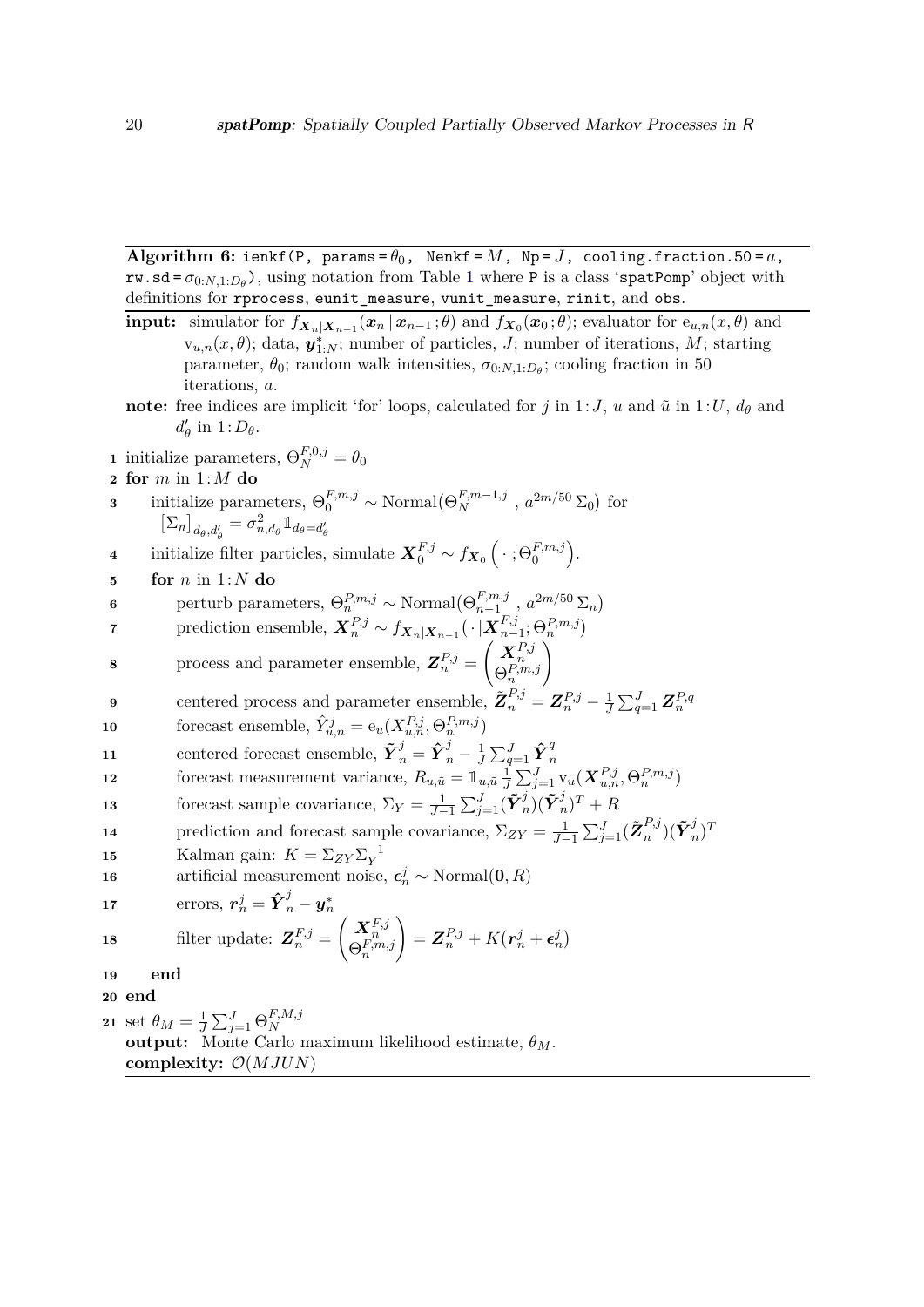**Algorithm 7:** iubf(P, params =  $\theta_0$ , Nubf = M, Nrep\_per\_param =  $\mathcal{I}$ , Nparam =  $K$ ,  $m$ bhd= $B$ <sub>*u,n*</sub>, prop= $p$ , cooling.fraction.50 = *a*, rw.sd =  $\sigma$ <sub>0:</sub>*N*,1: $D$  $_{\theta}$  $)$ , using notation from Table [1](#page-5-0) where P is a class 'spatPomp' object with definitions for rprocess, dunit\_measure, rinit, obs and coef.

<span id="page-20-0"></span>**input:** simulator for 
$$
f_{\mathbf{X}_n|\mathbf{X}_{n-1}}(\mathbf{x}_n | \mathbf{x}_{n-1}; \theta)
$$
 and  $f_{\mathbf{X}_0}(\mathbf{x}_0; \theta)$ ; evaluator for  $f_{Y_{u,n}|X_{u,n}}(y_{u,n} | x_{u,n}; \theta)$ ; data,  $\mathbf{y}_{1:N}^*$ ; starting parameter,  $\theta_0$ ; number of replicates per parameter,  $\mathcal{I}$ ; number of parameters,  $K$ ; neighborhood structure,  $B_{u,n}$ ; number of iterations,  $M$ ; resampling proportion,  $p$ ; random walk intensities,  $\sigma_{0:N,1:D_\theta}$ ; cooling fraction in 50 iterations,  $a$ .  
1 initialize parameters,  $\Theta_N^{F,0,k} = \theta_0$   
**2 for**  $m$  in 1:  $M$  **do**  
3 initialize parameters,  $\Theta_0^{F,m,k} = \Theta_N^{F,m-1,k}$  for  $k$  in 1:  $K$   
4 initialize filter particles,  $\mathbf{X}_0^{F,m,k,i} \sim f_{\mathbf{X}_0}(\cdot ; \Theta_0^{F,m,k})$  for  $k$  in 1:  $K$ , for  $i$  in 1:  $\mathcal{I}$ .  
**for**  $n$  in 1:  $N$  **do**

**6** perturb parameters,  $\Theta_n^{P,m,k,i} \sim \text{Normal}(\Theta_{n-1}^{F,m,k}$  $f^{F,m,k}_{n-1}$ ,  $a^{2m/50}$  ∑<sub>*n*</sub></sub> for *k* in 1:*K*, *i* in 1:*T*, where  $\left[\Sigma_n\right]_{d_{\theta},d'_{\theta}} = \sigma_{n,d_{\theta}}^2 \mathbb{1}_{d_{\theta}=d'_{\theta}}$ 

$$
\mathbf{7} \qquad \text{proposals}, \ \mathbf{X}_n^{P,m,k,i} \sim f_{\mathbf{X}_n|\mathbf{X}_{n-1}}(\cdot \mid \mathbf{X}_{n-1}^{F,m,k,i}; \Theta_n^{P,m,k,i}) \text{ for } k \text{ in } 1:K, \ i \text{ in } 1:K
$$

9 
$$
w_{u,n}^{k,i} = f_{Y_{u,n}|X_{u,n}}(y_{u,n}^* | X_{u,n}^{P,m,k,i}; \Theta_n^{P,m,k,i}) \text{ for } u \text{ in } 1:U, k \text{ in } 1:K, i \text{ in } 1:U
$$

 $w_{u,n}^{P,k,i} = \prod$ (˜*u,n*˜)∈*Bu,n*  $w_{\tilde{u},\tilde{i}}^{k,i}$  $\tilde{u}_{\tilde{u},\tilde{n}}^{k,i}$  for *u* in 1:*U*, *k* in 1:*K*, *i* in 1:*L* 

11 parameter log likelihoods, 
$$
r_n^k = \sum_{u=1}^U \log \left( \frac{\sum_{i=1}^{\mathcal{I}} w_{u,n}^{k,i} w_{u,n}^{P,k,i}}{\sum_{i=1}^{\mathcal{I}} w_{u,n}^{P,k,i}} \right)
$$
 for  $k$  in  $1:K$ ,

**12** Select the highest *pK* weights: find *s* with

$$
\{s(1),\ldots,s(pK)\} = \{k : \sum_{k=1}^{K} \mathbf{1}\{r^k > r^k\} < pK\}
$$

**13** Make  $1/p$  copies of successful parameters,  $\Theta_n^{F,m,k} = \Theta_n^{F,m,s(\lceil pk \rceil)}$  for *k* in  $1:K$  $14$  Set  $\boldsymbol{X}_n^{F,m,k,i} = \boldsymbol{X}_n^{P,m,s(\lceil pk \rceil),i}$ 

$$
14
$$

**15 end**

**16 end**

**output:** Iterated UBF parameter swarm:  $\Theta_N^{F,M,1:K}$ *N* Monte Carlo maximum likelihood estimate:  $\frac{1}{K} \sum_{k=1}^{K} \Theta_N^{F,M,1:K}$ . **complexity:** O(*MK*I*UN*)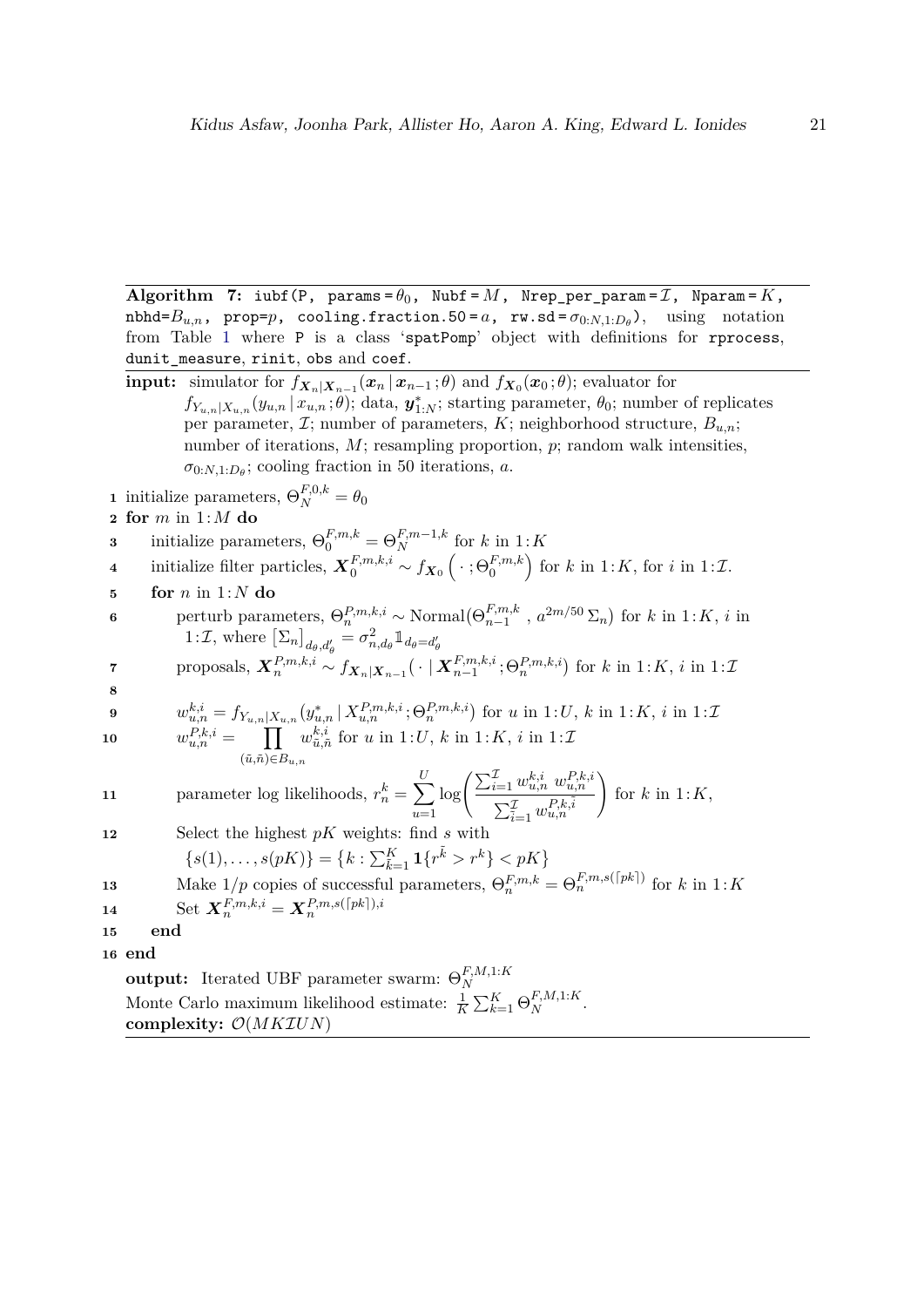full-information methods that work with the full likelihood function.

# **5. Demonstrating data analysis tools on a toy model**

<span id="page-21-0"></span>We illustrate key capabilities of **spatPomp** using a model for correlated Brownian motions. This allows us to demonstrate a data analysis in a simple context where we can compare results with a standard particle filter as well as validate all methods against the exact solutions which are analytically available. Here we defer the details of model construction by using a model pre-specified within the package. Section [6](#page-29-0) proceeds to develop a model exemplifying the kinds of nonlinear, non-Gaussian spatiotemporal dynamics of moderately high dimension, which are the target of **spatPomp**. Consider spatial units  $1, \ldots, U$  located evenly around a circle, with  $dist(u, \tilde{u})$  being the circle distance,

$$
dist(u, \tilde{u}) = \min\left(|u - \tilde{u}|, |u - \tilde{u} + U|, |u - \tilde{u} - U|\right).
$$

We investigate a SpatPOMP where the latent process is a *U*-dimensional Brownian motion  $\mathbf{X}(t)$  having correlation that decays with distance. Specifically,

$$
dX_u(t) = \sum_{\tilde{u}=1}^U \rho^{\text{dist}(u,\tilde{u})} dW_{\tilde{u}}(t),
$$

where  $W_1(t), \ldots, W_U(t)$  are independent Brownian motions with infinitesimal variance  $\sigma^2$ , and  $|\rho| < 1$ . Using the notation in Section [2,](#page-3-0) we suppose our measurement model for discrete-time observations of the latent process is

$$
Y_{u,n} = X_{u,n} + \eta_{u,n}
$$

where  $\eta_{u,n} \stackrel{\text{iid}}{\sim} \text{Normal}(0, \tau^2)$ . The model specification is completed by specifying the initial conditions,  $\{X_u(0), u \in 1 : U\}$ . A class 'spatPomp' object which simulates from this model for  $U = 10$  with  $N = 20$  evenly-spaced observations that are one unit time apart can be simulated using  $bm($ ) and plotted using  $plot()$ , yielding the plot in Figure [3](#page-22-0) as follows:

 $R>bm10 < -bm(U=10, N=20)$ R> plot(bm10)

Such plots can help the user qualitatively assess dynamics within and between the units. plot() visualizes the results of coercing bm10 into a class 'data.frame' object by using the as.data.frame(bm10) method. More customized plots can thus be created by using the many plotting options in R for class 'data.frame' objects. A detailed description of the components of the  $b$ m10 object can be obtained by invoking the spy() method from **pomp** as follows (the output is suppressed to conserve space):

 $R>$  spy(bm10)

# **5.1. Computing the likelihood**

bm10 contains all the necessary model components for likelihood estimation using the algorithms discussed in Section [3.](#page-9-0) The standard particle filter, GIRF, ABF, EnKF and BPF can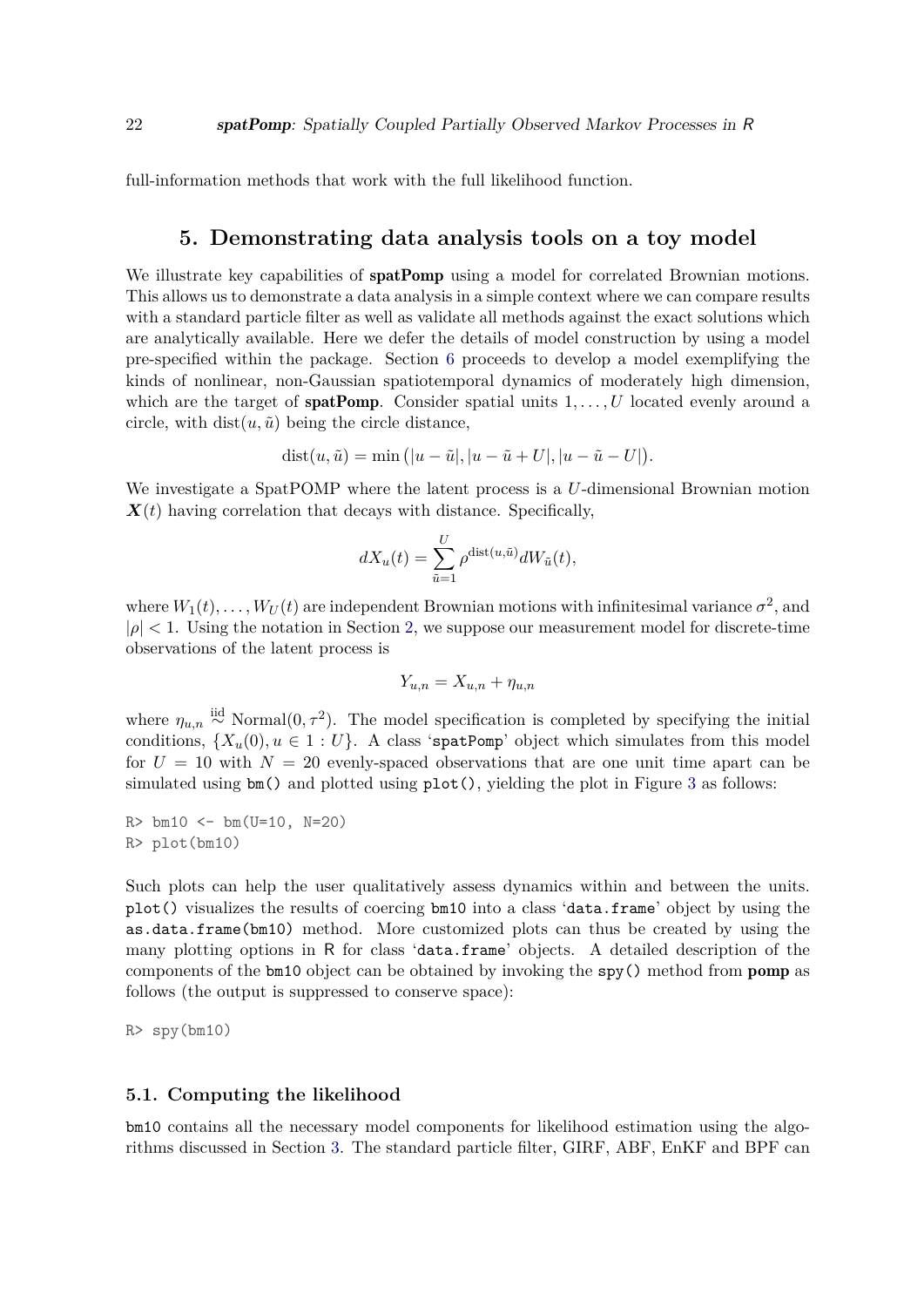<span id="page-22-0"></span>

Figure 3 – Output of the plot() method on a class 'spatPomp' object representing a simulation from a 10-dimensional correlated Brownian motions model with 20 observations that are one unit time apart.

be run to estimate the likelihood of the data at a given parameter set. Here, we use the parameter set that was used to simulate bm10 and show one likelihood evaluation for each method.

```
R> theta \leftarrow coef(bm10)
R> theta
  rho sigma tau X1_0 X2_0 X3_0 X4_0 X5_0 X6_0 X7_0 X8_0
  0.4 1.0 1.0 0.0 0.0 0.0 0.0 0.0 0.0 0.0 0.0
 X9_0 X10_0
  0.0 0.0
R> logLik(pfilter(bm10, params=theta, Np=1000))
[1] -391.7841
R> logLik(girf(bm10, params=theta, Np=100, Nguide=10, Ninter=10, lookahead=1))
[1] -381.0272
R> logLik(abf(bm10, params=theta, Nrep=100, Np=10))
[1] -391.0623
R> logLik(enkf(bm10, params=theta, Np=1000))
\lceil 1 \rceil -374.0955
R> logLik(bpfilter(bm10, params=theta, Np=1000, block_size=2))
[1] -379.5812
```
We see considerable differences in these initial log likelihood estimates. These might be explained by Monte Carlo variability or bias, and additional investigation is needed to make an assessment. Both Monte Carlo uncertainty and bias are typical of spatiotemporal filtering applications because of two main factors. First, approximations that give a filtering method scalability have non-negligible impact, primarily bias, on the resulting likelihood estimates. Second, in high-dimensional filtering problems, a Monte Carlo filter can be expected to have non-negligible uncertainty in the likelihood estimate even for methods designed to be scalable.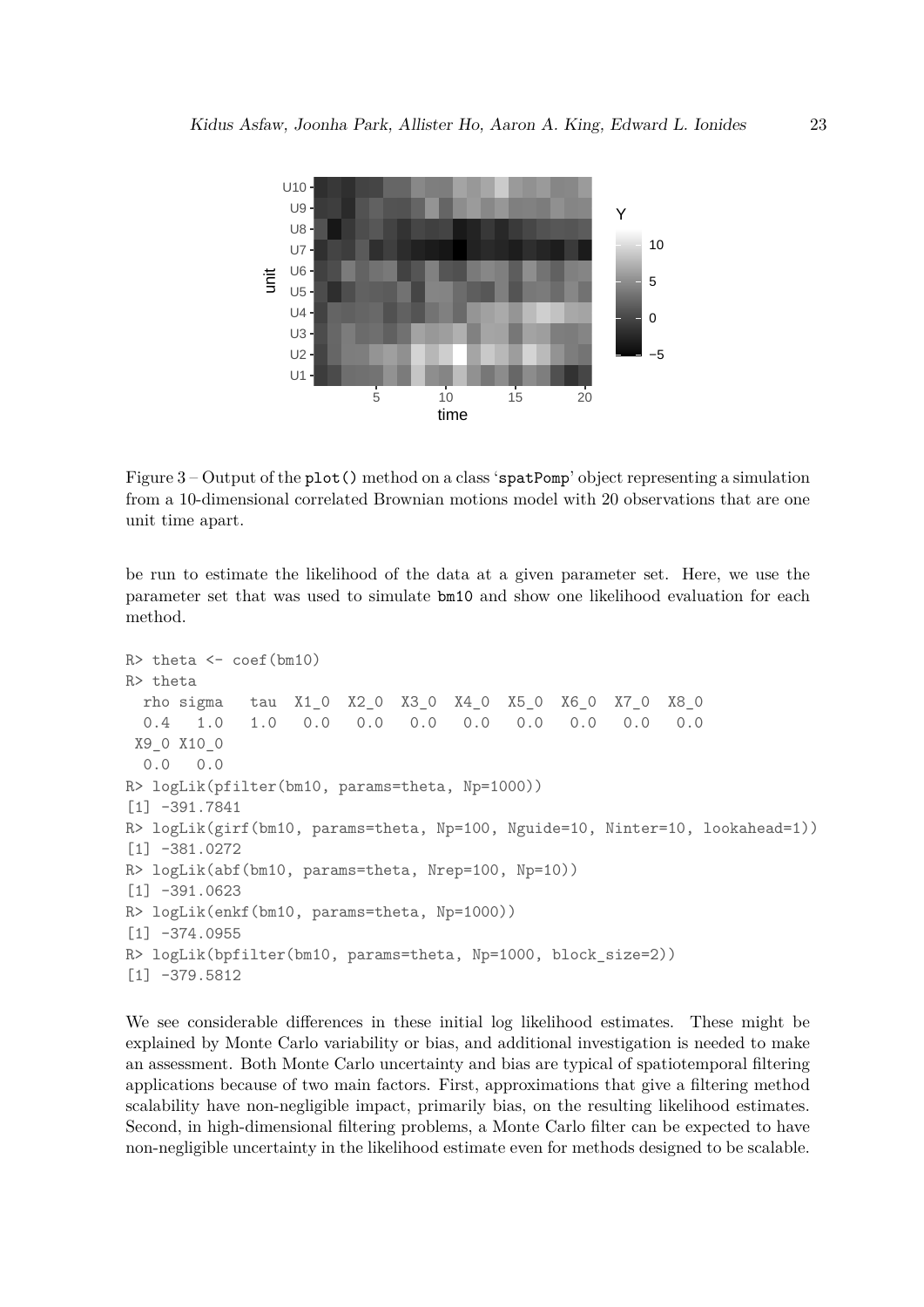<span id="page-23-0"></span>

Figure  $4 - A$ : RMSE of log likelihood estimates from ABF, BPF, EnKF, GIRF and particle filter on correlated Brownian motions of various dimensions. For a given dimension, we run each method 5 times and calculate the RMSE against the exact log likelihood (obtained via Kalman filter). Error bars represent the variability of the RMSE. B: Log likelihood estimates from ABF, BPF, EnKF, GIRF and particle filter compared to the exact likelihood obtained via Kalman filter (in black).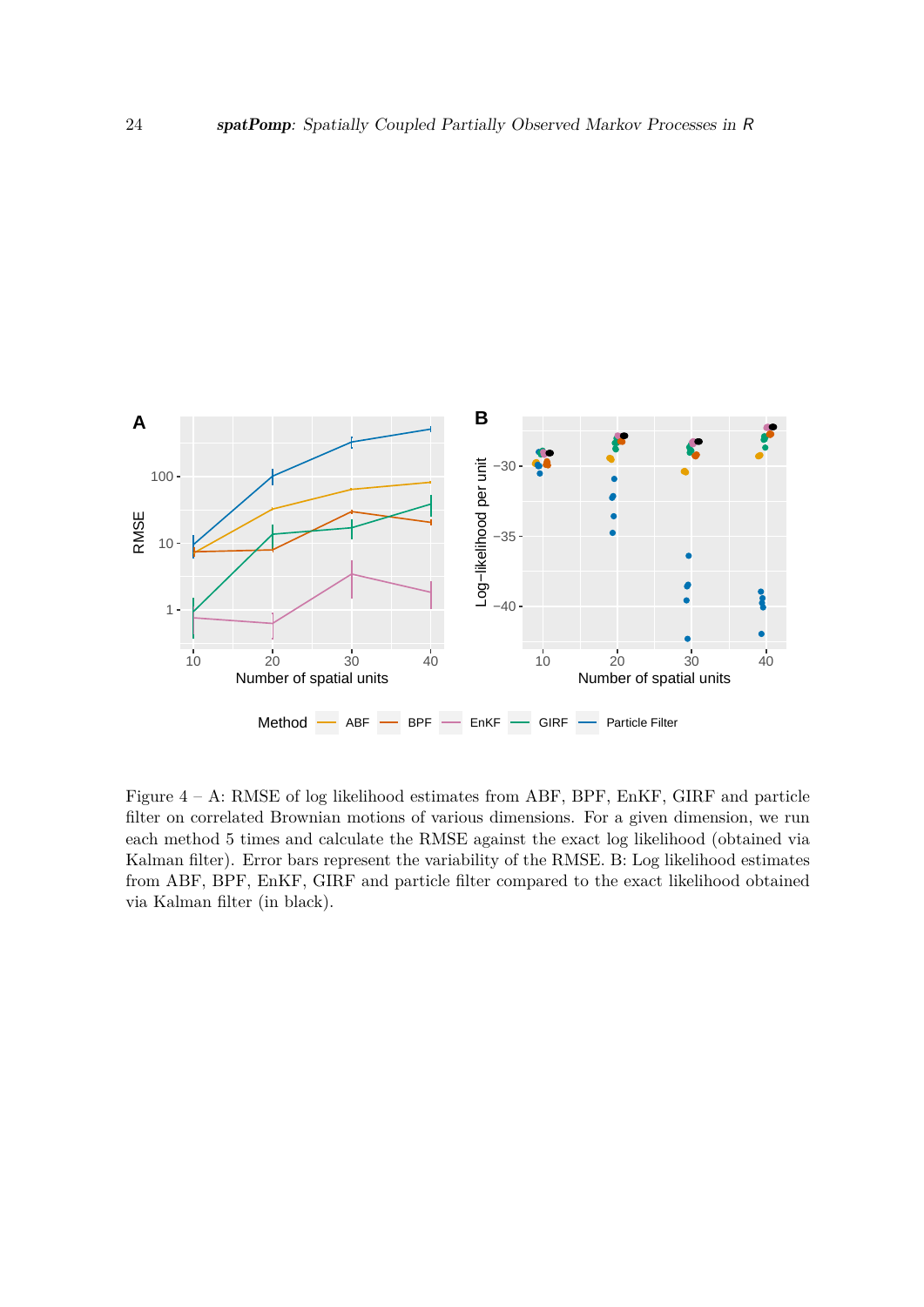<span id="page-24-0"></span>

| Method          | Resources<br>(core-minutes) | Particles<br>(per replicate) | Replicates | Guide<br>particles       | Lookahead |
|-----------------|-----------------------------|------------------------------|------------|--------------------------|-----------|
| Particle Filter | 1.02                        | 2000                         |            |                          |           |
| ABF             | 28.67                       | 30                           | 500        | $\overline{\phantom{0}}$ |           |
| <b>GIRF</b>     | 111.82                      | 500                          |            | 40                       |           |
| EnKF            | 0.82                        | 1000                         |            |                          |           |
| <b>BPF</b>      | $1.06\,$                    | 1000                         |            |                          |           |

Table 2 – Comparison of computational resources of the filtering algorithms

This variability translates to a negative bias in log likelihood estimates, even for methods that are unbiased for the likelihood in the natural scale, due to Jensen's inequality. Overall, all the filters we study have negative bias because they make probabilistic forecasts which involve some approximation to the true forecast distribution under the postulated model. The log likelihood is a proper scoring rule for forecasts, meaning that the exact probabilistic forecast has a higher expected log likelihood than an approximation, if the model is correctly specified [\(Gneiting](#page-44-10) *et al.* [2007\)](#page-44-10).

In practice, we execute multiple runs of each Monte Carlo filtering algorithm to assess the Monte Carlo variance. Bias is harder to assess, except in toy models when a precise likelihood evaluation is computationally tractable.

Figure [4](#page-23-0) illustrates the result of a more practical exercise of likelihood evaluation. We often start with a model for a small *U* and evaluate the likelihood many times for each algorithm to quantify the Monte Carlo variability. We then develop our model for increasing *U*. As *U* grows the relative performances of the algorithms can vary, so we evaluate the likelihood using all possible methods with several repetitions for a fixed *U*. On this toy problem with analytically evaluable likelihood, we can compare all likelihood evaluations with the exact likelihood computed using the Kalman filter. As can be seen from Figure [4,](#page-23-0) as the difficulty of the problem increases through the increase in the value of  $U$ , we quickly enter the regime in which the particle filter does worse than the methods designed specifically for SpatPOMP models. ABF trades off a slowly growing bias for a reduced variance by conditioning on a local neighborhood; GIRF reduces variance by using guide functions at intermediate time points to guide prediction particles towards regions of high probability, but this can be computationally costly; BPF approximates the joint filter distribution by resampling independently between blocks of units; EnKF uses a Gaussian-inspired update rule to improve computational efficiency, and on this Gaussian problem the Gaussian approximation made by EnKF is valid, leading to strong performance. In general, since each filtering method has its strengths and limitations, it is worthwhile on a new problem to try them all.

Users will also need to keep in mind considerations about computational resources used up by the available algorithms. Computing resources used by each algorithm for Figure [4](#page-23-0) are given in Table [2.](#page-24-0) Each algorithm was allowed to use 8 CPU cores to evaluate all the likelihoods and the algorithmic settings were fixed as shown in the table. The time-complexity of GIRF is quadratic in *U*, due to the intermediate time step loop shown in the pseudocode in Section [3.1,](#page-9-1) whereas the other algorithms scale linearly with *U* for a fixed algorithmic setting. In addition, GIRF is less scalable than the other filter methods designed for SpatPOMP models. However, a positive feature of GIRF is that it shares with PF the property that it targets the exact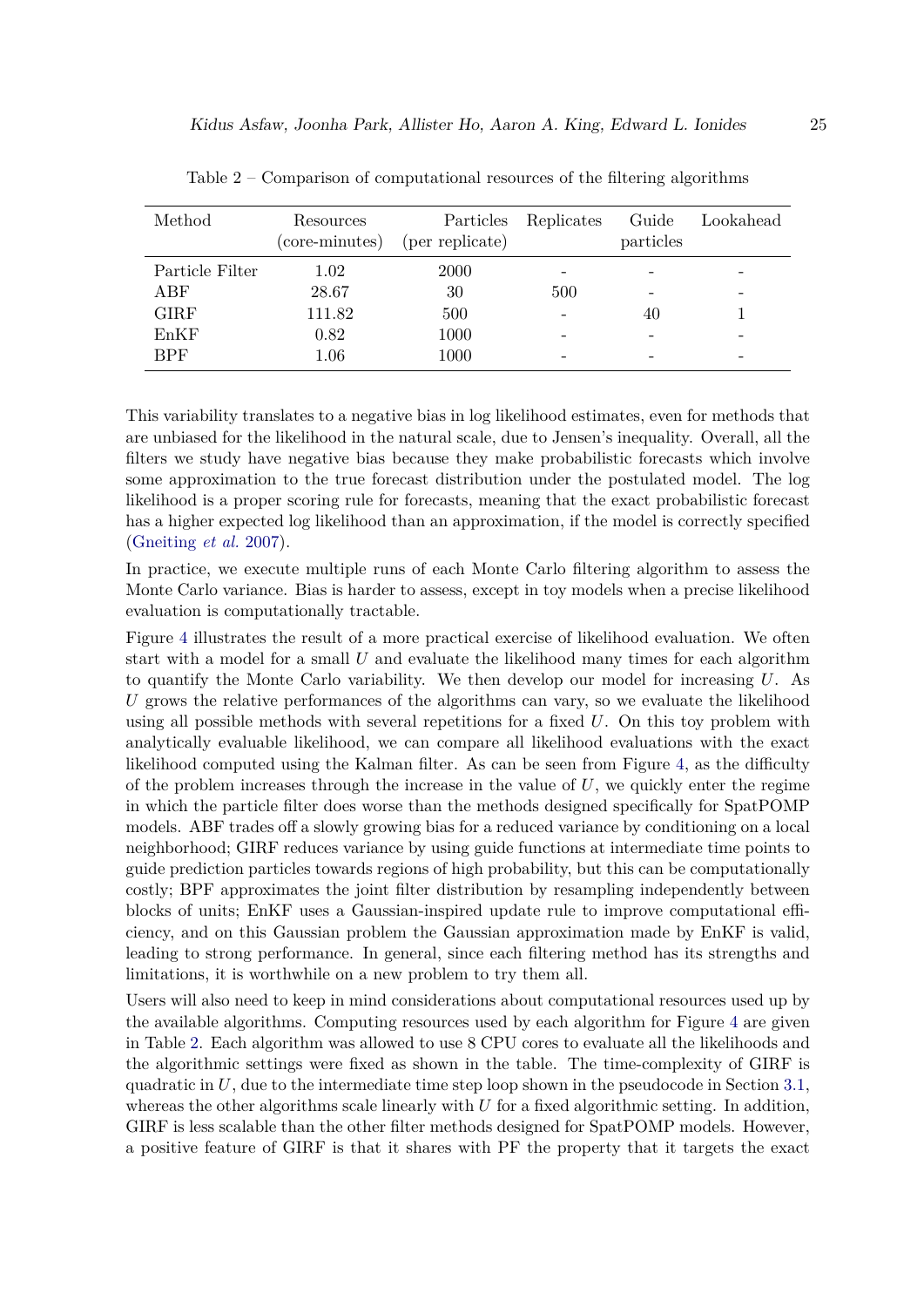likelihood, i.e., it is consistent for the exact log likelihood as the number of particles grows and the Monte Carlo variance apporaches zero. GIRF may be a practical algorithm when the number of units prohibits PF but permits effective use of GIRF. ABF is implemented such that each bootstrap replicate is run on a CPU core and the results are combined at the end. Since the result from each core is a  $U \times N$  matrix, the user should supply more memory if *U* and/or *N* are very large. EnKF and BPF generally run the quickest and require the least memory. However, the Gaussian and independent blocks assumptions, respectively, of the two algorithms must be reasonable to obtain likelihood estimates with low bias.

### **5.2. Parameter inference**

The correlated Brownian motions example also serves to illustrate parameter inference using IGIRF. Suppose we have data from the correlated 10-dimensional Brownian motions model discussed above. We are interested in estimating the model parameters  $\sigma$ ,  $\tau$ ,  $\rho$ . The initial conditions,  $\{X_u(0), u \in 1 : U\}$ , can be considered to be known such that these parameters will not undergo perturbations in IGIRF.

We must construct a starting parameter set for our search.

R> start params  $\leq c$  (rho = 0.8, sigma = 0.4, tau = 0.2,  $X1$  0 = 0, X2 0 = 0, X3 0 = 0, X4 0 = 0, X5 0 = 0,  $+$  X6 0 = 0, X7 0 = 0, X8 0 = 0, X9 0 = 0, X10 0 = 0)

We can now run igirf(). Note that we set the parameter perturbation standard deviation to zero for the initial conditions, which allows us to only estimate our parameters of interest.

```
R> igirf_out <- igirf(
+ bm10,
+ params=start_params,
+ Ngirf=30,
+ Np=1000,
+ Ninter=10,
+ lookahead=1,
+ Nguide=50,
+ rw.sd=rw.sd(rho=0.02, sigma=0.02, tau=0.02,
               X1_0=0, X2_0=0, X3_0=0, X4_0=0,
+ X5_0=0, X6_0=0, X7_0=0, X8_0=0, X9_0=0, X10_0=0),
+ cooling.type = "geometric",
+ cooling.fraction.50=0.5
+ )
```
The output of igirf() is an object of class 'igirfd spatpomp'. We can view the final parameter estimate and obtain a likelihood evaluation at this estimate.

```
R> coef(igirf_out)[c('rho','sigma','tau')]
     rho sigma tau
0.5560766 0.9642862 1.2031939
```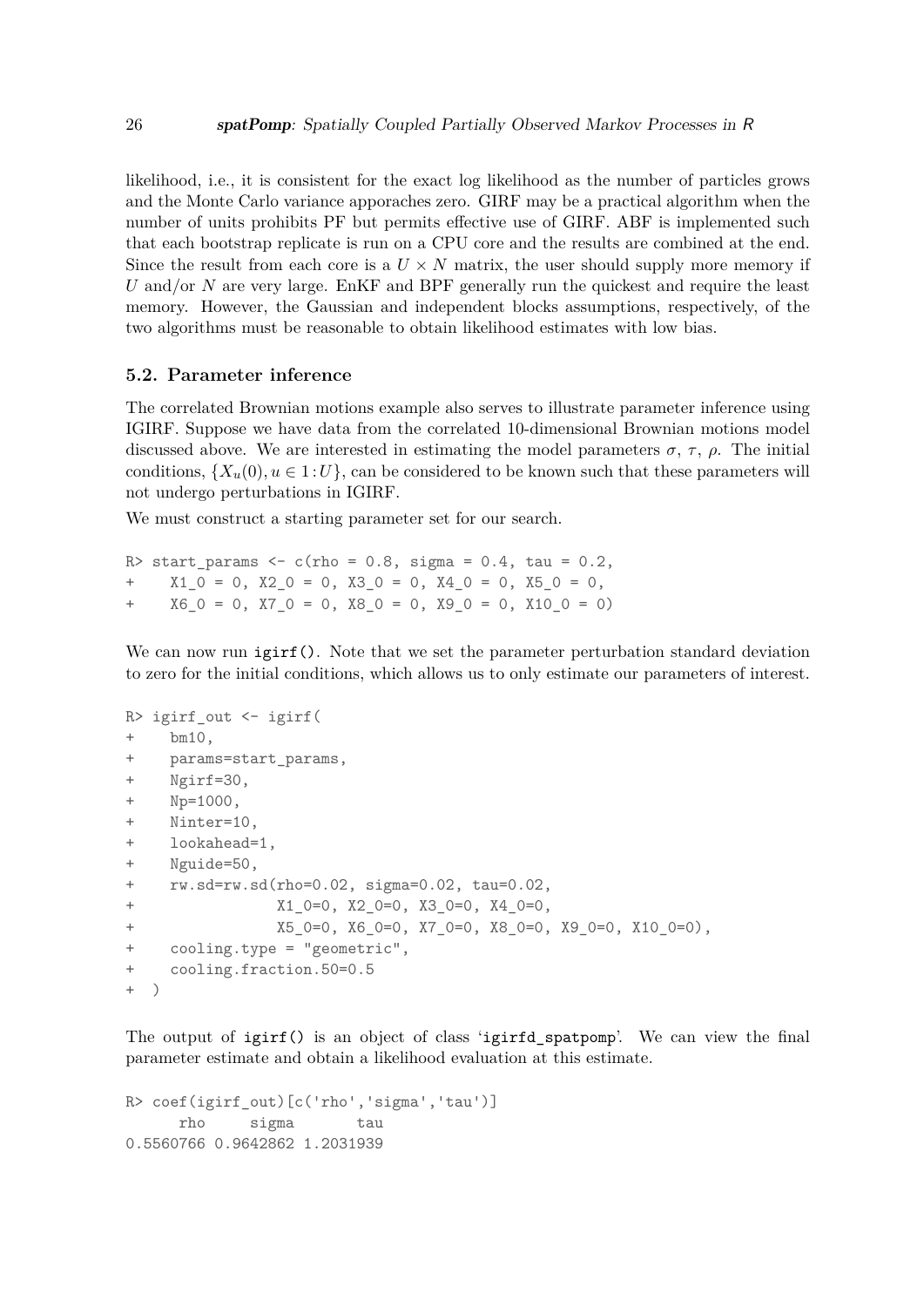<span id="page-26-1"></span>

Figure  $5$  – The output of the plot() method on the object of class 'igirfd spatPomp' that encodes our model for correlated Brownian motions produces convergence traces for  $\rho$ ,  $\sigma$  and  $\tau$ , and the corresponding log likelihoods. Over 30 iterations igirf() has allowed us to get within a neighborhood of the maximum likelihood.

```
R> logLik(igirf_out)
[1] -383.996
```
To get a more accurate likelihood evaluation at the final estimate, the user can run the filtering algorithms with greater computational effort. Since our model is linear and Gaussian, the maximum likelihood estimate of our model and the likelihood at this estimate can be found analytically. The maximum log likelihood is -373.02. An enkf run at our igirf() parameter estimate yields a log likelihood estimate of -380.91. This shortfall is a reminder that Monte Carlo optimization algorithms should usually be replicated, and may be best used with inference methodology that accommodates Monte Carlo error, as discussed in Section [5.3.](#page-26-0)

A useful diagnostic of the parameter search is the record of improvement of our parameter estimates during the course of an igirf() run. Each iteration within an igirf run provides a parameter estimate and a likelihood evaluation at that estimate. The plot method for a class 'igirfd\_spatPomp' object shows the convergence record of parameter estimates and their likelihood evaluations.

```
R> plot(igirf out, params = c("rho", "sigma", "tau"), ncol = 2)
```
As shown in Figure [5,](#page-26-1) igirf() has allowed us to explore the parameter space and climb significantly up the likelihood surface to within a small neighborhood of the maximum likelihood. The run took 5.88 minutes on one CPU core for this example with 10 spatial units. For larger models, one may require starting multiple searches of the parameter space at various starting points by using parallel runs of igirf() on a larger machine with multiple cores.

# <span id="page-26-0"></span>**5.3. Monte Carlo profiles**

Proper interpretation of a parameter estimate requires uncertainty estimates. For instance, we may be interested in estimating confidence intervals for the coupling parameters of spa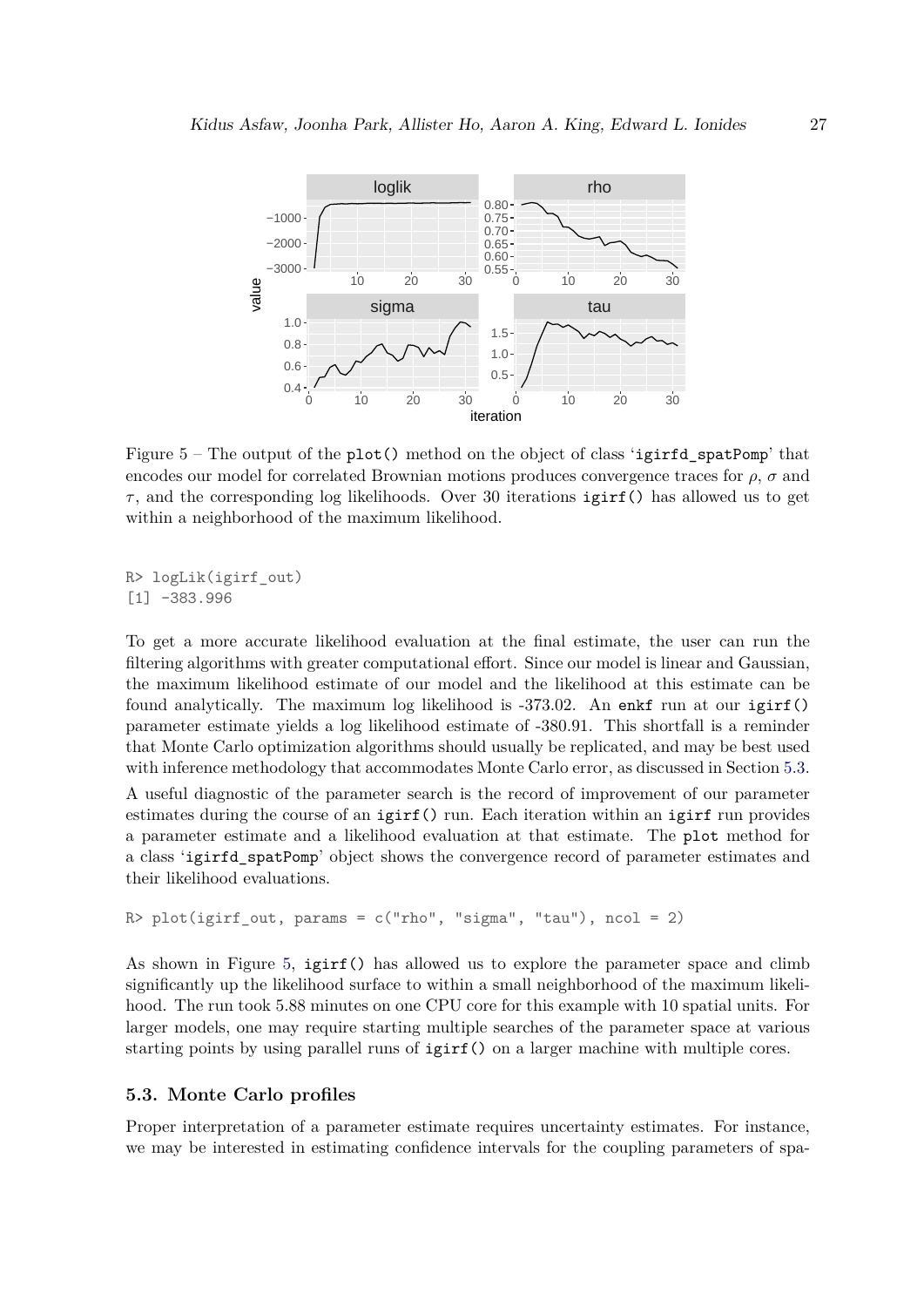tiotemporal models. These are parameters that influence the strength of the dependence between the latent dynamics in different spatial units. In our correlated Brownian motions example,  $\rho$  plays this role. The dependence between any two units is moderated by the distance between the units and the value of *ρ*.

We can often estimate confidence intervals for parameters like  $\tau$  and  $\sigma$  which drive the dynamics of each spatial unit. However, coupling parameters can be hard to detect because any signal can be overwhelmed by the inevitably high variance estimates of high-dimensional models. Full-information inference methods like IGIRF which are able to mitigate high variance issues in the filtering step can allow us to extract what limited information is available on coupling parameters like  $\rho$ . Here we will construct a profile likelihood for  $\rho$  with a 95% confidence interval that adjusts for Monte Carlo error.

A profile over a model parameter is a collection of maximized likelihood evaluations at a range of values of the profiled parameter. For each fixed value of this parameter, we maximize the likelihood over all the other parameters. We often use multiple different starting points for each fixed value of the profiled parameter.

Let us first design our profile over  $\rho$  by setting the bounds over all other model parameters from which we will draw starting values for likelihood maximization. It can sometimes be useful to transform the other parameters to an unconstrained scale by using pomp::partrans(). For instance, parameters whose natural values are constrained to the non-negative real numbers can be log-transformed to maximize them over the unconstrained real line.

```
R> # center of our hyperbox of starting parameter sets
R> theta <- c("rho" = 0.7, "sigma"=0.7, "tau"=0.6,
+ "X1_0"=0, "X2_0"=0, "X3_0"=0, "X4_0"=0, "X5_0"=0,
+ "X6_0"=0, "X7_0"=0, "X8_0"=0, "X9_0"=0, "X10_0"=0)
R> # set bounds of hyperbox of starting parameter sets for
R> # all non-profiled parameters (use estimation scale to set this)
R> estpars <- setdiff(names(theta),c("rho"))
R> theta_t <- pomp::partrans(bm10,theta,"toEst")
R> theta_t_hi <- theta_t_lo <- theta_t
R> theta t_lo[estpars] <- theta_t[estpars] - log(2) # lower bound
R> theta t hi[estpars] <- theta t[estpars] + log(2) # upper bound
R> theta_lo <- pomp::partrans(bm10, theta_t_lo, "fromEst")
R> theta_hi <- pomp::partrans(bm10, theta_t_hi, "fromEst")
```
theta lo and theta hi effectively specify a "hyperbox" from which we can draw starting parameter sets for our maximization. Next, we use pomp::profile\_design() to sample our starting points from this hyperbox. The first argument is the name of the parameter to be profiled over and is set to a range of feasible values for that parameter. The second and third arguments take the hyperbox bounds and the final argument is used to determine how many unique starting positions must be drawn for each value of *ρ*.

```
R> pomp::profile_design(
+ rho=seq(from=0.2,to=0.5,length=10),
+ lower=theta_lo,
```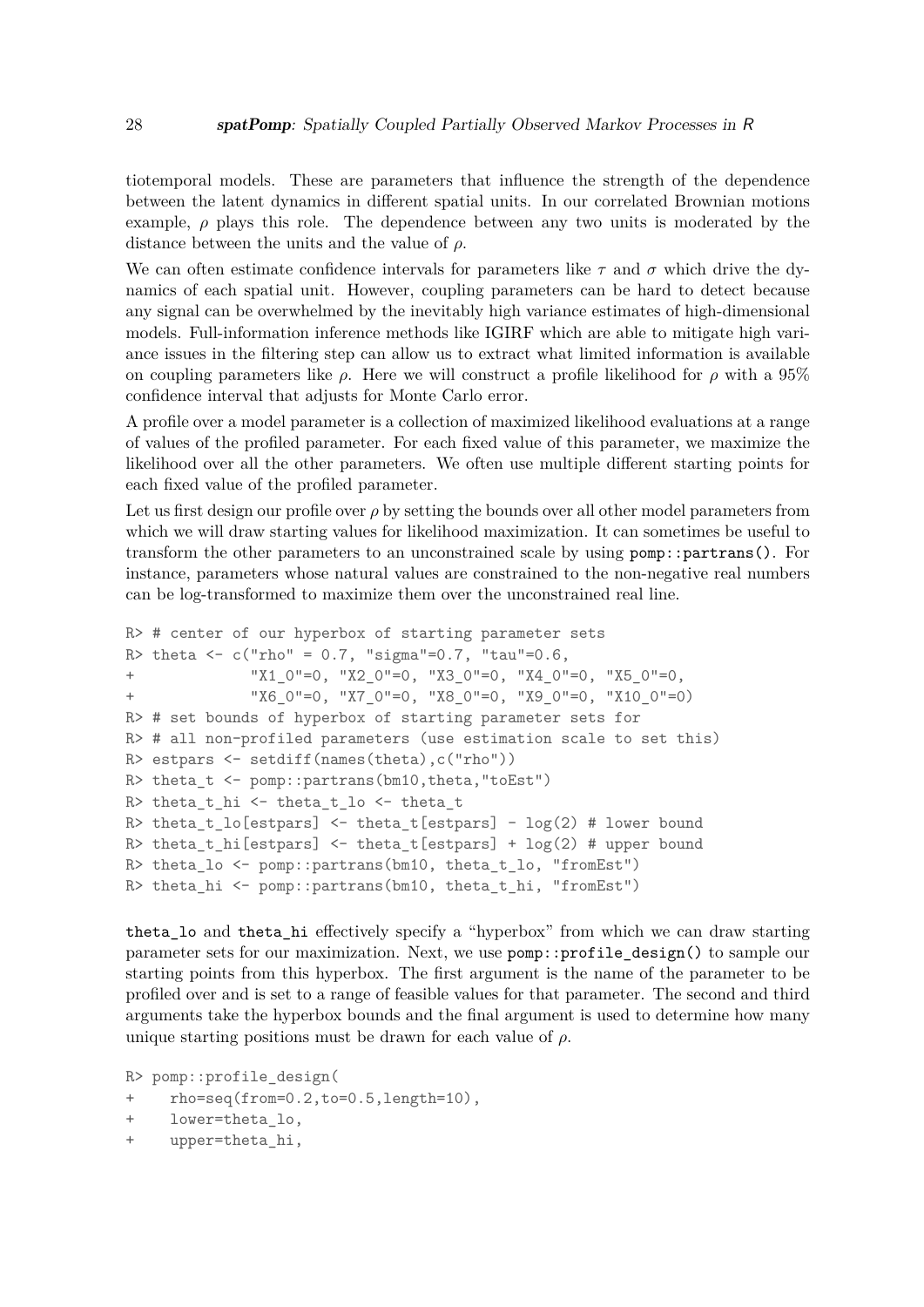+ nprof=5 + ) -> pd

pd is now a class 'data.frame' object representing random starting positions for our maximizations. Since we 3 starting points for each value of  $\rho$  and 10 different values of  $\rho$ , we expect 30 rows in pd.

```
R > dim(pd)[1] 30 14
R> head(pd)[c('rho','sigma','tau')]
        rho sigma tau
1 0.2000000 0.8949604 0.4172217
2 0.2000000 0.5589302 0.8485934
3 0.2000000 0.9093869 0.9267436
4 0.2333333 0.9045623 0.3579629
5 0.2333333 0.9893592 1.1255378
6 0.2333333 0.8490907 0.8455325
```
We can now run igirf() at each starting point. We can run these jobs in parallel using foreach and %dopar% from the foreach package [\(Wallig and Weston](#page-47-4) [2020\)](#page-47-4) and collecting all the results together using bind\_rows from dplyr [\(Wickham](#page-47-6) *et al.* [2020\)](#page-47-6). Once we get a final parameter estimate from each igirf run, we can estimate the likelihood at this point by running, say, enkf(), 10 times and appropriately averaging the resulting log likelihoods.

```
R> foreach (
+ p=iter(pd,"row"),
+ .combine=dplyr::bind_rows
+ ) %dopar% {
+ library(spatPomp)
+ igirf_out <- igirf(bm10,
+ params=p,
+ Ngirf=bm_prof_ngirf,
+ Np=1000,
+ Nguide = 30,
+ rw.sd=rw.sd(sigma=0.02, tau=0.02),
+ cooling.type = "geometric",
+ cooling.fraction.50=0.5)
+
+ ## 10 EnKF log likelihood evaluations
+ ef <- replicate(10,
+ enkf(igirf_out,
+ Np = 2000))
+ ll <- sapply(ef,logLik)
+ ## logmeanexp to average log likelihoods
+ ## se=TRUE to estimate Monte Carlo variability
```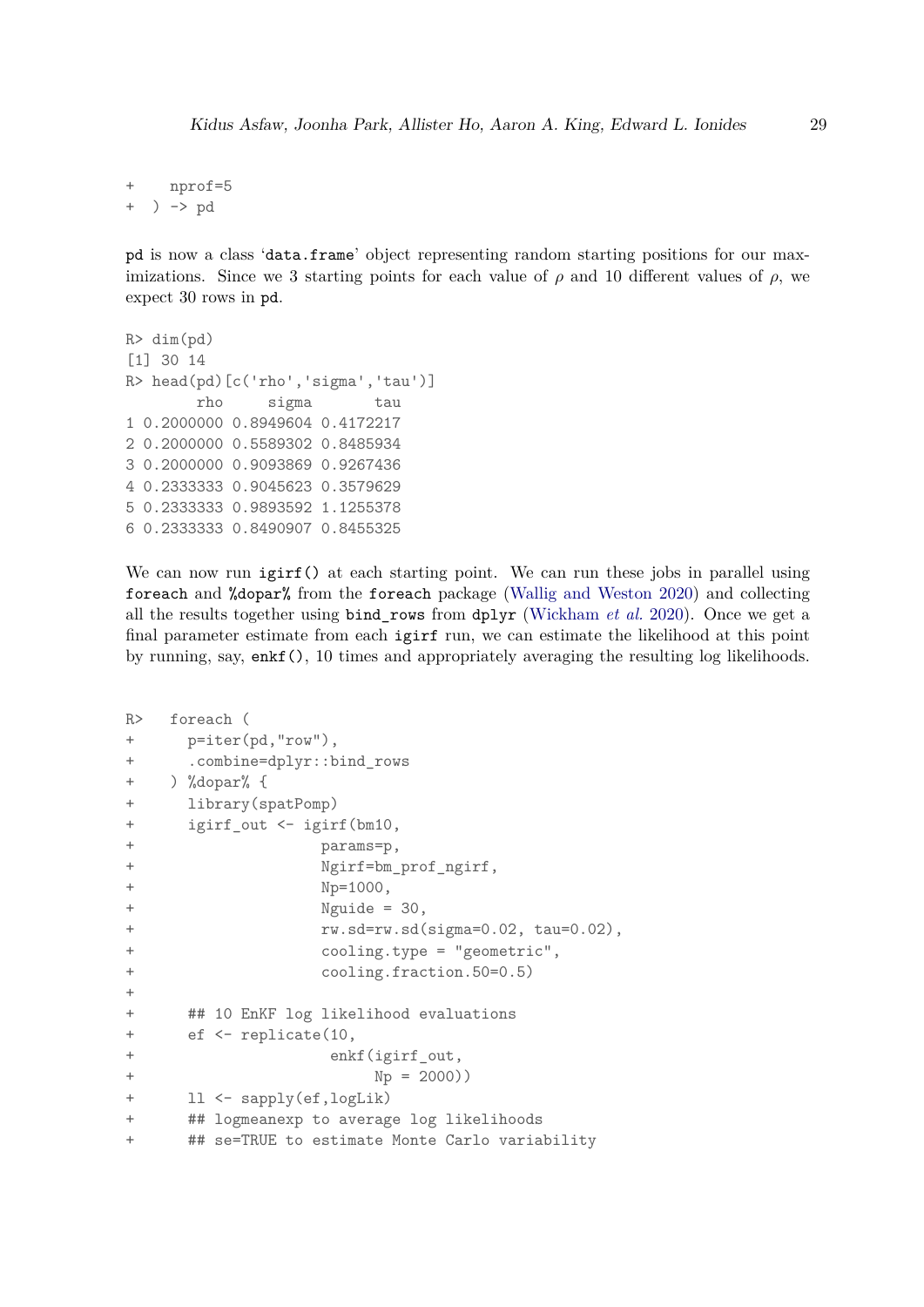```
+ ll <- logmeanexp(ll, se = TRUE)
+
+ # Each igirf job returns one row
+ data.frame(
+ as.list(coef(igirf_out)),
+ loglik = ll[1],
       loglik.se = 11[2]+ )
+ } -> rho_prof
```
rho prof now contains parameter estimates that result from running igirf on each starting parameter in pd and the corresponding log likelihood estimates.

```
R> dim(rho_prof)
[1] 30 17
R> print(head(rho\_prof)[c("rho", "sigma", "tau", "loglik")), row.names = F)
       rho sigma tau loglik
 0.2000000 1.1821368 0.9660797 -379.4979
 0.2000000 0.8896483 1.2138036 -382.4032
 0.2000000 1.0181503 0.9965749 -378.5496
 0.2333333 1.5835910 0.7610113 -383.6311
 0.2333333 1.0532616 0.8215984 -380.4950
 0.2333333 1.1643568 0.9578773 -377.6221
```
We can can now use the Monte Carlo adjusted profile confidence interval methodology of [Ionides](#page-45-10) *et al.* [\(2017\)](#page-45-10) to construct a 95% confidence interval for *ρ*.

```
R> rho prof mcap \leq mcap(
+ lp=rho_prof[,"loglik"],
+ parameter=rho_prof[,"rho"]
+ )
R> rho_prof_mcap$ci
[1] 0.2663664 0.4879880
```
The 95% estimated confidence interval for  $\rho$  is, therefore, (0.266,0.488). Note that the data in bm10 are generated from a model with  $\rho = 0.4$ .

# **6. A spatiotemporal model of measles transmission**

<span id="page-29-0"></span>A complete spatPomp workflow involves roughly two major steps. The first is to obtain data, postulate a class of models that could have generated the data and bring these two pieces together via a call to spatPomp(). The second step involves evaluating the likelihood at specific parameter sets and/or maximizing likelihoods under the postulated class of models and/or constructing a Monte Carlo adjusted confidence interval and/or performing a hypothesis test by comparing maximized likelihoods in a constrained region of parameter space with maximized likelihoods in the unconstrained parameter space. We have shown examples of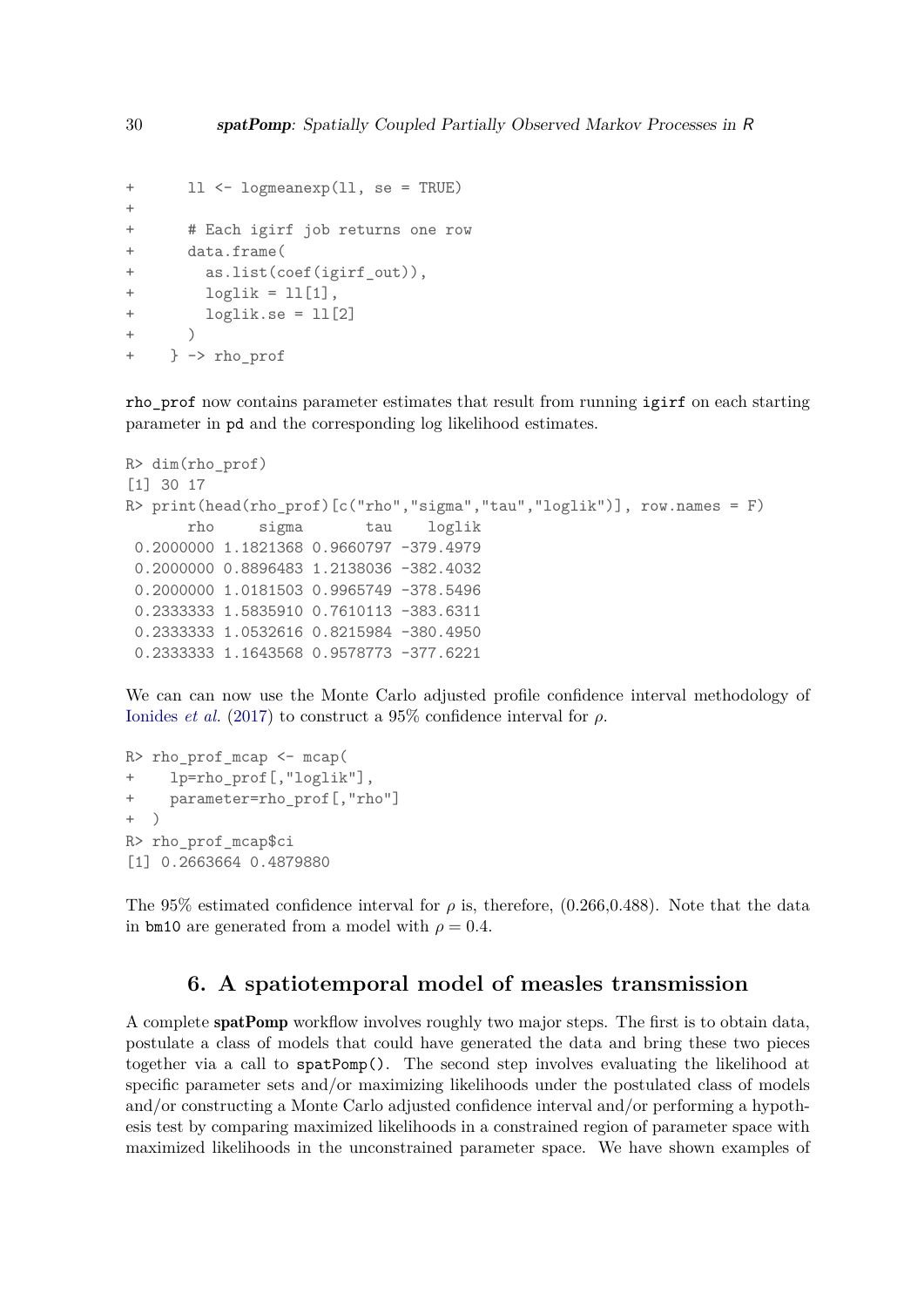the second major step in a **spatPomp** workflow in Section 5. We now show how to bring our data and models together via a compartment model for coupled measles dynamics in the 5 largest cities in England in the pre-vaccine era.

Compartment models for population dynamics divide up the population into categories (called *compartments*) which are modeled as homogeneous. The rate of flow of individuals between a pair of compartments may depend on the count of individuals in other compartments. Compartment models have widespread scientific applications, especially in the biological and health sciences [\(Bretó](#page-43-1) *et al.* [2009\)](#page-43-1). Spatiotemporal compartment models can be called patch models or metapopulation models in an ecological context, since the full population is divided into a "population" of sub-populations. We develop a spatiotemporal model for disease transmission dynamics of measles within and between multiple cities, based on the model of [Park and Ionides](#page-46-9) [\(2020\)](#page-46-9) which adds spatial interaction to the compartment model presented by He *[et al.](#page-45-1)* [\(2010\)](#page-45-1). We use this example to demonstrate how to construct spatiotemporal compartment models in spatPomp. The measles() function in spatPomp constructs such an object, and here we consider the key steps in this construction. Beyond the examples in the pomp and spatPomp packages, previous analyses using pomp with published open-source code provide additional examples of compartment models [\(Marino](#page-46-6) *et al.* [2019\)](#page-46-6).

## **6.1. Mathematical model for the latent process**

Before discussing how to code the model, we first define it mathematically in the time scale  $\mathbb{T} = [0, T]$ . First we describe how we model the coupling (via travel) between cities. Let  $v_{\nu \tilde{u}}$ denote the number of travelers from city *u* to  $\tilde{u}$ . Here,  $v_{\tilde{u}}\tilde{u}$  is constructed using the gravity model of Xia *[et al.](#page-47-7)* [\(2004\)](#page-47-7):

$$
v_{u\tilde{u}} = G \cdot \frac{\overline{\text{dist}}}{\overline{P}^2} \cdot \frac{P_u \cdot P_{\tilde{u}}}{\text{dist}(u, \tilde{u})},
$$

where dist $(u, \tilde{u})$  denotes the distance between city *u* and city  $\tilde{u}$ ,  $P_u$  is the average population for city *u* across time,  $\overline{P}$  is the average population across cities, and  $\overline{dist}$  is the average distance between a randomly chosen pair of cities. In this version of the model, we model  $v_{\tilde{u}}$  as fixed through time and symmetric between any two arbitrary cities, though a natural extension would allow for temporal variation and asymmetric movement between two cities. The gravitation constant  $G$  is scaled with respect to  $P$  and  $\overline{dist}$ . The measles model divides the population of each city into susceptible (*S*), exposed (*E*), infectious (*I*), and recovered/removed (*R*) compartments.

Next we discuss the dynamics within each city, including where the  $v_{\mu\tilde{u}}$  terms eventually feature in [\(2\)](#page-31-0). The latent state process is  $\{X(t;\theta), t \in \mathbb{T}\} = \{(X_1(t;\theta), \ldots, X_U(t;\theta)), t \in \mathbb{T}\}$  $\mathbb{T}\}$  with  $X_u(t;\theta) = (S_u(t;\theta), E_u(t;\theta), I_u(t;\theta), R_u(t;\theta))$ . The number of individuals in each compartment for city *u* at time *t* are denoted by  $S_u(t)$ ,  $E_u(t)$ ,  $I_u(t)$ , and  $R_u(t)$ . The population dynamics are described by the following set of stochastic differential equations:

$$
\begin{array}{rcl}\ndS_u(t) & = & dN_{BS,u}(t) & - & dN_{SE,u}(t) & - & dN_{SD,u}(t) \\
dE_u(t) & = & dN_{SE,u}(t) & - & dN_{EI,u}(t) & - & dN_{ED,u}(t) \\
dI_u(t) & = & dN_{EI,u}(t) & - & dN_{ID,u}(t) & - & dN_{ID,u}(t)\n\end{array}\n\bigg\} \quad \text{for } u = 1, \ldots, U.
$$

Here,  $N_{SE,u}(t)$ ,  $N_{EI,u}(t)$ , and  $N_{IR,u}(t)$  denote the cumulative number of transitions, between the compartments identified by the subscripts, up to time *t* in city *u*. When these are modeled as integer-valued, the system of differential equations has step function solutions.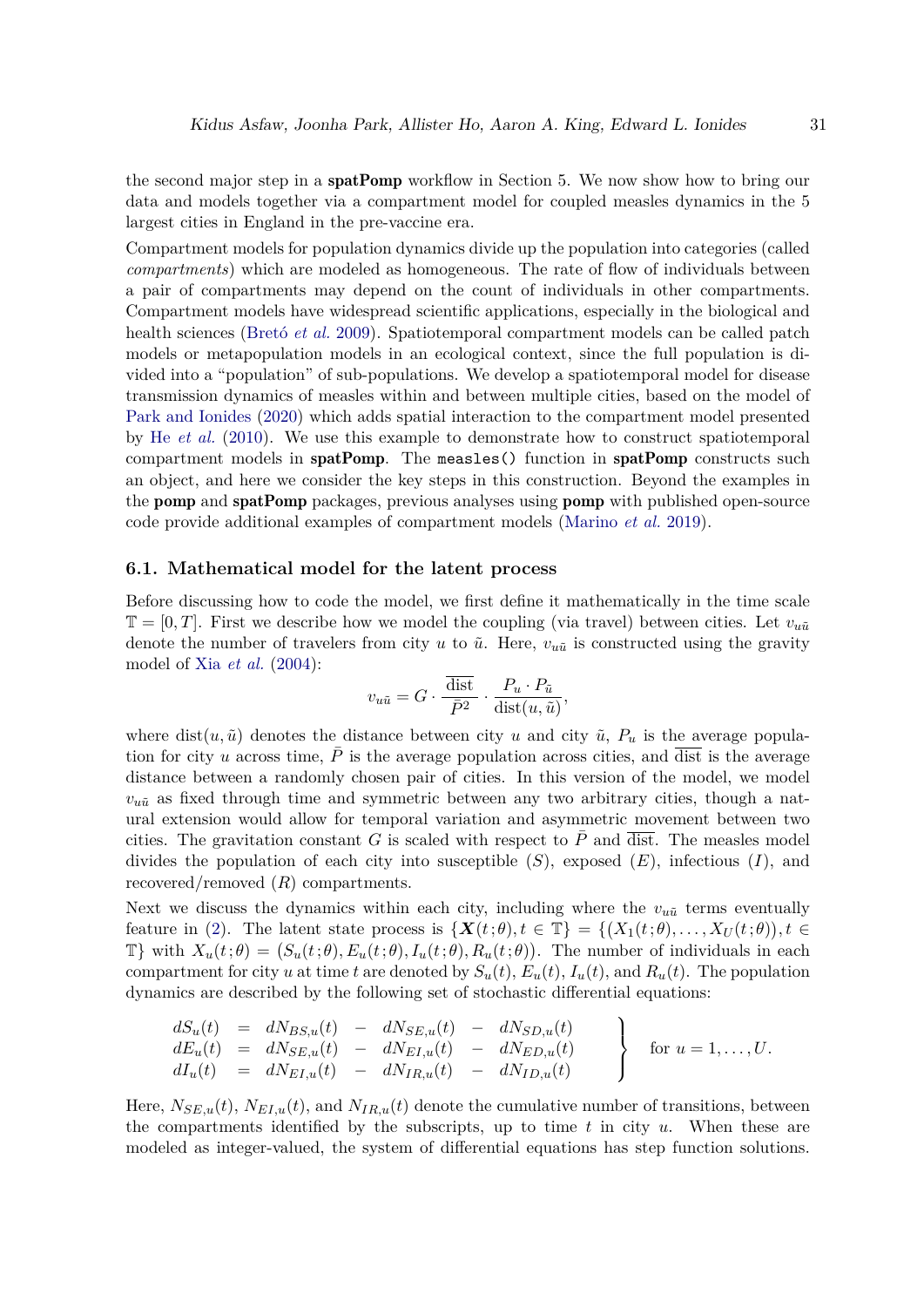The recruitment of susceptible individuals into city *u* is denoted by the counting process  $N_{BS,u}(t)$ . Here, *B* denotes a source of individuals that can enter the susceptible population, primarily modeling births. Each compartment also has an outflow, written as a transition to *D*, primarily representing death, which occurs at a constant per-capita rate *µ*. The number of recovered individuals  $R_u(t)$  in city *u* is defined implicitly given the known census population  $P_u(t) = S_u(t) + E_u(t) + I_u(t) + R_u(t)$ .  $R_u(t)$  plays no direct role in the dynamics, beyond accounting for individuals not in any of the other classes. A continuous time latent process model is defined as the limit of the Euler scheme in Box [1](#page-32-0) as the Euler time increment approaches zero. We use tildes to distinguish the numerical solution from the continuous time model. The scheme involves initializing numerical analogues  $\tilde{S}_u(0), \tilde{E}_u(0), \tilde{I}_u(0), \tilde{R}_u(0) =$  $P_u(0) - \tilde{S}_u(0) - \tilde{E}_u(0) - \tilde{I}_u(0)$  and executing the one-step transitions in Box [1](#page-32-0) at time increments of  $\delta$  until time T. In the limit as  $\delta$  approaches zero, this results in a model with infinitesimal mean and variance given by

<span id="page-31-0"></span>
$$
\mathbb{E}\left[N_{SE,u}(t+dt) - N_{SE,u}(t)\right] \approx \mu_{SE,u}(t)S_u(t)dt + o(dt)
$$
\n
$$
\mathbb{V}\left[N_{SE,u}(t+dt) - N_{SE,u}(t)\right] \approx \left[\mu_{SE,u}(t)S_u(t) + \mu_{SE,u}^2(t)S_u^2(t)\sigma_{SE}^2\right]dt + o(dt),
$$
\nwhere  $\mu_{SE,u}(t) = \beta(t)\left[\frac{I_u}{P_u} + \sum_{\tilde{u}\neq u} \frac{v_{\tilde{u}\tilde{u}}}{P_u} \left\{\frac{I_{\tilde{u}}}{P_{\tilde{u}}} - \frac{I_u}{P_u}\right\}\right].$ \n
$$
(2)
$$

We use an integrated noise process with independent Gamma distributed increments that we use to model extrademographic stochasticity on the rate of transition from susceptible classes to exposed classes, following [Bretó](#page-43-1) *et al.* [\(2009\)](#page-43-1). Extrademographic stochasticity permits overdispersion [\(McCullagh and Nelder](#page-46-13) [1989\)](#page-46-13) which is often appropriate for stochastic models of discrete populations. The ' $\approx$ ' in the above two approximations is a consequence of extrademographic noise, and as  $\sigma_{SE}$  becomes small it approaches equality [\(Bretó and Ionides](#page-43-10) [2011\)](#page-43-10). Here,  $\beta(t)$  denotes the seasonal transmission coefficient (He *[et al.](#page-45-1)* [2010\)](#page-45-1).

#### **6.2. Mathematical model for the measurement process**

The discrete set of observation times is  $t_{1:N} = \{t_n, n = 1, \ldots, N\}$ . The observations for city *u* are bi-weekly new case counts. The observation process  ${Y}_n = Y_{1:U,n}, n \in 1:N$  can be written  ${Y}_n = \text{cases}_{1:U,n}, n \in 1:N$ . We denote the number of true transitions from compartment I to compartment R accumulated between an observation time and some time *t* before the next observation time to be  $C_u(t) = N_{IR,u}(t) - N_{IR,u}(\lfloor t \rfloor)$ , where  $\lfloor t \rfloor$  is the greatest element of *t*1:*<sup>N</sup>* that is less than *t*.

Our measurement model assumes that a certain fraction,  $\rho$ , called the reporting probability, of the transitions from the infectious compartment to the recovered compartment were, on average, counted as reported cases. Our measurement model is:

$$
cases_{u,n} | C_u(t_n) = c \sim \text{Normal}(\rho c, \rho (1 - \rho) c + (\psi \rho c)^2),
$$

where  $\psi$  is an overdispersion parameter that allows us to have measurement variance that is greater than the variance of the binomial distribution with number of trials *c* and success probability *ρ*.

### **6.3. Construction of a measles spatPomp object**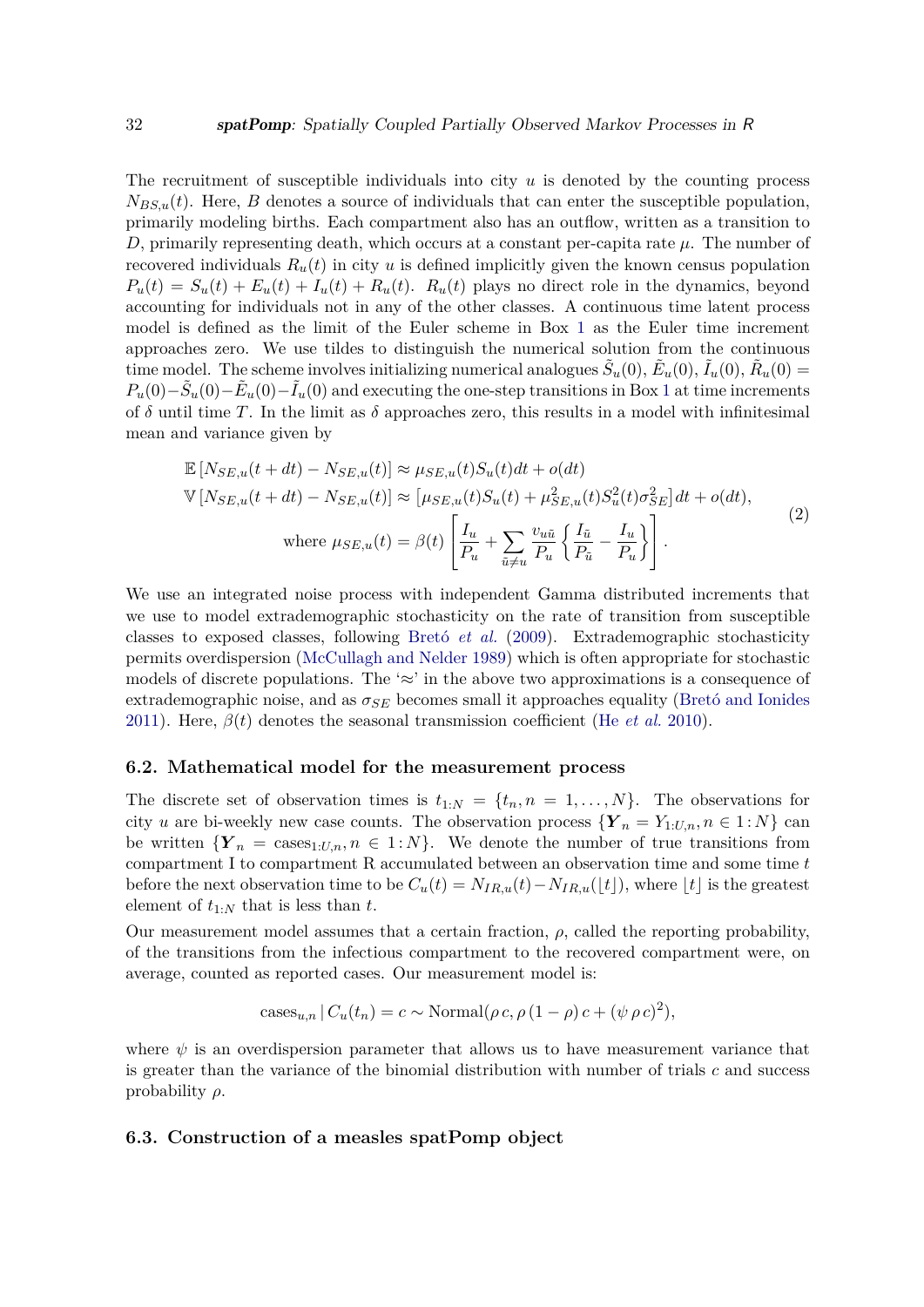<span id="page-32-0"></span>**Pseudocode for one rprocess Euler timestep for the measles spatPomp** For *u* in 1 :*U*: i. Draw unbiased, independent, multiplicative noise for each  $\mu_{SE,u}(s_{m+1}),$  $\Delta\Gamma_{Q_1Q_2,u} \sim \text{Gamma}(\frac{\delta}{\sigma_{Q_1Q_2}^2})$  $, \sigma^2_{Q_1Q_2}).$ Define  $\Delta \Gamma_{Q_i Q_j, u} = \delta$ , for  $(i, j) \neq (1, 2)$ ii. Draw one-step transitions from  $\tilde{S}_u(s_m)$ ,  $\tilde{E}_u(s_m)$  and  $\tilde{I}_u(s_m)$ :  $\left( \Delta \tilde{N}_{Q_1 Q_2, u}, \Delta \tilde{N}_{Q_1 Q_5, u}, \tilde{S}_u(s_m) - \Delta \tilde{N}_{Q_1 Q_2, u} - \Delta \tilde{N}_{Q_1 Q_5, u} \right)$  $\sim$  Multinomial $(\tilde{S}_u(s_m), p_{Q_1Q_2,u}, p_{Q_1Q_5,u}, 1 - p_{Q_1Q_2,u} - p_{Q_1Q_5,u});$  $\left( \Delta \tilde{N}_{Q_2Q_3,u}, \Delta \tilde{N}_{Q_2Q_5,u}, \tilde{E}_u(s_m) - \Delta \tilde{N}_{Q_2Q_3,u} - \Delta \tilde{N}_{Q_2Q_5,u} \right)$  $\sim$  Multinomial $(\tilde{E}_u(s_m), p_{Q_2Q_3,u}, p_{Q_2Q_5,u}, 1-p_{Q_2Q_3,u}-p_{Q_2Q_5,u});$  $(\Delta \tilde{N}_{Q_3Q_4,u}, \Delta \tilde{N}_{Q_3Q_5,u}, \tilde{I}_u(s_m) - \Delta \tilde{N}_{Q_3Q_4,u} - \Delta \tilde{N}_{Q_3Q_5,u})$  $\sim$  Multinomial $(\tilde{I}_u(s_m), p_{Q_3Q_4,u}, p_{Q_3Q_5,u}, 1 - p_{Q_3Q_4,u} - p_{Q_3Q_5,u}),$  where  $p_{Q_iQ_j,u} =$  $(1 - \exp(\sum_k \mu_{Q_iQ_k,u}(s_{m+1})\Delta\Gamma_{Q_iQ_k,u}))\mu_{Q_iQ_j,u}(s_{m+1})\Delta\Gamma_{Q_iQ_j,u}$  $\sum_{k} \mu_{Q_i Q_k, u}(s_{m+1}) \Delta \Gamma_{Q_i Q_k, u}$ iii. New entries into susceptible class via birth:  $\Delta N_{BO_1,u} \sim \text{Poisson}(\mu_{BO_1,u}(s_{m+1}) \cdot \delta)$ iv. Update compartments by the one-step transitions:  $\tilde{S_u}(s_{m+1}) = \tilde{S}_u(t_n) - \Delta \tilde{N}_{Q_1Q_2,u} - \Delta \tilde{N}_{Q_1Q_5,u} + \Delta \tilde{N}_{BQ_1,u}$  $\tilde{E}_{u}(s_{m+1}) = \tilde{E}_{u}(t_{n}) - \Delta \tilde{N}$  $\tilde{Q}_{2}Q_{3,u} - \Delta \tilde{N}$  $\tilde{Q}_{2}Q_{5,u} + \Delta \tilde{N}$  $\tilde{Q}_{1}Q_{2,u}$  $\tilde{I}_{u}(s_{m+1}) = \tilde{I}_{u}(t_{n}) - \Delta \tilde{N}_{Q_{3}Q_{4,u}} - \Delta \tilde{N}_{Q_{3}Q_{5,u}} + \Delta \tilde{N}_{Q_{2}Q_{3,u}}$  $\tilde{R}_u(s_{m+1}) = P(s_{m+1}) - \tilde{S}_u(s_{m+1}) - \tilde{E}_u(s_{m+1}) - \tilde{I}_u(s_{m+1})$ 

Box 1 – An Euler increment between times  $s_m = m\delta$  to  $s_{m+1} = s_m + \delta$  of an Euler scheme whose limit as  $\delta$  approaches zero is our continuous-time measles latent process model. For notational convenience,  $Q_1$ ,  $Q_2$ ,  $Q_3$ ,  $Q_4$  and  $Q_5$  represent susceptible (S), exposed (E), infectious (I), recovered (R) and natural death (D) statuses, respectively. We keep track of changes to  $\tilde{S}_u$ ,  $\tilde{E}_u$ ,  $\tilde{I}_u$  and  $\tilde{R}_u$ , the numerical analogues of  $S_u$ ,  $E_u$ ,  $I_u$  and  $R_u$  in our mathematical model, by updating each compartment using dynamic rates and our population covariate. The dynamics are coupled via  $\mu_{SE,u}$  terms that incorporate travel of infectives from other units. Here,  $Gamma(\alpha, \beta)$  is the gamma distribution with mean  $\alpha\beta$  and variance  $\alpha\beta^2$ . More information about the gamma, multinomial and Poisson distributions can be found in [Casella](#page-44-11) [and Berger](#page-44-11) [\(1990\)](#page-44-11). The instructions in this box are encoded in the measles\_rprocess C snippet in the following subsection.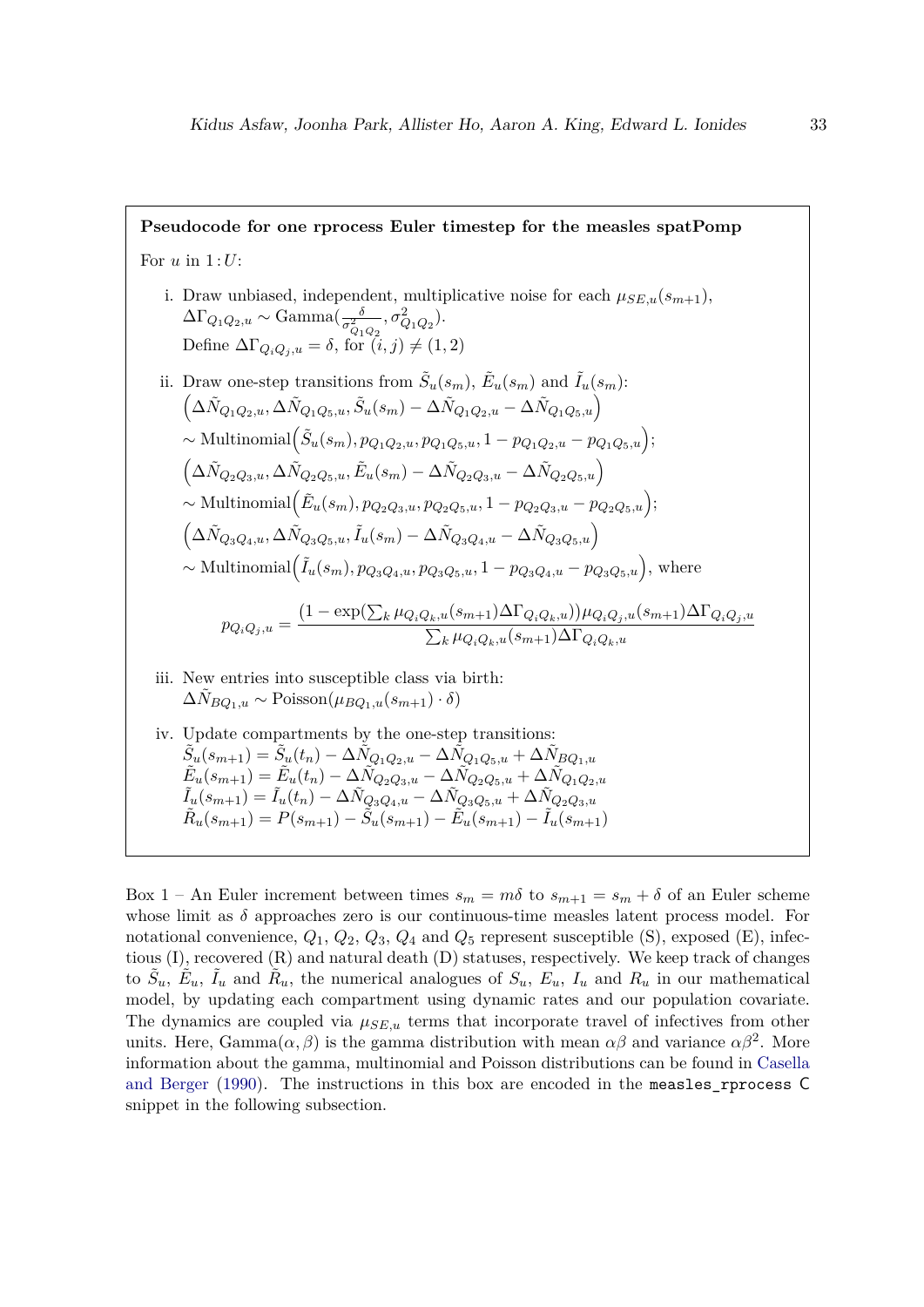The construction of class 'spatPomp' objects is similar to the construction of class 'pomp' objects discussed by King *[et al.](#page-45-0)* [\(2016\)](#page-45-0). Here, we focus on the distinctive features of SpatPOMP models.

Suppose for our example below that we have bi-weekly measles case counts from  $U = 5$ cities in England as reported by [Dalziel](#page-44-12) *et al.* [\(2016\)](#page-44-12) in the object measles\_cases of class 'data.frame'. Each city has about 15 years (391 bi-weeks) of data with no missing data. The first few rows of this data are shown here. We see the column corresponding to time is called year and is measured in years (two weeks is equivalent to 0.038 years).

| year     |                     | city cases |
|----------|---------------------|------------|
| 1950.000 | LONDON              | 96         |
|          | 1950.000 BIRMINGHAM | 179        |
|          | 1950.000 LIVERPOOL  | 533        |
|          | 1950.000 MANCHESTER | 22         |
| 1950.000 | <b>LEEDS</b>        | 17         |
| 1950.038 | LONDON              | 60         |

We can construct a spatPomp object by supplying three minimal requirements in addition to our data above: the column names corresponding to the spatial units and times of each observation ('city' and 'year' in this case) and the time at which the latent dynamics are supposed to begin. Here we set this to two weeks before the first recorded observations.

```
R> measles5 <- spatPomp(
+ data=measles cases,
+ units='city',
+ times='year',
+ t0=min(measles_cases$year)-1/26)
```
We can successively add each model component to measles5 with a call to spatPomp() on measles5 with the argument for each component. To avoid repetition, we will construct all of our model components and supply them all at once in a later call to spatPomp().

First, we consider covariates. Suppose that we have covariate information for each city at each observation time in a class 'data.frame' object called measles\_covar. In this case, we have census population and lagged birthrate data. We consider lagged birthrate because we assume children enter the susceptible pool when they are old enough to go to school.

| year     | city                          |                  | pop lag_birthrate |
|----------|-------------------------------|------------------|-------------------|
| 1950.000 |                               | LONDON 3389306.0 | 70571.23          |
|          | 1950.000 BIRMINGHAM 1117892.5 |                  | 24117.23          |
|          | 1950.000 LIVERPOOL 802064.9   |                  | 19662.96          |
|          | 1950.000 MANCHESTER 704468.0  |                  | 15705.46          |
| 1950.000 | <b>LEEDS</b>                  | 509658.5         | 10808.73          |
| 1950.038 |                               | LONDON 3388407.4 | 70265.20          |

If covariate information is not reported at the same frequency as the measurement data, spatPomp will linearly interpolate the covariate data, as is the default behavior in pomp.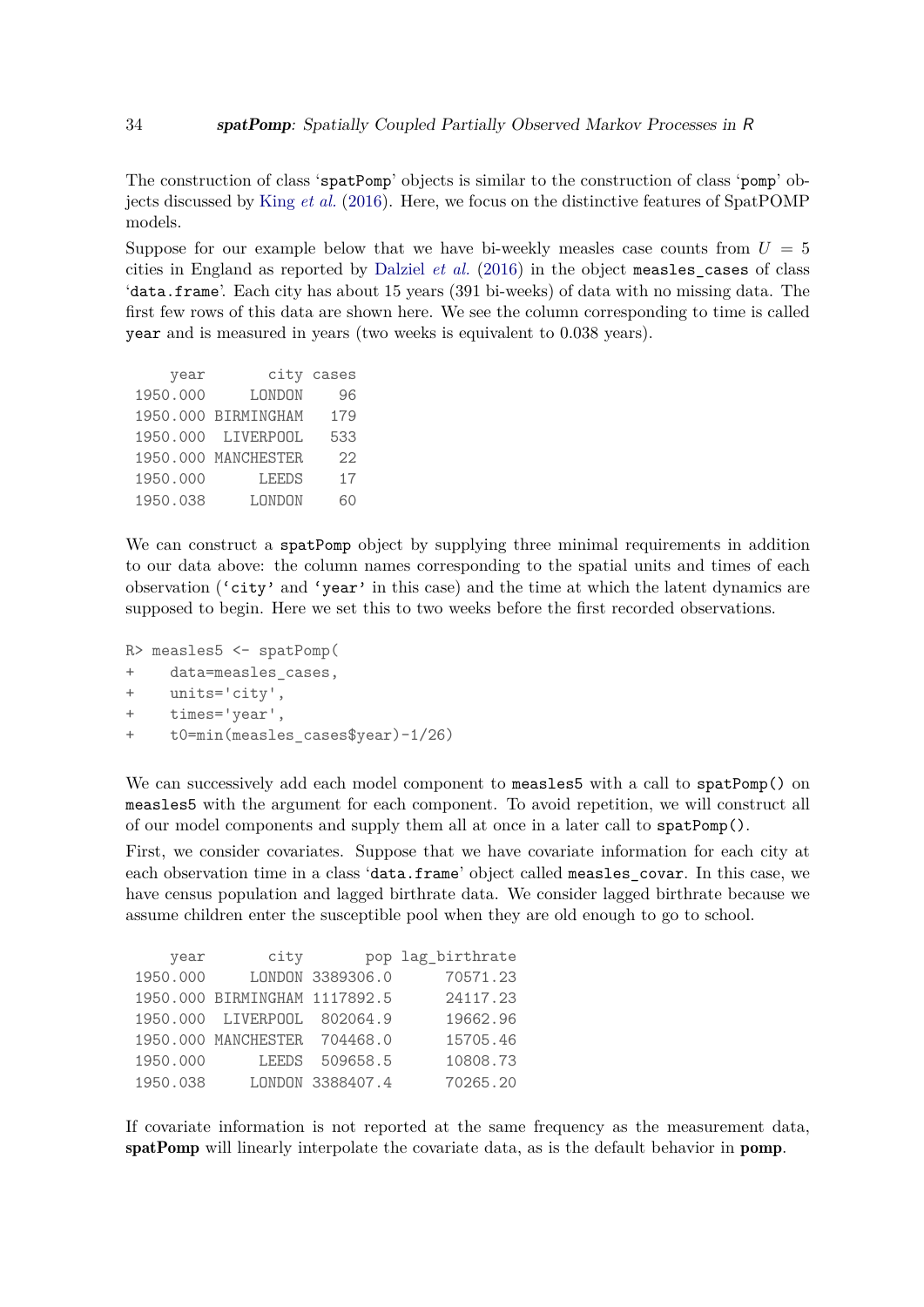For ease of access, the spatial unit names are mapped to the entries  $1, \ldots, U$ . The mapping for each unit can be found by extracting the unit's position in:

R> unit\_names(measles)

We now move from preparing our covariates to writing our model components. We shall use C snippets to specify our model components due to the computational advantages discussed in Section [2.5.](#page-7-0) spatPomp compiles the C snippets when building the class 'spatPomp' object. Before coding up our model components let us specify some global variables in C that will be accessible to all model components. The globals argument to a spatPomp() call can be used to supply these. A global argument that is automatically created based on the units column of our observed data is the U variable, which encodes the number of spatial units. Since the movement matrix  $(v_{u,\tilde{u}})_{u,\tilde{u}\in\mathbb{1}:U}$  is calculable up to the parameter *G*. We can then define a two-dimensional C array, called  $v \text{-} by \text{-} g$  that supplies each  $\left(\frac{v_{u,\tilde{u}}}{G}\right)_{u,\tilde{u}\in 1:U}$  in a C snippet called measles\_globals.

```
R> measles_globals <- Csnippet("
+ const double v_by_g[5][5] = {+ {0,2.205,0.865,0.836,0.599},
+ {2.205,0,0.665,0.657,0.375},
+ {0.865,0.665,0,1.118,0.378},
    + {0.836,0.657,1.118,0,0.580},
    + {0.599,0.375,0.378,0.580,0}
+ };
+ ")
```
We now construct a  $\mathsf C$  snippet for initializing the latent process at time  $t_0$ , which corresponds to  $t_0$  above. This involves drawing from  $f_{X_0}(x_0;\theta)$ . The parameter vector  $\theta$  includes initial proportions of the population in each of the four compartments for each city. The names of these initial value parameters (IVPs) will be passed in alongside other parameters to the paramnames argument of the spatPomp() constructor with names  $S1_0, \ldots, S5_0, E1_0, \ldots$ E5\_0, I1\_0, *. . .* , I5\_0 and R1\_0, *. . .* , R5\_0. We can use spatPomp\_Csnippet() to assign the latent states  $S_u(0)$ ,  $E_u(0)$ ,  $I_u(0)$ , and  $R_u(0)$  to the numbers implied by the corresponding IVPs. We do this via the unit\_statenames argument of spatPomp\_Csnippet(), which, in our example below, receives the vector c("S", "E", "I", "R", "C", "W"). This function recognizes that all  $S_u(0), u \in 1: U$  are stored contiguously in a C array (with names  $S_1, \ldots$ ) S5) and gives us access to S1 via S[0]. S2, *. . .* , S5 can then be accessed as S[1], *. . .* , S[U-1]. Similarly, it provides us access to  $E1$ ,  $I1$  and  $R1$  via  $E[0]$ ,  $I[0]$  and  $R[0]$ .

The unit\_ivpnames argument of spatPomp\_Csnippet() serves a similar purpose. If the user provides paramnames to the spatPomp() constructor that includes IVP names stored contiguously, their corresponding values are also stored in a C array that can be traversed easily. Setting unit ivpnames =  $c("S")$  then gives us access to the initial value parameters corresponding to the susceptible class for all units (i.e.  $S1_0, \ldots, S5_0$ ) via  $S_0[0], \ldots,$ S\_0[U-1]

Finally, the unit\_covarnames argument of spatPomp\_Csnippet() similarly allows us to have access to pop1, which is the population covariate for our first city, via pop[0]. The populations of other cities can then be found via  $\text{pop}[1], \ldots, \text{pop}[U-1]$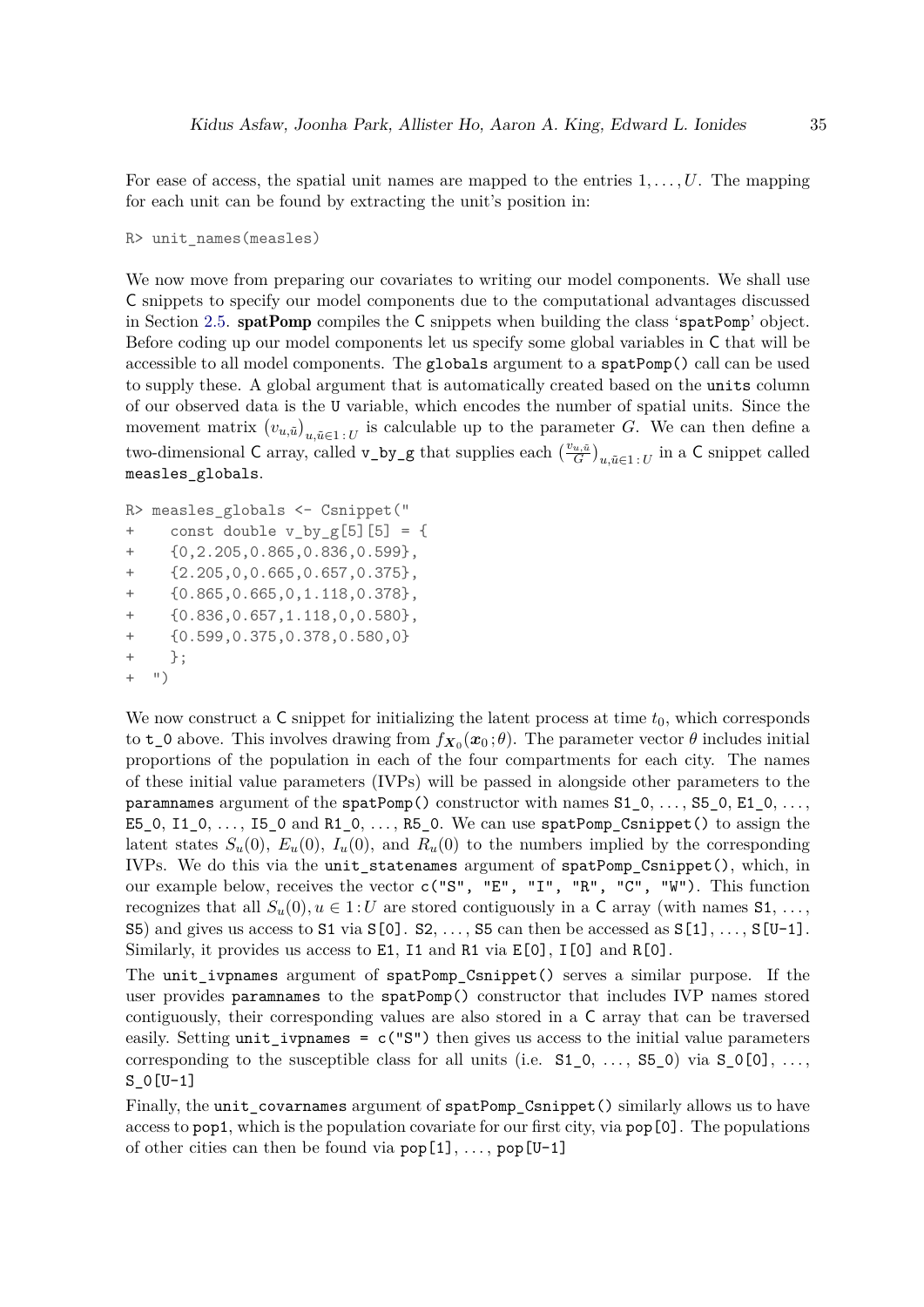These arguments to spatPomp\_Csnippet() allow us to have a code argument that focuses on specifying the model component. Here, we are able to write a few lines relating the latent states for each city at the initial time to the population in each city and the IVPs.

```
R> measles_rinit <- spatPomp_Csnippet(
+ unit_statenames = c("S", "E", "I", "R", "C", "W"),
+ unit_ivpnames = c("S", "E", "I", "R"),
+ unit_covarnames = c("pop"),
+ code = "
      for (int u=0; u\leq U; u++) {
        S[u] = nearbyint(pop[u]*S O[u]);
+ E[u] = nearbyint(pop[u]*E_0[u]);
+ I[u] = nearbyint(pop[u]*I 0[u]);
+ R[u] = nearbyint(pop[u]*R_0[u]);
+ W[u] = 0;
+ C[u] = 0;
+ }
+ + + ++ )
```
The array variable called C above corresponds to  $C<sub>u</sub>(t)$  defined above. The W array variable corresponds to the integrated white noise process with independent gamma increments that helps us model extrademographic stochasticity in the latent process. We will later provide C and W to the unit\_accumvars argument of the spatPomp() constructor. In pomp parlance, C and W are referred to as accumulator variables because they store changes over the course of a measurement period instead of over the full time scale.

The rprocess C snippet has to encode only a rule for a single Euler increment from the process model. Further, spatPomp provides C definitions of all parameters (e.g. amplitude) in addition to the state variables and covariates, so the user need only define additional variables used.

```
R> measles_rprocess <- spatPomp_Csnippet(
+ unit_statenames = c("S", "E", "I", "R", "C", "W"),
+ unit_covarnames = c("pop", "lag_birthrate"),
+ code = "
+ double beta, br, seas, foi, dw, births;
+ double rate[6], trans[6];
+ int u,v;
+
+ // school term-time seasonality
+ t = (t - float(t)) * 365.25;+ if ((t>=7&&t<=100) || (t>=115&&t<=199) ||
+ (t>=252&&t<=300) || (t>=308&&t<=356))
+ seas = 1.0+amplitude*0.2411/0.7589;
+ else
+ seas = 1.0-amplitude;
```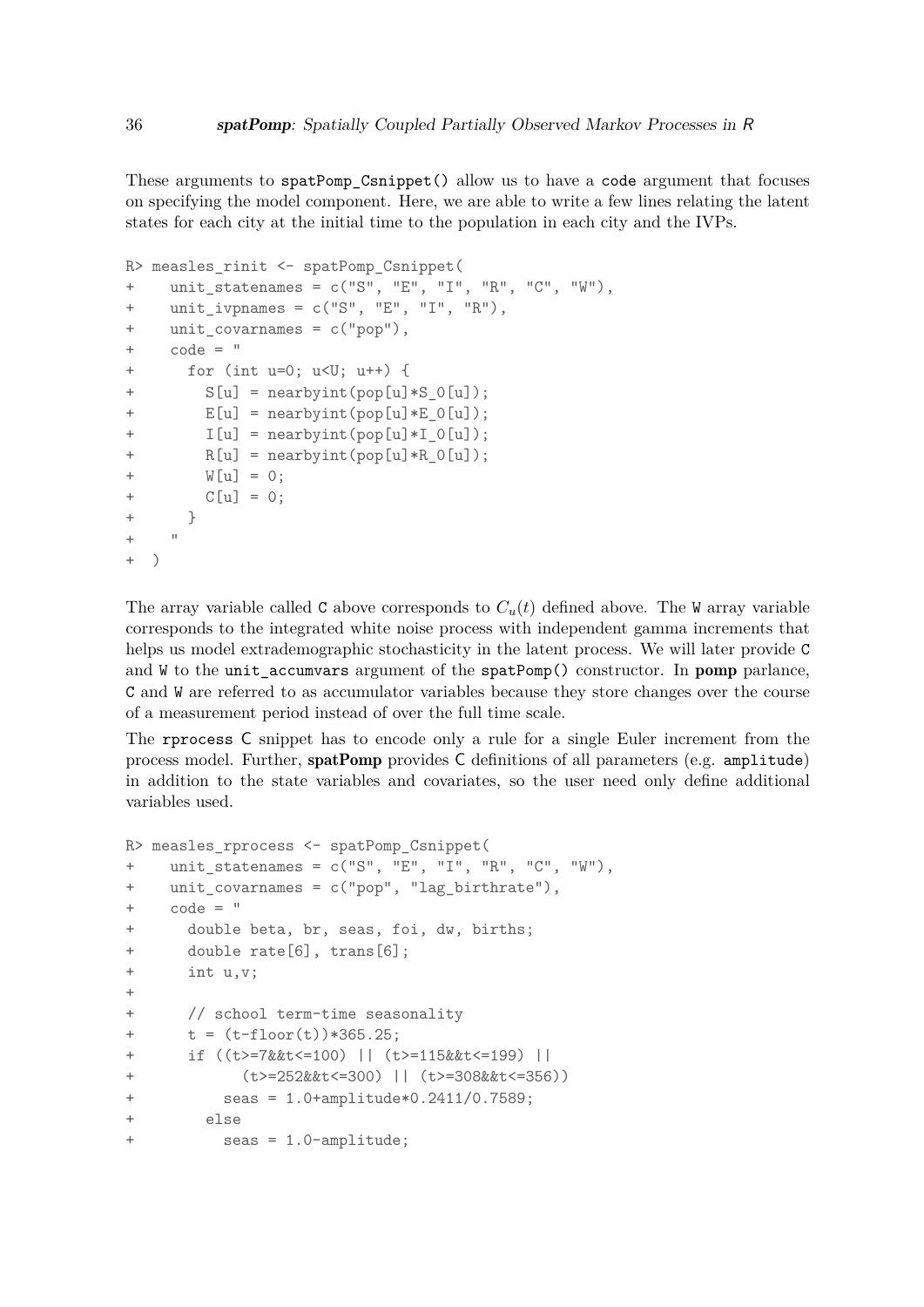```
+
+ // transmission rate
+ beta = R0*(gamma+mu)*seas;
+
+ for (u= 0 ; u < U ; u++) {
+ br = lag_birthrate[u];
++ // expected force of infection
+ foi = (I[u])/pop[u];
+ for (v=0; v < U ; v++) {
+ if(v := u)+ foi += g * v by g[u][v] * (I[v]/pop[v] -
+ I[u]/pop[u]) / pop[u];
+ }
+
+ // white noise (extrademographic stochasticity)
+ dw = rgammawn(sigmaSE,dt);
+ rate[0] = beta*foi*dw/dt; // stochastic force of infection
+ rate[1] = mu; // natural S death
+ rate[2] = sigma; // rate of ending of latent stage
+ rate[3] = mu; // natural E death
+ rate[4] = gamma; // recovery
+ rate[5] = mu; // natural I death
++ // Poisson births
+ births = rpois(br*dt);
+
+ // transitions between classes
+ reulermultinom(2,S[u],&rate[0],dt,&trans[0]);
+ reulermultinom(2,E[u],&rate[2],dt,&trans[2]);
+ reulermultinom(2,I[u],&rate[4],dt,&trans[4]);
+
+ S[u] + births - trans[0] - trans[1];
+ E[u] += trans[0] - trans[2] - trans[3];
+ I[u] += trans[2] - trans[4] - trans[5];
+ R[u] = pop[u] - S[u] - E[u] - I[u];+ W[u] += (dw - dt)/sigmaSE; // standardized i.i.d. white noise
+ C[u] += trans[4]; // true incidence
+ }
+ "
+ )
```
The measurement model is chosen to allow for overdispersion relative to the binomial distribution with success probability  $\rho$ . Here, we show the C snippet defining the unit measurement model. The lik variable is pre-defined and is set to the evaluation of the unit measurement density in either the log or natural scale depending on the value of give\_log.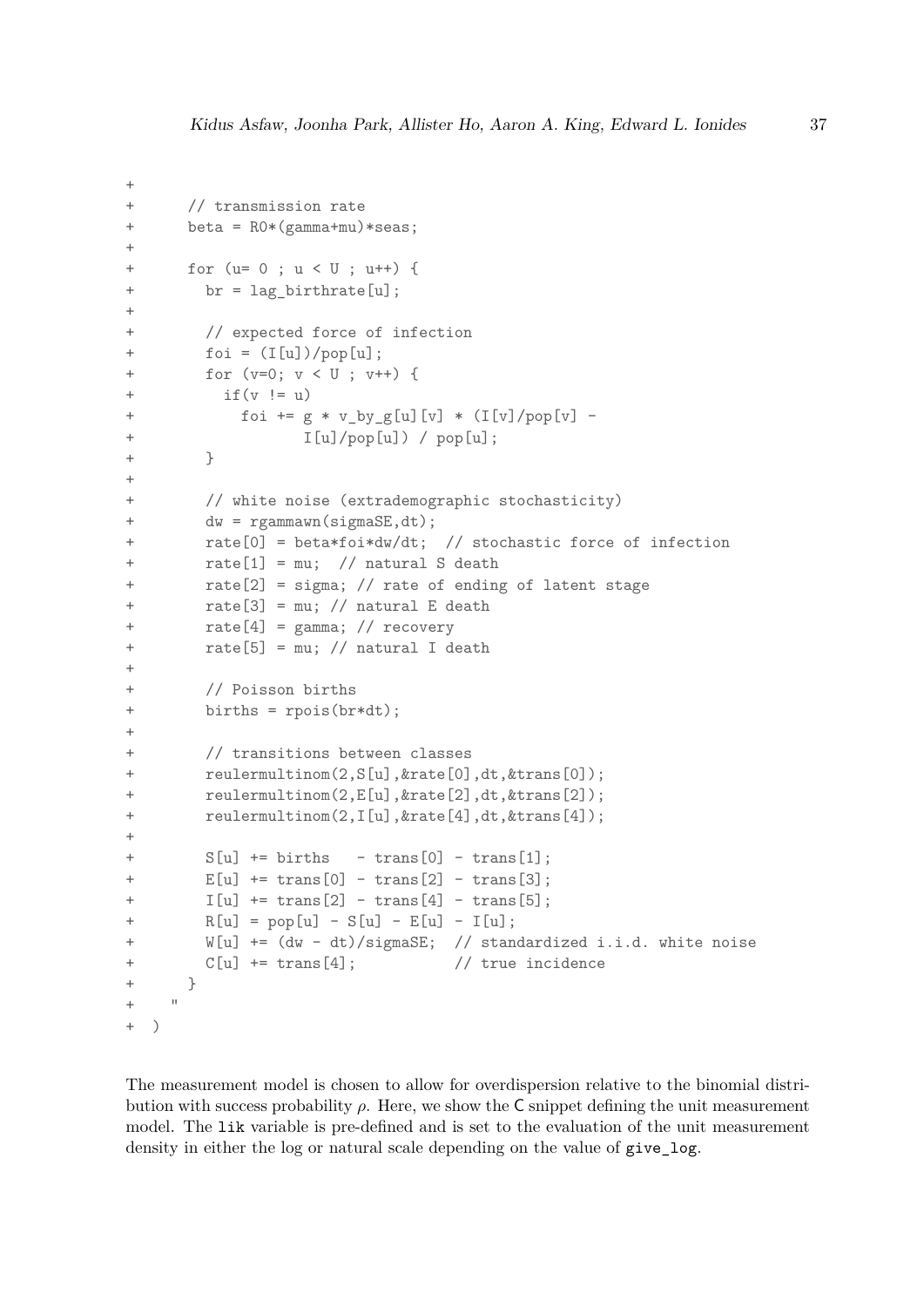```
R> measles_dunit_measure <- spatPomp_Csnippet(
+ code = "
+ double m= rho*C;
+ double v = m*(1.0-rho+psi+psi);
+ lik = dnorm(cases,m,sqrt(v),give_log);
+ "
+ )
```
spatPomp will then multiply the unit measurement densities over  $u \in 1:U$  to compute the measurement density at each time. The user may rather directly supply dmeasure that returns the product of unit-specific measurement densities. We do so and store the resulting C snippet in measles\_dmeasure, but do not show the code here. This may be used, for instance, to run pfilter in pomp. We use Csnippet() since the argument to the

The runit measure argument of the spatPomp() constructor can be supplied a  $C$  snippet for generating data for a point in time and space given the latent state at that point. This is useful for simulating data from a model. We construct such a C snippet here.

```
R> measles_runit_measure <- Csnippet("
+ double cases;
+ double m= rho*C;
    double v = m*(1.0-rho+psi+psi);
+ cases = rnorm(m, sqrt(v));if (cases > 0.0) cases = nearbyint(cases);
+ else cases = 0.0;
+ ")
```
We construct the corresponding rmeasure and store it in the measles rmeasure variable. To run the methods EnKF, IEnKF, GIRF and IGIRF, we must supply more specifications about the measurement model. The first two require eunit\_measure whereas the last two require skeleton and additionally eunit\_measure, vunit\_measure, munit\_measure when kind='moment' is the desired kind of guide function for GIRF. As was the case with dunit measure and runit measure, the C snippets for eunit measure, vunit measure and munit measure can be written assuming that the unit statenames and the u and t variables have been pre-defined. Within the C snippet for eunit\_measure, a variable named ey is defined which should be coded to compute the quantity  $E[Y_{u,n} | X_{u,n}]$  that eunit\_measure is tasked to obtain. Similarly, since vunit\_measure computes a unit measurement variance given the parameter set and the unit states, a variable named vc is pre-defined and should take the value of the computed variance. Finally, munit\_measure returns a moment-matched parameter set given the existing parameter set, the unit states, and an empirically computed variance. Variables with the names of the parameters prefixed by M\_ (e.g. M\_tau) are pre-defined and assigned to the existing parameter values. The user need only change the parameters that would take on a new value after moment-matching.

For our measles example, eunit\_measure multiplies the latent modeled cases by the reporting rate.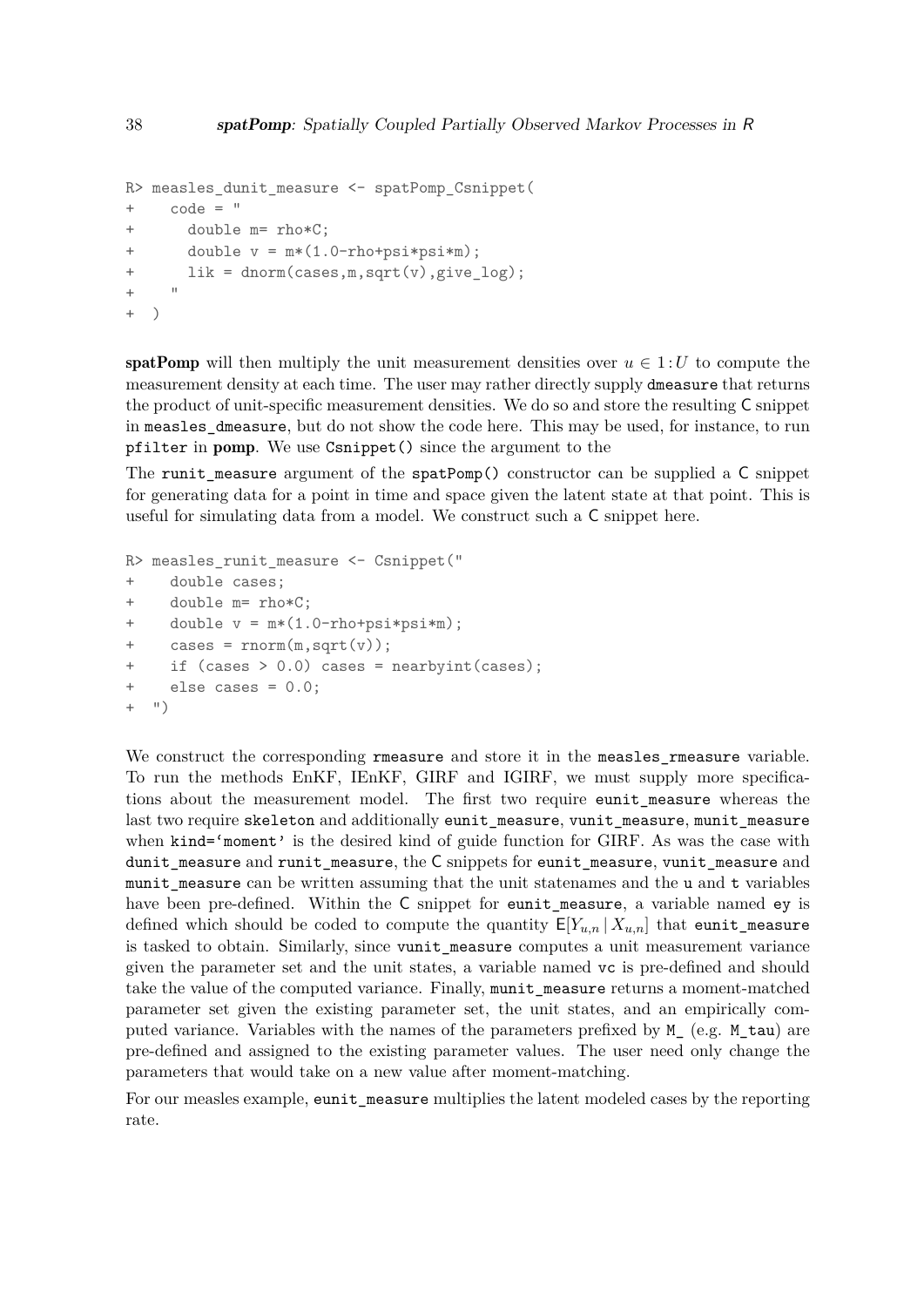```
R> measles_eunit_measure <- spatPomp_Csnippet(
+ code = "
+ ey = rho*C;
+ " + "
+ )
```
vunit measure computes the variance of the unit observation given the unit states and parameter set.

```
R> measles_vunit_measure <- spatPomp_Csnippet(
+ code = "
+ double m = rho*C;
+ vc = m*(1.0-rho+psi*psi*m);
+ "
+ )
```
munit measure computes a moment-matched size parameter given an empirically calculated variance.

```
R> measles munit measure <- spatPomp Csnippet(
+ code = "
+ double binomial_var;
+ double m;
+m = \text{rho}*C;+ binomial_var = rho*(1-rho)*C;
+ if(vc > binomial_var) M_psi = sqrt(vc - binomial_var)/m;
+ - "
+ )
```
The skeleton model component allows the user to specify a system of differential equations, also called a vector field, which can be numerically solved to evaluate a deterministic trajectory of the latent process at requested times (King *[et al.](#page-45-0)* [2016\)](#page-45-0). spatPomp\_Csnippet() provides an argument called unit\_vfnames which provides pointers to vector field values for the corresponding states. The time derivatives for the susceptible classes for our five spatial units,  $DS1, \ldots$ ,  $DS5$  can then be assigned using  $DS[0], \ldots$ ,  $DS[U-1]$ .

```
R> measles_skel <- spatPomp_Csnippet(
+ unit_statenames = c("S", "E", "I", "R", "C", "W"),
+ unit_vfnames = c("S", "E", "I", "R", "C", "W"),
+ unit_covarnames = c("pop", "lag_birthrate"),
+ code = "+ double beta, br, seas, foi;
+ int u,v;
+
+ // term-time seasonality
+ t = (t - f \cdot t) * 365.25;
```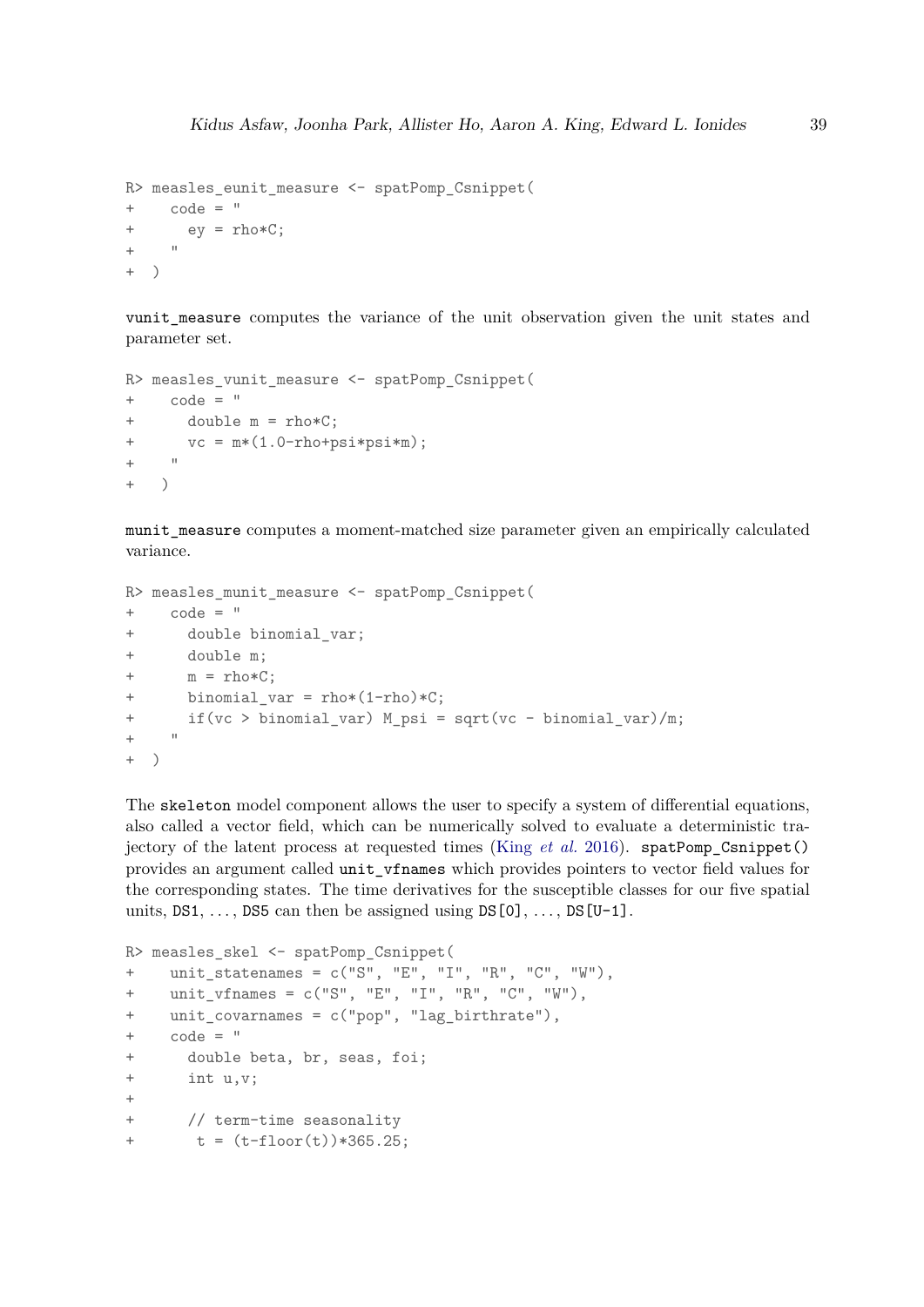```
+ if ((t>=7&&t<=100) || (t>=115&&t<=199) ||
       + (t>=252&&t<=300) || (t>=308&&t<=356))
+ seas = 1.0+amplitude*0.2411/0.7589;
+ else
+ seas = 1.0-amplitude;
+
     // transmission rate
+ beta = R0*(gamma+mu)*seas;
+
+ // deterministic skeleton for each unit
+ for (u = 0 ; u < U ; u++) {
+ br = lag_birthrate[u];
       foi = I[u]/pop[u];for (v=0; v < U; v++) {
+ if(v := u)+ foi+=g*v_by_g[u][v]*(I[v]/pop[v]-I[u]/pop[u])/pop[u];
+ }
+
       DS[u] = br - (beta*foi + mu)*S[u];+ DE[u] = beta*foi*S[u] - (sigma+mu)*E[u];
+ DI[u] = sigma*E[u] - (gamma+mu)*I[u];+ DR[u] = gamma * I[u] - mu * R[u];+ DW[u] = 0;
+ DC[u] = gamma*I[u];
+ }
+ "
+ )
```
Finally we declare the names of states and parameters. This will allow the compilation of the model components which refer to these names.

```
R> measles unit statenames <- c('S','E','I','R','C','W')
R> measles covarnames <- paste0(rep(c("pop","lag_birthrate"),each=U),1:U)
R> measles_statenames <- paste0(rep(measles_unit_statenames,each=U),1:U)
```
As discussed above, some unit\_statenames may be used to keep track of accumulations of other unit\_statenames over an observation time period. The spatPomp() constructor provides an argument called unit\_accumvars to handle this behavior. Among other things, this extends pomp's feature of resetting such variables to zero at the beginning of a measurement period.

A parameter can sometimes be classified as an initial value parameter (IVP) that determines only the initial condition, or a regular parameters (RP) that contributes to the process or measurement model throughout the observed time interval. This classification, when it exists, can be helpful since there are inferential consequences. Precision on estimates of IVPs may not grow with increasing number, *N*, of observations, whereas for RPs we expect increasing information with increasing *N*.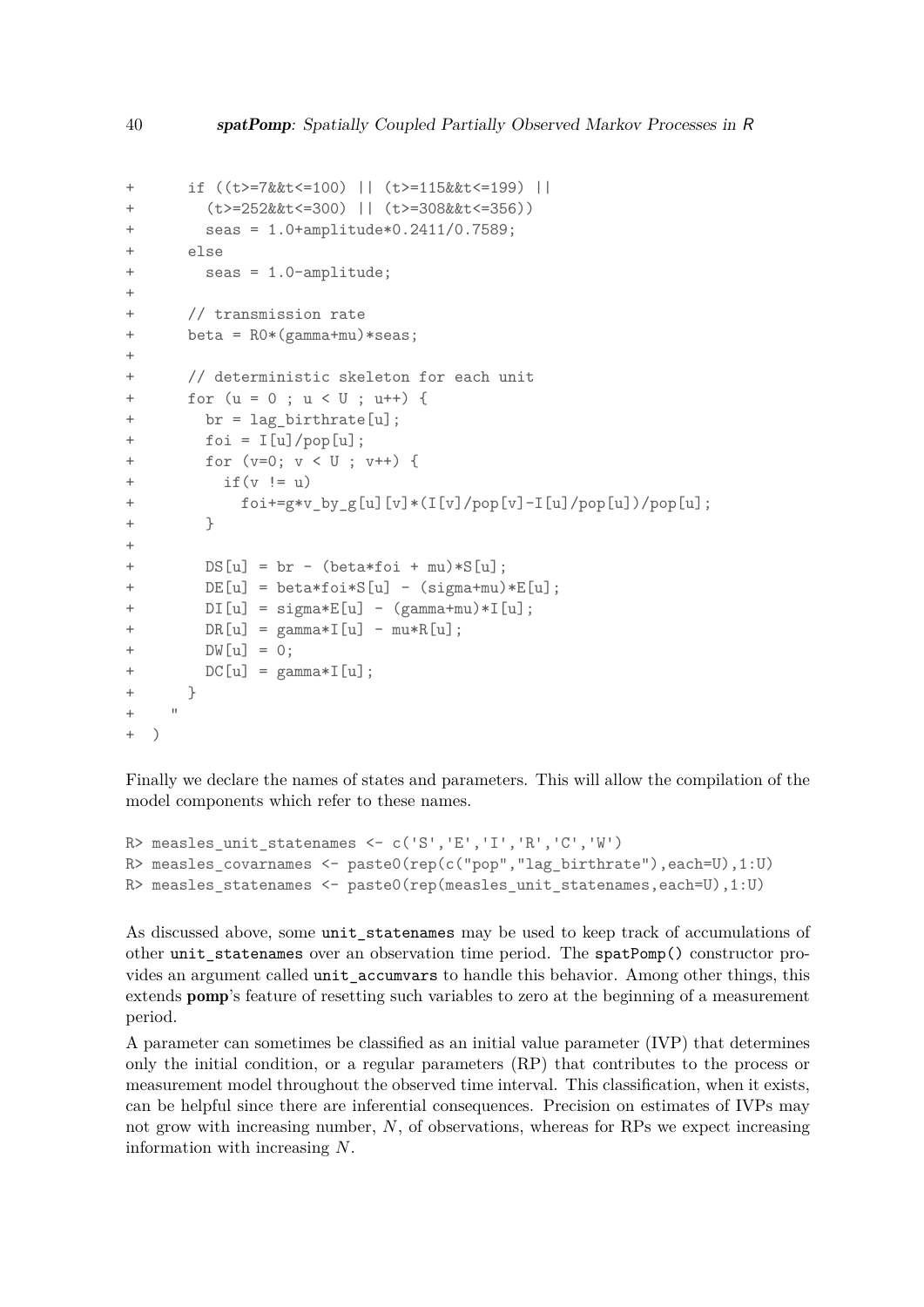```
R> measles_IVPnames <- paste0(measles_statenames[1:(4*U)],"_0")
R> measles_RPnames <- c("R0","amplitude","gamma","sigma","mu",
+ "sigmaSE","rho","psi","g")
R> measles_paramnames <- c(measles_RPnames,measles_IVPnames)
```
The pieces of the SpatPOMP are now combined by a call to spatPomp.

```
R> measles5_full <- spatPomp(
+ data = measles5,
+ covar = measles covar,
+ unit_statenames = measles_unit_statenames,
+ unit_accumvars = c("C","W"),
+ paramnames = measles_paramnames,
    rint = measles_rinit,
+ rprocess = euler(measles_rprocess, delta.t=2/365),
+ skeleton=vectorfield(measles skel),
+ dunit_measure = measles_dunit_measure,
    eunit_measure = measles_eunit_measure,
    + vunit_measure = measles_vunit_measure,
+ munit measure = measles munit measure,
+ runit_measure = measles_runit_measure,
+ dmeasure = measles_dmeasure,
+ rmeasure = measles rmeasure,
+ globals = measles_globals
+ )
```
# **6.4. Simulating measles data**

Suppose we wanted to simulate data from our model for measles dynamics in the  $U = 5$  cities and that we have a parameter set m5\_params at which we are simulating. We can compare our simulations to the data using the code below and the plot() method on the class 'spatPomp' objects resulting from the simulation and the measles5\_full object (which includes the true observations) respectively. For epidemiological settings, it helps to set the argument log=TRUE of the plot() method to focus more on seasonal trends and less on spikes in case counts. The resulting plots are shown in Figure [6.](#page-41-1) This figure may indicate room for improvement in the current parameter vector or model structure. As discussed before, such plots can be customized by working directly with the class 'data.frame' output of as.data.frame().

| R> m5_params |                                                                      |  |  |  |
|--------------|----------------------------------------------------------------------|--|--|--|
|              | RO amplitude gamma sigma mu sigmaSE rho                              |  |  |  |
|              | 5.68e+01  5.54e-01  3.04e+01  2.89e+01  2.00e-02  2.00e-02  4.88e-01 |  |  |  |
|              | psi g S1_0 S2_0 S3_0 S4_0 S5_0                                       |  |  |  |
|              | 1.16e-01  1.00e+02  2.97e-02  2.97e-02  2.97e-02  2.97e-02  2.97e-02 |  |  |  |
|              | E1 0 E2 0 E3 0 E4 0 E5 0 I1 0 I2 0                                   |  |  |  |
|              | 5.17e-05  5.17e-05  5.17e-05  5.17e-05  5.17e-05  5.14e-05  5.14e-05 |  |  |  |
|              |                                                                      |  |  |  |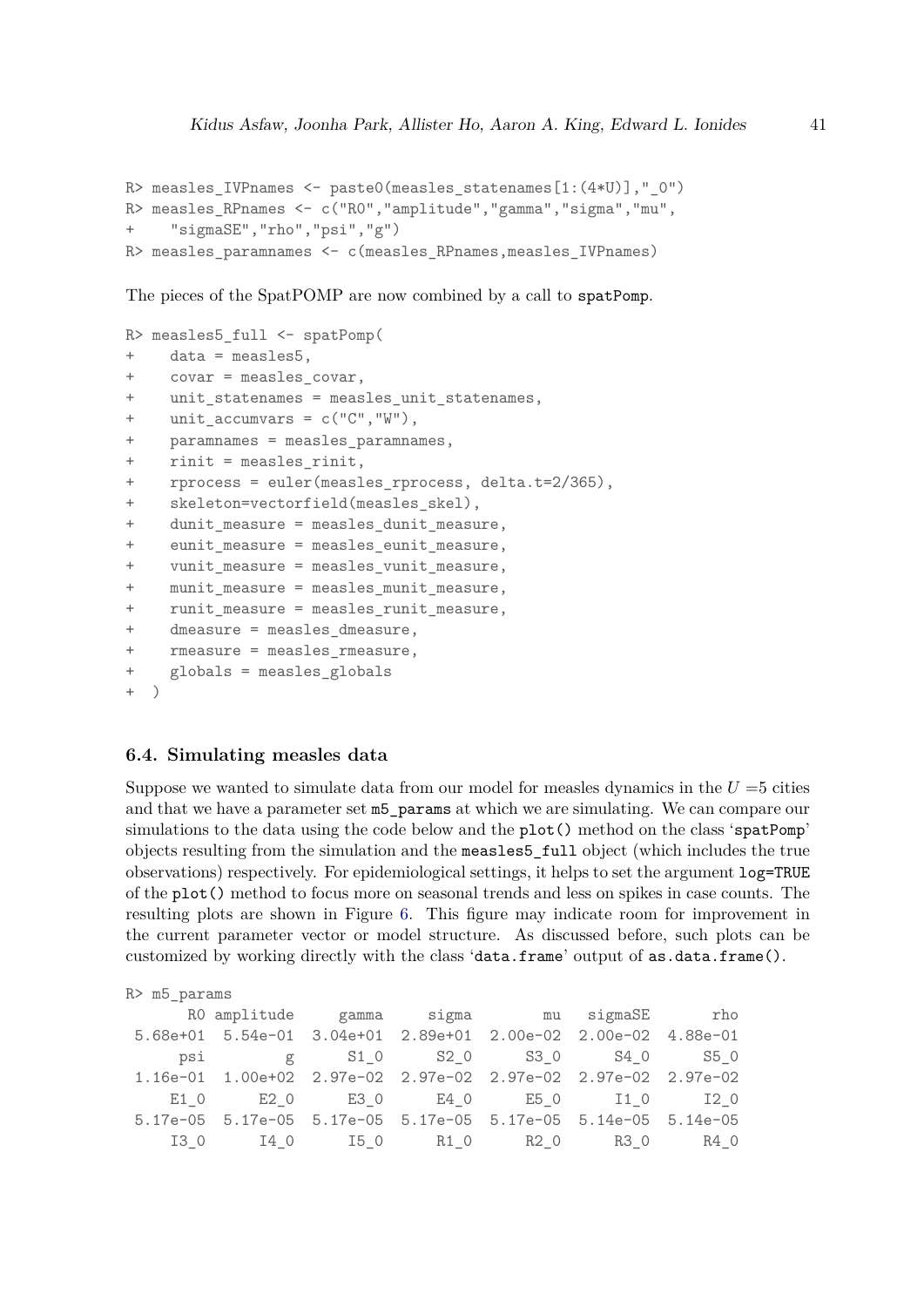<span id="page-41-1"></span>

Figure 6 – A: Bi-weekly observed measles case counts in the five largest cities in England. B: Simulations from the measles SEIR model encoded in the class spatPomp object called measles5\_full. The figure indicates that the parameter vector and/or the model structure of our SEIR model need to be altered to get patterns similar to those observed in the data.

```
5.14e-05 5.14e-05 5.14e-05 9.70e-01 9.70e-01 9.70e-01 9.70e-01
    R5_0
9.70e-01
R> m5 sim <- simulate(measles5_full, params=m5_params)
```
# **7. Conclusion**

<span id="page-41-0"></span>The spatPomp package is both a tool for data analysis based on SpatPOMP models and a principled computational framework for the ongoing development of inference algorithms. The model specification language provided by **spatPomp** is very general, and implementing a SpatPOMP model in **spatPomp** makes a wide range of inference algorithms available. These two features facilitate objective comparison of alternative models and methods.

As a development platform, **spatPomp** is particularly convenient for implementing algorithms with the plug-and-play property, since models will typically be defined by their rprocess simulator, together with rmeasure and often dunit measure, but can accommodate inference methods based on other model components such as dprocess if they are available. As an open-source project, the package readily supports expansion, and the authors invite community participation in the **spatPomp** project in the form of additional inference algorithms, improvements and extensions of existing algorithms, additional model/data examples, documentation contributions and improvements, bug reports, and feature requests.

Complex models and large datasets can challenge computational resources. With this in mind, key components of the **spatPomp** package are written in C, and **spatPomp** provides facilities for users to write models either in R or, for the acceleration that typically proves necessary in applications, in C. Multi-processor computing also becomes necessary for ambitious projects. The two most common computationally intensive tasks are the assessment of Monte Carlo variability and the investigation of the roles of starting values and other algorithmic settings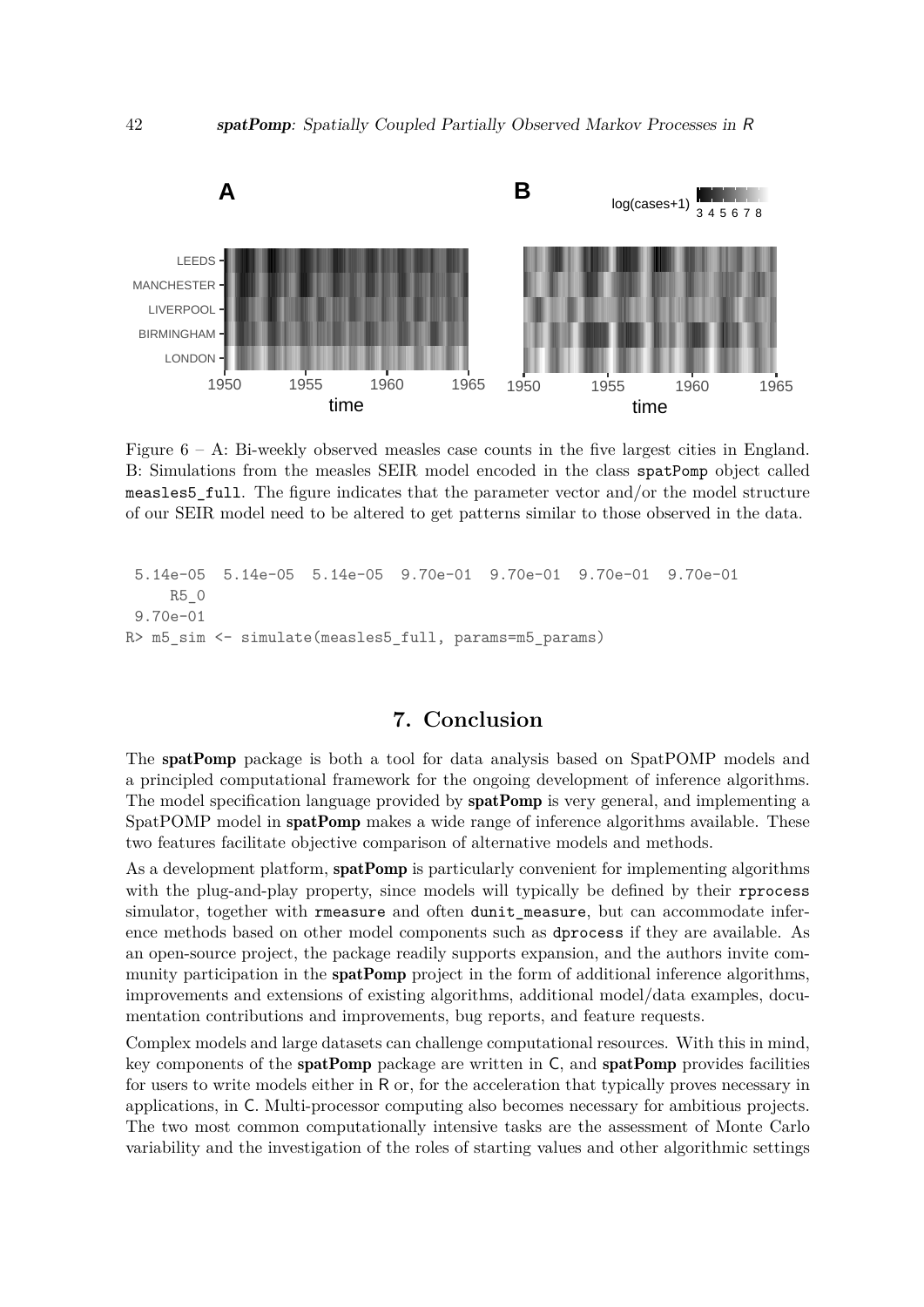on optimization routines. These analyses require only embarrassingly parallel computations and need no special discussion here.

Practical modeling and inference for spatiotemporal partially observed systems, capable of handling scientifically motivated nonlinear, non-stationary stochastic models, is the last open problem of the challenges raised by [Bjørnstad and Grenfell](#page-43-11) [\(2001\)](#page-43-11). Recent studies have underscored the need for deeper analyses of spatially coupled dynamics [\(Dalziel](#page-44-12) *et al.* [2016\)](#page-44-12), more mechanistic spatial coupling models (Lau *[et al.](#page-45-11)* [2020\)](#page-45-11), more ways to incorporate covariate information of spatial coupling via cellular data records [\(Wesolowski](#page-47-8) *et al.* [2012,](#page-47-8) [2015\)](#page-47-9) and more statistical inference methodology that can handle increasing spatial dimension (Lee *[et al.](#page-45-12)* [2020\)](#page-45-12). The spatPomp package addresses these challenges by combining access to modern algorithmic developments with a suitable framework for model specification. The capability to carry out statistically efficient inference for general spatiotemporal systems will promote the development, criticism, refinement and validation of new spatiotemporal models. Nonlinear interacting systems are hard to understand intuitively even when there are relatively few units. Even the single-unit case, corresponding to a low-dimensional nonlinear stochastic dynamic system with a low-dimensional observation process, has rich mathematical theory. Statistically efficient inference for this low-dimensional case was not generally available before the recent development of iterated filtering and particle Markov Chain Monte Carlo methods, and application of these methods has been assisted by their implementations in pomp. We anticipate there is much to be gained scientifically by carrying out modeling and inference for spatiotemporal processes with relatively few spatial units but nevertheless surpassing the capabilities of previous software. Facilitating this task is the primary goal of spatPomp.

# **Acknowledgments**

This work was supported by National Science Foundation grants DMS-1761603 and DMS-1646108, and National Institutes of Health grants 1-U54-GM111274 and 1-U01-GM110712.

# **References**

- <span id="page-42-1"></span>Anderson J, Hoar T, Raeder K, Liu H, Collins N, Torn R, Avellano A (2009). "The data assimilation research testbed: A community facility." *Bulletin of the American Meteorological Society*, **90**(9), 1283–1296. [doi:10.1175/2009BAMS2618.1](http://dx.doi.org/10.1175/2009BAMS2618.1).
- <span id="page-42-3"></span>Arulampalam MS, Maskell S, Gordon N, Clapp T (2002). "A tutorial on particle filters for online nonlinear, non-Gaussian Bayesian tracking." *IEEE Transactions on Signal Processing*, **50**, 174–188. [doi:10.1109/78.978374](http://dx.doi.org/10.1109/78.978374).
- <span id="page-42-0"></span>Asfaw K, Park J, Ho A, King AA, Ionides EL (2021). *spatPomp: Inference for Spatiotemporal Partially Observed Markov Processes*. R package version 0.21.0, URL [https:](https://CRAN.R-project.org/package=spatPomp) [//CRAN.R-project.org/package=spatPomp](https://CRAN.R-project.org/package=spatPomp).
- <span id="page-42-2"></span>Bakker KM, Martinez-Bakker ME, Helm B, Stevenson TJ (2016). "Digital epidemiology reveals global childhood disease seasonality and the effects of immunization." *Proceedings of the National Academy of Sciences*, **113**(24), 6689–6694. [doi:10.1073/pnas.1523941113](http://dx.doi.org/10.1073/pnas.1523941113).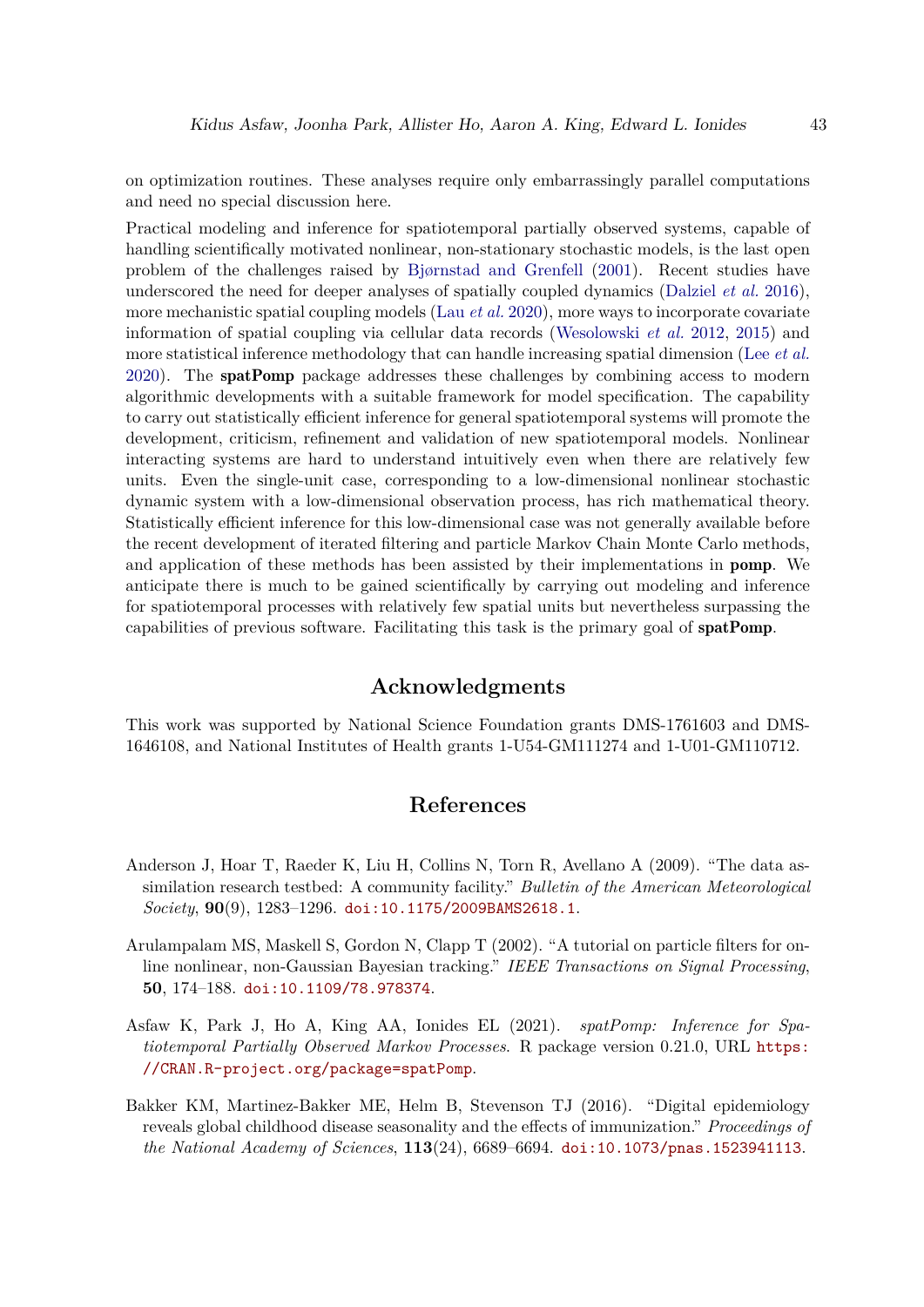- <span id="page-43-7"></span>Becker AD, Birger RB, Teillant A, Gastanaduy PA, Wallace GS, Grenfell BT (2016). "Estimating enhanced prevaccination measles transmission hotspots in the context of cross-scale dynamics." *Proceedings of the National Academy of Sciences*, **113**(51), 14595–14600. [doi:](http://dx.doi.org/10.1073/pnas.1604976113) [10.1073/pnas.1604976113](http://dx.doi.org/10.1073/pnas.1604976113).
- <span id="page-43-8"></span>Becker AD, Wesolowski A, Bjørnstad ON, Grenfell BT (2019). "Long-term dynamics of measles in London: Titrating the impact of wars, the 1918 pandemic, and vaccination." *PLoS Computational Biology*, **15**(9), e1007305. [doi:10.1371/journal.pcbi.1007305](http://dx.doi.org/10.1371/journal.pcbi.1007305).
- <span id="page-43-0"></span>Bengtsson T, Bickel P, Li B (2008). "Curse-of-dimensionality revisited: Collapse of the particle filter in very large scale systems." In T Speed, D Nolan (eds.), *Probability and Statistics: Essays in Honor of David A. Freedman*, pp. 316–334. Institute of Mathematical Statistics, Beachwood, OH. [doi:10.1214/193940307000000518](http://dx.doi.org/10.1214/193940307000000518).
- <span id="page-43-2"></span>Bhadra A, Ionides EL, Laneri K, Pascual M, Bouma M, Dhiman RC (2011). "Malaria in northwest India: Data analysis via partially observed stochastic differential equation models driven by Lévy noise." *Journal of the American Statistical Association*, **106**, 440–451. [doi:](http://dx.doi.org/10.1198/jasa.2011.ap10323) [10.1198/jasa.2011.ap10323](http://dx.doi.org/10.1198/jasa.2011.ap10323).
- <span id="page-43-11"></span>Bjørnstad ON, Grenfell BT (2001). "Noisy clockwork: Time series analysis of population fluctuations in animals." *Science*, **293**, 638–643. [doi:10.1126/science.1062226](http://dx.doi.org/10.1126/science.1062226).
- <span id="page-43-3"></span>Blackwood JC, Cummings DAT, Broutin H, Iamsirithaworn S, Rohani P (2013a). "Deciphering the impacts of vaccination and immunity on pertussis epidemiology in Thailand." *Proceedings of the National Academy of Sciences of the USA*, **110**, 9595–9600. [doi:10.1073/pnas.1220908110](http://dx.doi.org/10.1073/pnas.1220908110).
- <span id="page-43-4"></span>Blackwood JC, Streicker DG, Altizer S, Rohani P (2013b). "Resolving the roles of immunity, pathogenesis, and immigration for rabies persistence in vampire bats." *Proceedings of the National Academy of Sciences of the USA*. [doi:10.1073/pnas.1308817110](http://dx.doi.org/10.1073/pnas.1308817110).
- <span id="page-43-6"></span>Blake IM, Martin R, Goel A, Khetsuriani N, Everts J, Wolff C, Wassilak S, Aylward RB, Grassly NC (2014). "The role of older children and adults in wild poliovirus transmission." *Proceedings of the National Academy of Sciences of the USA*, **111**(29), 10604–10609. [http:](http://www.pnas.org/content/111/29/10604.full.pdf+html) [//www.pnas.org/content/111/29/10604.full.pdf+html](http://www.pnas.org/content/111/29/10604.full.pdf+html).
- <span id="page-43-5"></span>Bretó C (2014). "On idiosyncratic stochasticity of financial leverage effects." *Statistics & Probability Letters*, **91**, 20–26. [doi:http://dx.xdoi.org/10.1016/j.spl.2014.04.003](http://dx.doi.org/http://dx.xdoi.org/10.1016/j.spl.2014.04.003).
- <span id="page-43-1"></span>Bretó C, He D, Ionides EL, King AA (2009). "Time series analysis via mechanistic models." *Annals of Applied Statistics*, **3**, 319–348. [doi:10.1214/08-AOAS201](http://dx.doi.org/10.1214/08-AOAS201).
- <span id="page-43-10"></span>Bretó C, Ionides EL (2011). "Compound Markov counting processes and their applications to modeling infinitesimally over-dispersed systems." *Stochastic Processes and their Applications*, **121**, 2571–2591. [doi:10.1016/j.spa.2011.07.005](http://dx.doi.org/10.1016/j.spa.2011.07.005).
- <span id="page-43-9"></span>Brown GD, Porter AT, Oleson JJ, Hinman JA (2018). "Approximate Bayesian computation for spatial SEIR(S) epidemic models." *Spatial and Spatio-temporal Epidemiology*, **24**, 27–37. [doi:10.1016/j.sste.2017.11.001](http://dx.doi.org/10.1016/j.sste.2017.11.001).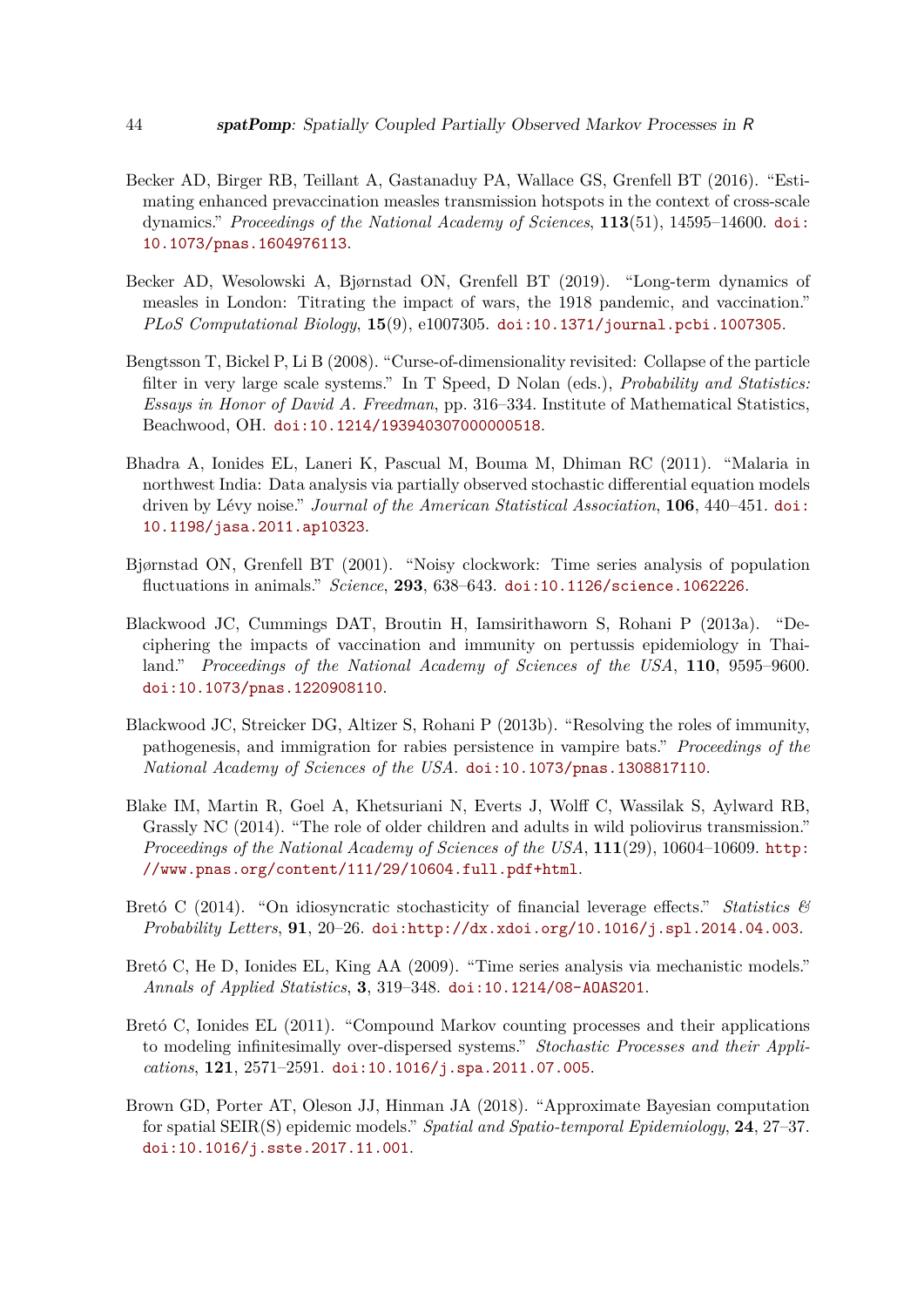- <span id="page-44-5"></span>Buhnerkempe MG, Prager KC, Strelioff CC, Greig DJ, Laake JL, Melin SR, DeLong RL, Gulland F, Lloyd-Smith JO (2017). "Detecting signals of chronic shedding to explain pathogen persistence: Leptospira interrogans in California sea lions." *Journal of Animal Ecology*, **86**(3), 460–472. [doi:10.1111/1365-2656.12656](http://dx.doi.org/10.1111/1365-2656.12656).
- <span id="page-44-0"></span>Cappello C, De Iaco S, Posa D (2020). "covatest: An R Package for Selecting a Class of Space-Time Covariance Functions." *Journal of Statistical Software*, **94**(1), 1–42. [doi:](http://dx.doi.org/10.18637/jss.v094.i01) [10.18637/jss.v094.i01](http://dx.doi.org/10.18637/jss.v094.i01).
- <span id="page-44-11"></span>Casella G, Berger RL (1990). *Statistical Inference*. Wadsworth, Pacific Grove.
- <span id="page-44-1"></span>Chambers JM (1998). *Programming with Data: A Guide to the S Language*. Springer Science & Business Media.
- <span id="page-44-12"></span>Dalziel BD, Bjørnstad ON, van Panhuis WG, Burke DS, Metcalf CJE, Grenfell BT (2016). "Persistent chaos of measles epidemics in the prevaccination United States caused by a small change in seasonal transmission patterns." *PLoS Computational Biology*, **12**(2), e1004655. [doi:10.1371/journal.pcbi.1004655](http://dx.doi.org/10.1371/journal.pcbi.1004655).
- <span id="page-44-7"></span>Del Moral P, Murray LM (2015). "Sequential Monte Carlo with highly informative observations." *Journal on Uncertainty Quantification*, **3**, 969–997. [doi:10.1137/15M1011214](http://dx.doi.org/10.1137/15M1011214).
- <span id="page-44-6"></span>Doucet A, Johansen A (2011). "A tutorial on particle filtering and smoothing: Fifteen years later." In D Crisan, B Rozovsky (eds.), *Oxford Handbook of Nonlinear Filtering*. Oxford University Press. URL [https://warwick.ac.uk/fac/sci/statistics/staff/](https://warwick.ac.uk/fac/sci/statistics/staff/academic-research/johansen/publications/dj11.pdf) [academic-research/johansen/publications/dj11.pdf](https://warwick.ac.uk/fac/sci/statistics/staff/academic-research/johansen/publications/dj11.pdf).
- <span id="page-44-3"></span>Earn DJ, He D, Loeb MB, Fonseca K, Lee BE, Dushoff J (2012). "Effects of school closure on incidence of pandemic influenza in Alberta, Canada." *Annals of Internal Medicine*, **156**, 173–181. [doi:10.7326/0003-4819-156-3-201202070-00005](http://dx.doi.org/10.7326/0003-4819-156-3-201202070-00005). [http://www.annals.org/](http://www.annals.org/content/156/3/173.full.pdf+html) [content/156/3/173.full.pdf+html](http://www.annals.org/content/156/3/173.full.pdf+html).
- <span id="page-44-8"></span>Evensen G (1994). "Sequential data assimilation with a nonlinear quasi-geostrophic model using Monte Carlo methods to forecast error statistics." *Journal of Geophysical Research: Oceans*, **99**(C5), 10143–10162. [doi:10.1029/94JC00572](http://dx.doi.org/10.1029/94JC00572).
- <span id="page-44-9"></span>Evensen G, van Leeuwen PJ (1996). "Assimilation of geostat altimeter data for the Agulhas Current using the ensemble Kalman filter with a quasigeostrophic model." *Monthly Weather Review*, **124**, 58–96. [doi:10.1175/1520-0493\(1996\)124<0085:AOGADF>2.0.CO;2](http://dx.doi.org/10.1175/1520-0493(1996)124<0085:AOGADF>2.0.CO;2).
- <span id="page-44-2"></span>Genolini C (2008). "A (not so) short introduction to S4." *Technical report*, The R-Project for Statistical Computing. URL [http://christophe.genolini.free.fr/webTutorial/](http://christophe.genolini.free.fr/webTutorial/S4tutorialV0-5en.pdf) [S4tutorialV0-5en.pdf](http://christophe.genolini.free.fr/webTutorial/S4tutorialV0-5en.pdf).
- <span id="page-44-10"></span>Gneiting T, Balabdaoui F, Raftery AE (2007). "Probabilistic forecasts, calibration and sharpness." *Journal of the Royal Statistical Society, Series B (Statistical Methodology)*, **69**, 243– 268. [doi:10.1111/j.1467-9868.2007.00587.x](http://dx.doi.org/10.1111/j.1467-9868.2007.00587.x).
- <span id="page-44-4"></span>He D, Dushoff J, Day T, Ma J, Earn DJD (2013). "Inferring the causes of the three waves of the 1918 influenza pandemic in England and Wales." *Proceedings of the Royal Society of London, Series B*, **280**, 20131345. [doi:10.1098/rspb.2013.1345](http://dx.doi.org/10.1098/rspb.2013.1345).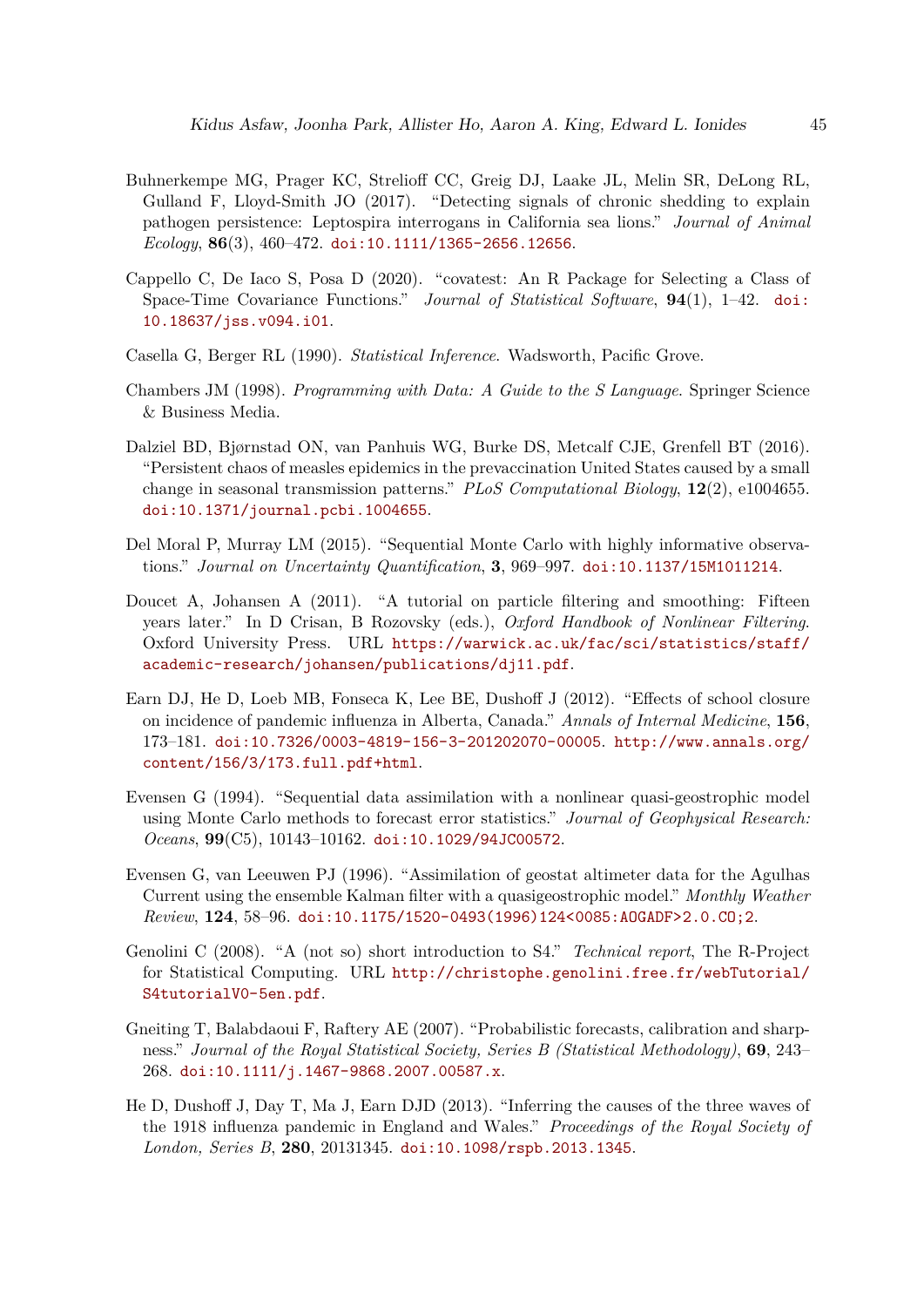- <span id="page-45-1"></span>He D, Ionides EL, King AA (2010). "Plug-and-play inference for disease dynamics: Measles in large and small towns as a case study." *Journal of the Royal Society Interface*, **7**, 271–283. [doi:10.1098/rsif.2009.0151](http://dx.doi.org/10.1098/rsif.2009.0151).
- <span id="page-45-5"></span>Ionides EL, Asfaw K, Park J, King AA (2021). "Bagged filters for partially observed spatiotemporal systems." *arXiv:2002.05211v2*.
- <span id="page-45-10"></span>Ionides EL, Breto C, Park J, Smith RA, King AA (2017). "Monte Carlo profile confidence intervals for dynamic systems." *Journal of the Royal Society Interface*, **14**, 1–10. [doi:](http://dx.doi.org/10.1098/rsif.2017.0126) [10.1098/rsif.2017.0126](http://dx.doi.org/10.1098/rsif.2017.0126).
- <span id="page-45-8"></span>Ionides EL, Nguyen D, Atchadé Y, Stoev S, King AA (2015). "Inference for dynamic and latent variable models via iterated, perturbed Bayes maps." *Proceedings of the National Academy of Sciences of the USA*, **112**(3), 719—-724. [doi:10.1073/pnas.1410597112](http://dx.doi.org/10.1073/pnas.1410597112).
- <span id="page-45-6"></span>Johansen AM, Doucet A (2008). "A note on the auxiliary particle filter." *Statistics & Probability Letters*, **78**, 1498–1504. [doi:10.1016/j.spl.2008.01.032](http://dx.doi.org/10.1016/j.spl.2008.01.032).
- <span id="page-45-3"></span>Kain MP, Childs ML, Becker AD, Mordecai EA (2020). "Chopping the tail: How preventing superspreading can help to maintain COVID-19 control." *MedRxiv*. [doi:10.1101/2020.](http://dx.doi.org/10.1101/2020.06.30.20143115) [06.30.20143115](http://dx.doi.org/10.1101/2020.06.30.20143115).
- <span id="page-45-4"></span>Kantas N, Doucet A, Singh SS, Maciejowski J, Chopin N, *et al.* (2015). "On particle methods for parameter estimation in state-space models." *Statistical Science*, **30**(3), 328–351. [doi:](http://dx.doi.org/10.1214/14-STS511) [10.1214/14-STS511](http://dx.doi.org/10.1214/14-STS511).
- <span id="page-45-7"></span>Katzfuss M, Stroud JR, Wikle CK (2020). "Ensemble Kalman methods for high-dimensional hierarchical dynamic space-time models." *Journal of the American Statistical Association*, **115**(530), 866–885. [doi:10.1080/01621459.2019.1592753](http://dx.doi.org/10.1080/01621459.2019.1592753).
- <span id="page-45-2"></span>King AA, Ionides EL, Pascual M, Bouma MJ (2008). "Inapparent infections and cholera dynamics." *Nature*, **454**, 877–880. [doi:10.1038/nature07084](http://dx.doi.org/10.1038/nature07084).
- <span id="page-45-0"></span>King AA, Nguyen D, Ionides EL (2016). "Statistical inference for partially observed Markov processes via the R Package pomp." *Journal of Statistical Software*, **69**, 1–43. [doi:10.](http://dx.doi.org/10.18637/jss.v069.i12) [18637/jss.v069.i12](http://dx.doi.org/10.18637/jss.v069.i12).
- <span id="page-45-11"></span>Lau MS, Becker AD, Korevaar HM, Caudron Q, Shaw DJ, Metcalf CJE, Bjørnstad ON, Grenfell BT (2020). "A competing-risks model explains hierarchical spatial coupling of measles epidemics en route to national elimination." *Nature Ecology & Evolution*, pp. 1–6. [doi:10.1038/s41559-020-1186-6](http://dx.doi.org/10.1038/s41559-020-1186-6).
- <span id="page-45-12"></span>Lee EC, Chao DL, Lemaitre JC, Matrajt L, Pasetto D, Perez-Saez J, Finger F, Rinaldo A, Sugimoto JD, Halloran ME, *et al.* (2020). "Achieving coordinated national immunity and cholera elimination in Haiti through vaccination: a modelling study." *The Lancet Global Health*, **8**(8), e1081–e1089. [doi:10.1016/S2214-109X\(20\)30310-7](http://dx.doi.org/10.1016/S2214-109X(20)30310-7).
- <span id="page-45-9"></span>Li R, Pei S, Chen B, Song Y, Zhang T, Yang W, Shaman J (2020). "Substantial undocumented infection facilitates the rapid dissemination of novel coronavirus (SARS-CoV-2)." *Science*, **368**(6490), 489–493. [doi:10.1126/science.abb3221](http://dx.doi.org/10.1126/science.abb3221).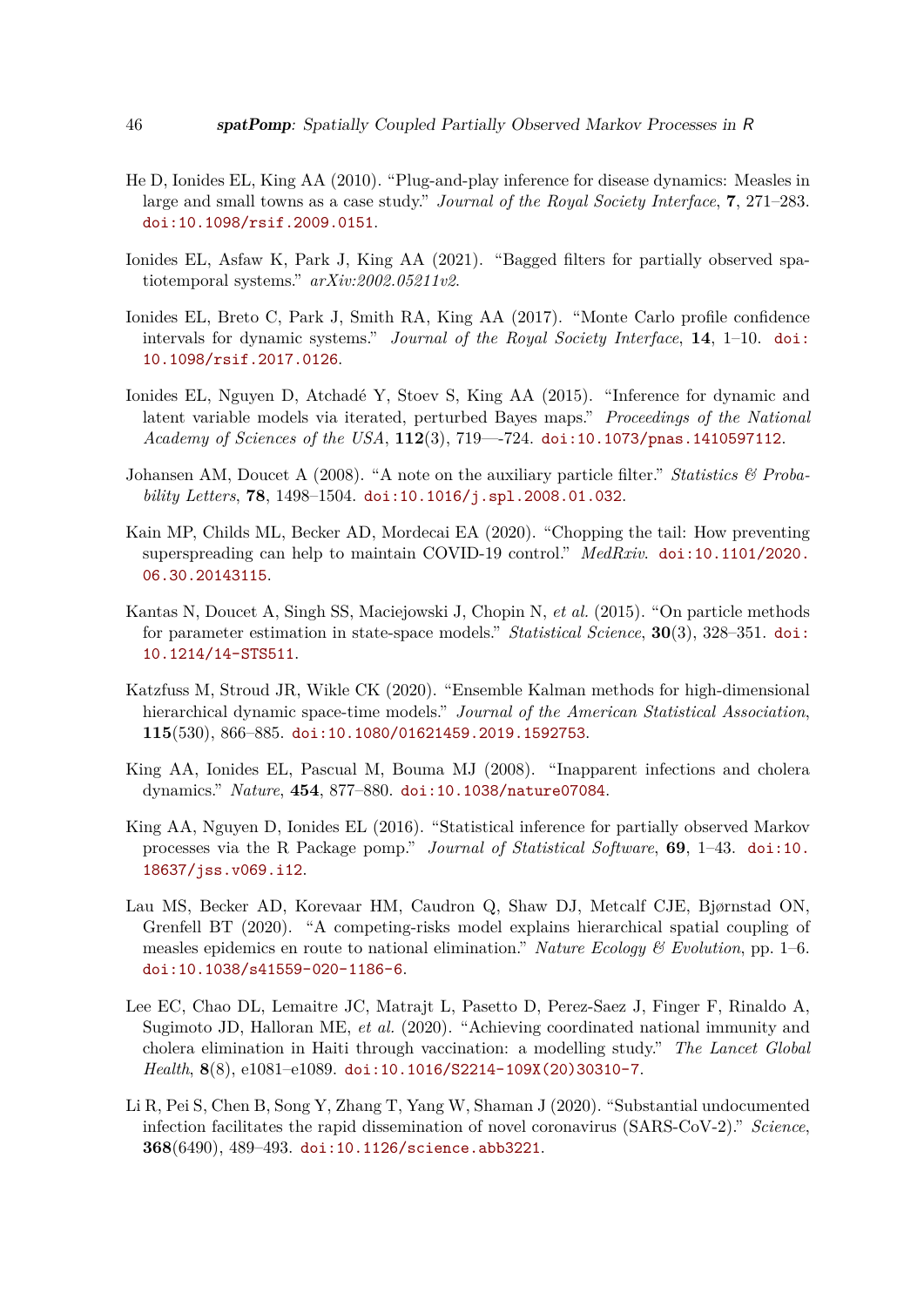- <span id="page-46-8"></span>Lorenz EN (1996). "Predictability: A problem partly solved." *Proceedings of the Seminar on Predictability*, **1**, 1–18.
- <span id="page-46-6"></span>Marino JA, Peacor SD, Bunnell D, Vanderploeg HA, Pothoven SA, Elgin AK, Bence JR, Jiao J, Ionides EL (2019). "Evaluating consumptive and nonconsumptive predator effects on prey density using field time-series data." *Ecology*, **100**(3), e02583. [doi:10.1002/ecy.2583](http://dx.doi.org/10.1002/ecy.2583).
- <span id="page-46-4"></span>Martinez-Bakker M, King AA, Rohani P (2015). "Unraveling the transmission ecology of polio." *PLoS Biology*, **13**(6), e1002172. [doi:10.1371/journal.pbio.1002172](http://dx.doi.org/10.1371/journal.pbio.1002172).
- <span id="page-46-13"></span>McCullagh P, Nelder JA (1989). *Generalized Linear Models*. 2nd edition. Chapman and Hall, London.
- <span id="page-46-12"></span>Ng B, Peshkin L, Pfeffer A (2002). "Factored particles for scalable monitoring." *Proceedings of the 18th Conferenece on Uncertainty and Artificial Intelligence*, pp. 370–377. <1301.0590>.
- <span id="page-46-9"></span>Park J, Ionides EL (2020). "Inference on high-dimensional implicit dynamic models using a guided intermediate resampling filter." *Statistics & Computing*, **30**, 1497–1522. [doi:](http://dx.doi.org/10.1007/s11222-020-09957-3) [10.1007/s11222-020-09957-3](http://dx.doi.org/10.1007/s11222-020-09957-3).
- <span id="page-46-10"></span>Pitt MK, Shepard N (1999). "Filtering via simulation: Auxillary particle filters." *Journal of the American Statistical Association*, **94**, 590–599. [doi:10.1080/01621459.1999.](http://dx.doi.org/10.1080/01621459.1999.10474153) [10474153](http://dx.doi.org/10.1080/01621459.1999.10474153).
- <span id="page-46-7"></span>Pons-Salort M, Grassly NC (2018). "Serotype-specific immunity explains the incidence of diseases caused by human enteroviruses." *Science*, **361**(6404), 800–803. [doi:10.1126/](http://dx.doi.org/10.1126/science.aat6777) [science.aat6777](http://dx.doi.org/10.1126/science.aat6777).
- <span id="page-46-5"></span>Ranjeva SL, Baskerville EB, Dukic V, Villa LL, Lazcano-Ponce E, Giuliano AR, Dwyer G, Cobey S (2017). "Recurring infection with ecologically distinct HPV types can explain high prevalence and diversity." *Proceedings of the National Academy of Sciences*, p. 201714712. [doi:10.1073/pnas.1714712114](http://dx.doi.org/10.1073/pnas.1714712114).
- <span id="page-46-11"></span>Rebeschini P, van Handel R (2015). "Can local particle filters beat the curse of dimensionality?" *The Annals of Applied Probability*, **25**(5), 2809–2866. [doi:10.1214/14-AAP1061](http://dx.doi.org/10.1214/14-AAP1061).
- <span id="page-46-3"></span>Roy M, Bouma MJ, Ionides EL, Dhiman RC, Pascual M (2013). "The potential elimination of Plasmodium vivax malaria by relapse treatment: Insights from a transmission model and surveillance data from NW India." *PLoS Neglected Tropical Diseases*, **7**, e1979. [doi:](http://dx.doi.org/10.1371/journal.pntd.0001979) [10.1371/journal.pntd.0001979](http://dx.doi.org/10.1371/journal.pntd.0001979).
- <span id="page-46-2"></span>Shrestha S, Foxman B, Weinberger DM, Steiner C, Viboud C, Rohani P (2013). "Identifying the interaction between influenza and pneumococcal pneumonia using incidence data." *Science Translational Medicine*, **5**, 191ra84. [doi:10.1126/scitranslmed.3005982](http://dx.doi.org/10.1126/scitranslmed.3005982).
- <span id="page-46-1"></span>Shrestha S, King AA, Rohani P (2011). "Statistical inference for multi-pathogen systems." *PLoS Computational Biology*, **7**, e1002135. [doi:10.1371/journal.pcbi.1002135](http://dx.doi.org/10.1371/journal.pcbi.1002135).
- <span id="page-46-0"></span>Sigrist F, Kunsch HR, Stahel WA (2015). "spate: An R package for spatio-temporal modeling with a stochastic advection-diffusion process." *Journal of Statistical Software*, **63**(14), 1–23. [doi:10.18637/jss.v063.i14](http://dx.doi.org/10.18637/jss.v063.i14).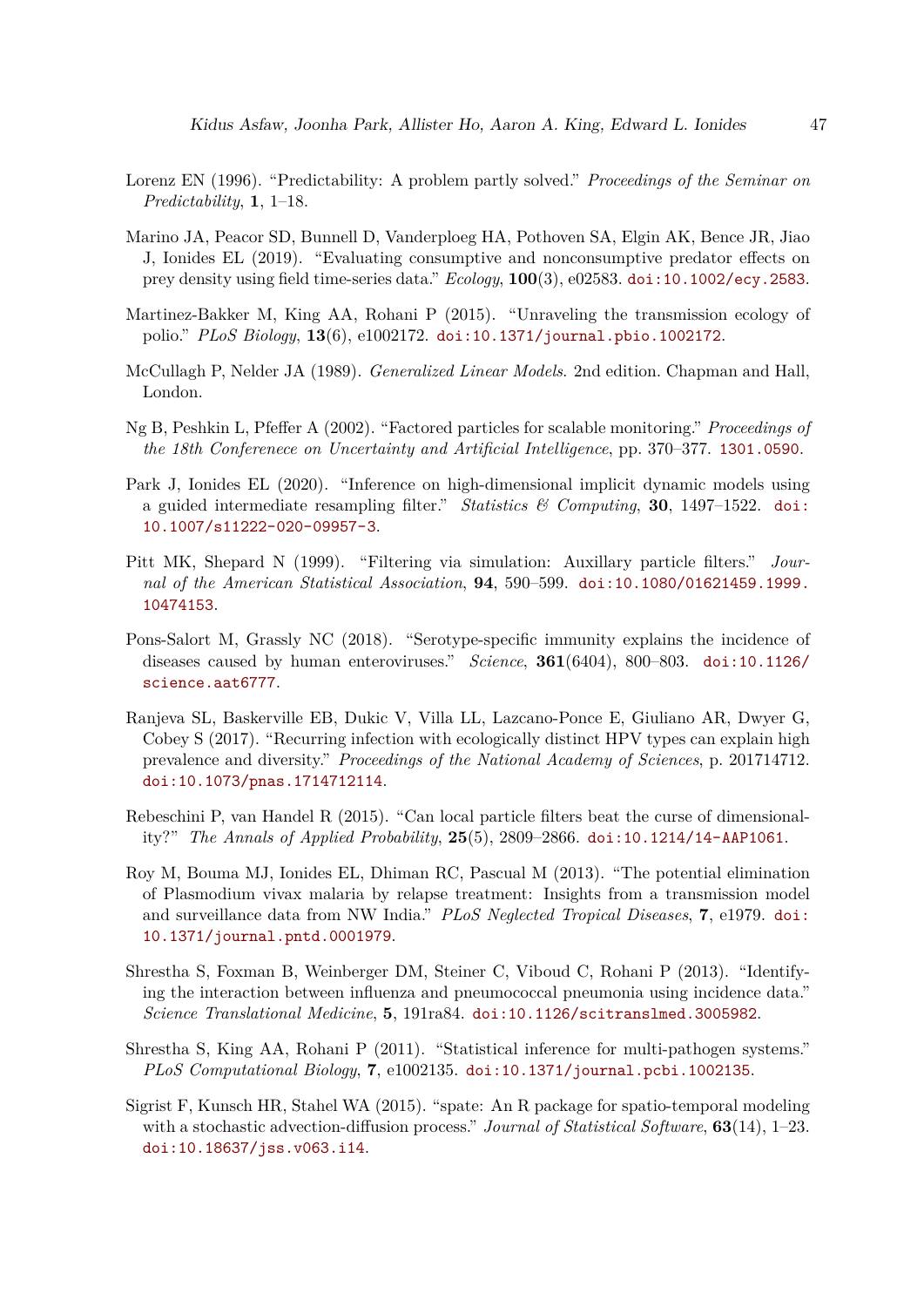- <span id="page-47-2"></span>Snyder C, Bengtsson T, Morzfeld M (2015). "Performance bounds for particle filters using the optimal proposal." *Monthly Weather Review*, **143**(11), 4750–4761. [doi:](http://dx.doi.org/10.1175/MWR-D-15-0144.1) [10.1175/MWR-D-15-0144.1](http://dx.doi.org/10.1175/MWR-D-15-0144.1).
- <span id="page-47-3"></span>Tong H (1990). *Non-linear Time Series: A Dynamical System Approach*. Oxford Science Publ., Oxford.
- <span id="page-47-5"></span>Wallig M, Weston S (2019). *doParallel: Foreach Parallel Adaptor for the 'parallel' Package*. R package version 1.0.15, URL <https://CRAN.R-project.org/package=doParallel>.
- <span id="page-47-4"></span>Wallig M, Weston S (2020). *foreach: Provides Foreach Looping Construct*. R package version 1.5.0, URL <https://CRAN.R-project.org/package=foreach>.
- <span id="page-47-8"></span>Wesolowski A, Eagle N, Tatem AJ, Smith DL, Noor AM, Snow RW, Buckee CO (2012). "Quantifying the impact of human mobility on malaria." *Science*, **338**(6104), 267–270. [doi:10.1126/science.1223467](http://dx.doi.org/10.1126/science.1223467).
- <span id="page-47-9"></span>Wesolowski A, Qureshi T, Boni MF, Sundsøy PR, Johansson MA, Rasheed SB, Engø-Monsen K, Buckee CO (2015). "Impact of human mobility on the emergence of dengue epidemics in Pakistan." *Proceedings of the National Academy of Sciences*, **112**(38), 11887–11892. [doi:10.1073/pnas.1504964112](http://dx.doi.org/10.1073/pnas.1504964112).

<span id="page-47-1"></span>Wickham H (2019). *Advanced R*. CRC press.

- <span id="page-47-6"></span>Wickham H, François R, Henry L, Müller K (2020). *dplyr: A Grammar of Data Manipulation*. R package version 1.0.0, URL <https://CRAN.R-project.org/package=dplyr>.
- <span id="page-47-0"></span>Wikle CK, Zammit-Mangion A, Cressie N (2019). *Spatio-temporal Statistics with R*. CRC Press.
- <span id="page-47-7"></span>Xia Y, Bjørnstad ON, Grenfell BT (2004). "Measles metapopulation dynamics: A gravity model for epidemiological coupling and dynamics." *American Naturalist*, **164**(2), 267–281. [doi:10.1086/422341](http://dx.doi.org/10.1086/422341).

# **Affiliation:**

Kidus Asfaw, Edward Ionides, Allister Ho Department of Statistics University of Michigan 48109 Michigan, United States of America E-mail: [kasfaw@umich.edu](mailto:kasfaw@umich.edu), [ionides@umich.edu](mailto:ionides@umich.edu), [allistho@umich.edu](mailto:allistho@umich.edu) URL: <http://www.stat.lsa.umich.edu/~ionides/>